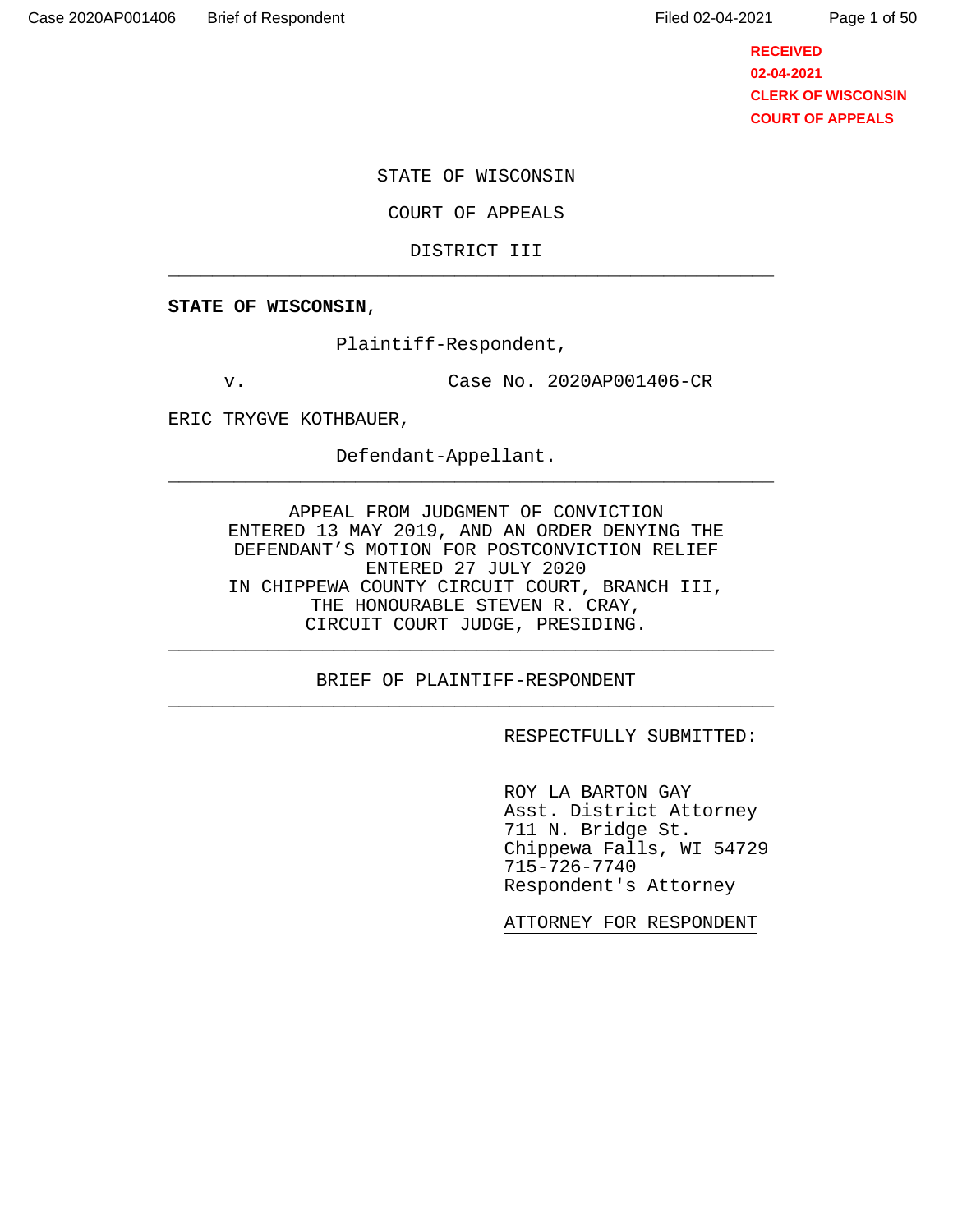#### **TABLE OF CONTENTS**

| TABLE OF CONTENTS $\cdots \cdots \cdots \cdots \cdots$ |  |  |  |  |  |  |  |  |  |  |  |
|--------------------------------------------------------|--|--|--|--|--|--|--|--|--|--|--|
| <b>TABLE OF AUTHORITIES.iii</b>                        |  |  |  |  |  |  |  |  |  |  |  |
| POSITION ON ORAL ARGUMENT AND PUBLICATION. $\ldots$ 1  |  |  |  |  |  |  |  |  |  |  |  |
| STANDARD OF REVIEW. 1                                  |  |  |  |  |  |  |  |  |  |  |  |
|                                                        |  |  |  |  |  |  |  |  |  |  |  |

- **I. THE BURDEN OF PROOF IS UPON THE DEFENDANT TO PROVE THAT HIS TRIAL ATTORNEY PROVIDED INEFFECTIVE ASSISTANCE OF COUNSEL AND THAT BECAUSE OF THIS DEFICIENT PERFORMANCE, HE WAS PREJUDICED. NONE OF THE ALLEGED ACTS OF INEFFECTIVE ASSISTANCE OF COUNSEL, INDIVISIBLY OR IN COMBINATION WERE DEFICIENT. NOR WAS MR. KOTHBAUER PREJUDICED BY ANY OF THESE CLAIMED DEFICIENCIES, INDIVISIBLY OR IN COMBINATION. MR. KOTHBAUER CANNOT MEET HIS BURDEN TO SHOW EITHER DEFICIENT PERFORMANCE OR PREJUDICE** 
	- **A. Attorney Thorson Did Not Provide Ineffective Assistance Of Counsel By Failing To Argue An Illegal Search Requires Suppression. This Argument Lacks Merit. Failure To Raise An Argument Without Merit Is Not A Basis for A Finding Of Ineffective Assistance Of Counsel. . . . . . . . . . . . . . . . . . . . . 4**

**. . . . . . . . . . . . . . . . . . . . . . . 3** 

**B. Attorney Thorson Did Not Provide Ineffective Assistance Of Counsel By Not Moving To Suppress The Results Of The Field Sobriety Test. . . . . . . . . . . . . . . . . . . . .19**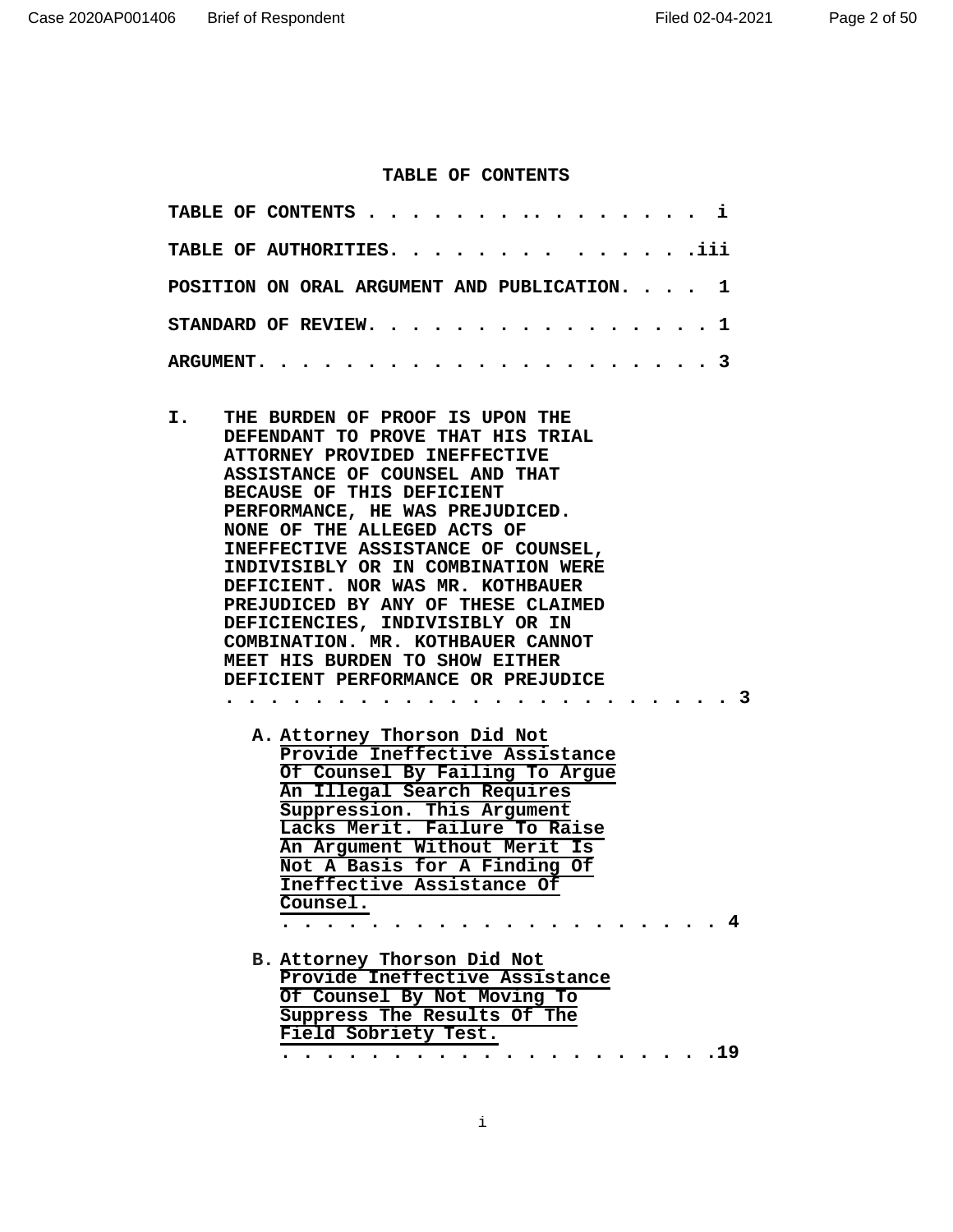| D. Attorney Thorson Performance Was<br>Not Deficient Because He Failed To<br>Obtain and Present Medical Records                                                                                                                                                                                     |
|-----------------------------------------------------------------------------------------------------------------------------------------------------------------------------------------------------------------------------------------------------------------------------------------------------|
| Or Expert Testimony As To Mr.<br>Kothbauer's Brain Injuries. If It<br>Was, Mr. Kothbauer Cannot Prove His<br>Defense Was Prejudiced.<br>. . 26<br>.                                                                                                                                                 |
| E. The Cumulative Effects Of<br>Attorney Thorson's Alleged<br>Deficient Performance Did Not<br>Prejudiced Mr. Kothbauer And<br>Deny Him His Right To A Fair<br>$\overline{\texttt{Trial}}$ .<br>.32                                                                                                 |
| BASED UPON THE INSUFFICIENCY OF HIS<br>II.<br>MOTION, MR. KOTHBAUER IS NOT<br>ENTITLED TO THE RELIEF HE IS<br>REQUESTING. AN EVIDENTIARY HEARING<br>WAS NOT NEEDED. THE TRIAL COURT DID<br>NOT ERRONEOUSLY EXERCISE ITS<br>DISCRETION BY NOT HOLDING A HEARING<br>ON MR. KOTHBAUER'S MOTION.<br>.33 |
| .42<br>CONCLUSION                                                                                                                                                                                                                                                                                   |
| $\ddotsc 44$<br>CERTIFICATION.                                                                                                                                                                                                                                                                      |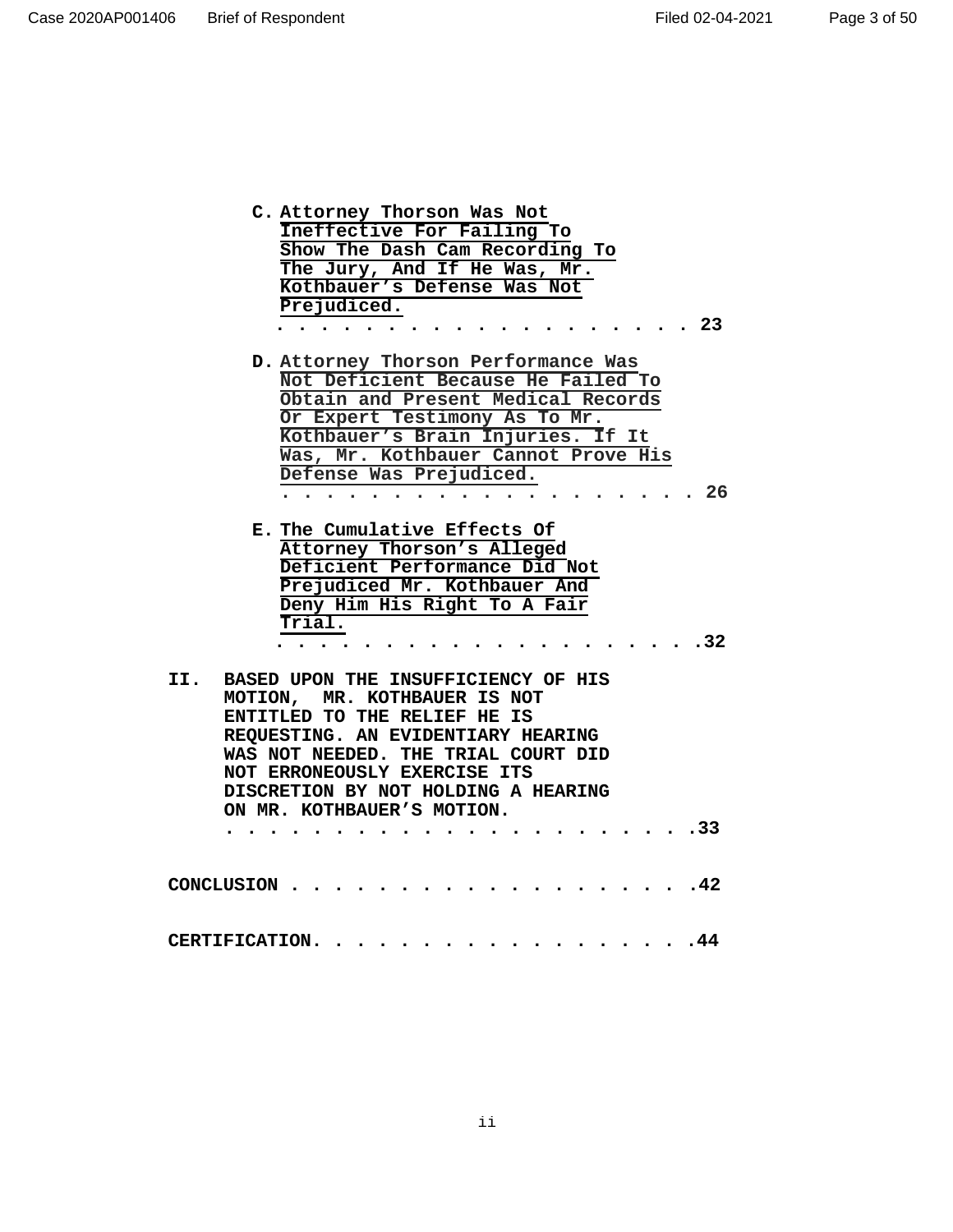# **TABLE OF AUTHORITIES**

# Cases Cited:

| County of Jefferson v. Renz, 231 Wis.2d 293, 603 N.W.2d                                                          |
|------------------------------------------------------------------------------------------------------------------|
| State v. Babbitt, 188 Wis.2d 349, 525 N.W.2d 102 (Ct.                                                            |
| State v. Byrge, 225 Wis.2d 702, 594 N.W.2d 388 (Ct.<br>App. 1999), aff'd, 2000 WI 101, 237 Wis.2d 197, 614       |
| <b>State v. Douglas</b> , 123 Wis.2d 13, 365 N.W.2d 580                                                          |
| State v. Floyd 2017 WI 78, 377 Wis.2d 394, 898 N.W.2d                                                            |
| State v. Gruen, 218 Wis.2d 581, 582 N.W.2d 728                                                                   |
| State v. Hunt, 2014 WI 102, 360 Wis.2d 576, 851 N.W.2d                                                           |
|                                                                                                                  |
| State v. Kiekhefer, 212 Wis.2d 460, 485, 569 N.W.2d<br>316, 329 (Ct.App.1997) --------------------------- 11     |
| State v. Kilgore, 2016 WI App. 47, 370 Wis.2d 198, 882<br>N.W.2d 493 ---------------------------------- 12, 14   |
| State v. McGill, 2000 WI 38, 234 Wis.2d 560, 609 N.W.2d                                                          |
| State v. Morgan, 197 Wis.2d 200, 208, 539 N.W.2d 887,                                                            |
| State v. Nieves, 2007 WI App 189, ¶14, 304 Wis.2d 182,<br>189-190, 738 N.W.2d 125, 128 -------------------- 5, 6 |
| State v. Rognrud, 156 Wis.2d 783, 457 N.W.2d 573 (Ct.                                                            |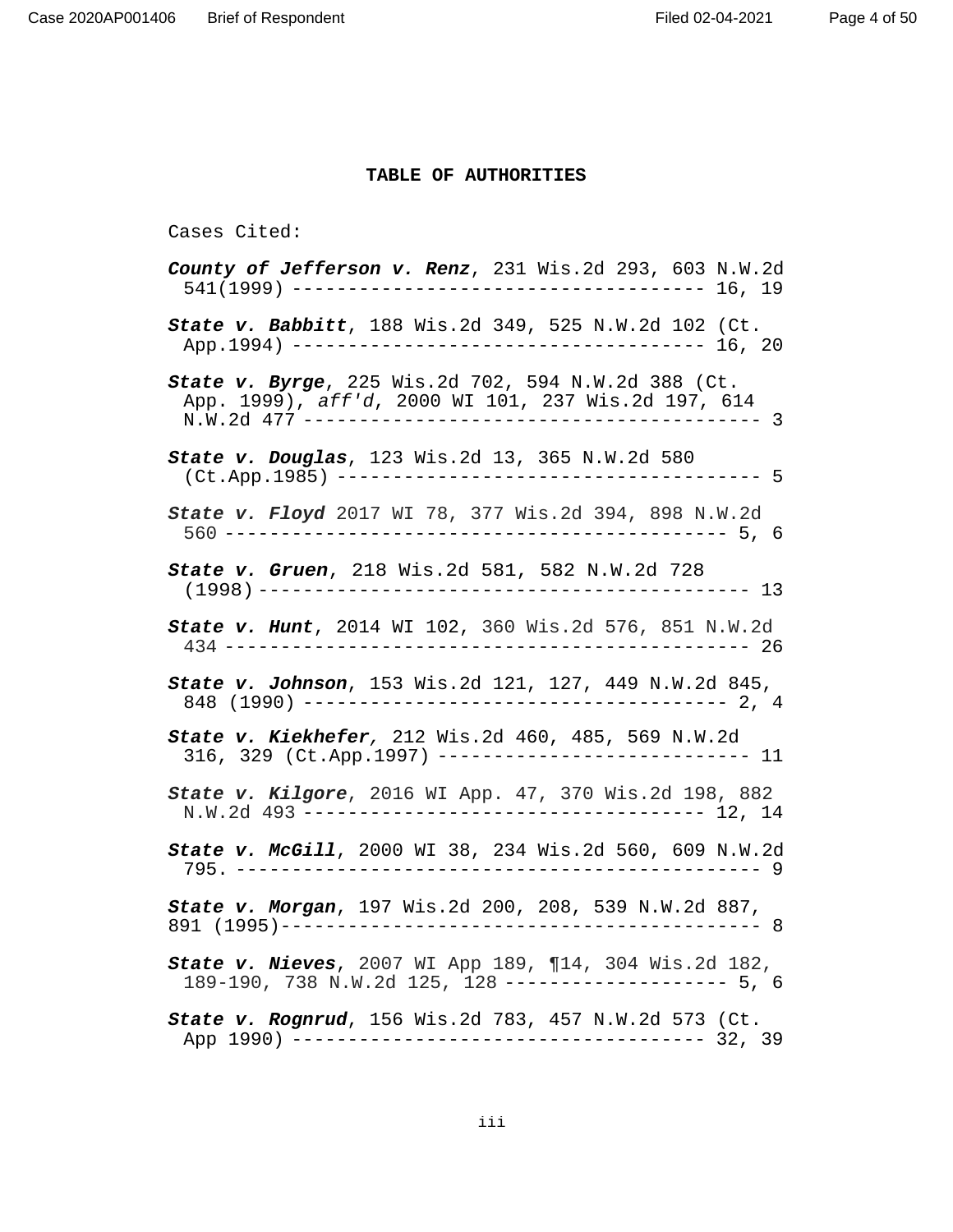Page 5 of 50

| <b>State v. Saunders</b> , 196 Wis.2d 45, 51-52, 538 N.W.2d<br>546, 549 (Ct.App 1995) --------------------------- 40 |
|----------------------------------------------------------------------------------------------------------------------|
| <b>State v. Smith</b> , 2018 WI 2, 379 Wis.2d 86, 905 N.W.2d                                                         |
| <b>State v. Sulla</b> , 2016 WI 46, 369 Wis.2d 225, 880 N.W.2d                                                       |
| <b>State v. Swanson</b> , 164 Wis.2d 437, 454, 475 N.W.2d 148                                                        |
| State v. Toliver, 187 Wis.2d 346, 523 N.W.2d 113<br>$(Ct.\text{App1994})$ -------------------------- 18-19, 21, 34   |
| State v. Tullberg, 2014 WI 134, 359 Wis.2d 421, 857<br>N.W.2d 120 --------------------------- 17, 22, 37, 43         |
| State v. Zivcic, 229 Wis.2d 119, 128, 598 N.W.2d 565,<br>570 (Ct. App. 1999) ------------------------------- 35      |
| Terry v. Ohio, 392 U.S. 1, 88 S.Ct. 1868, 20 L.Ed.2d                                                                 |

Statutes Cited: Sec. 904.01, Stats. --------------------------------- 18 Sec. 908.03(6m)(b)---------------------------------- 27

iv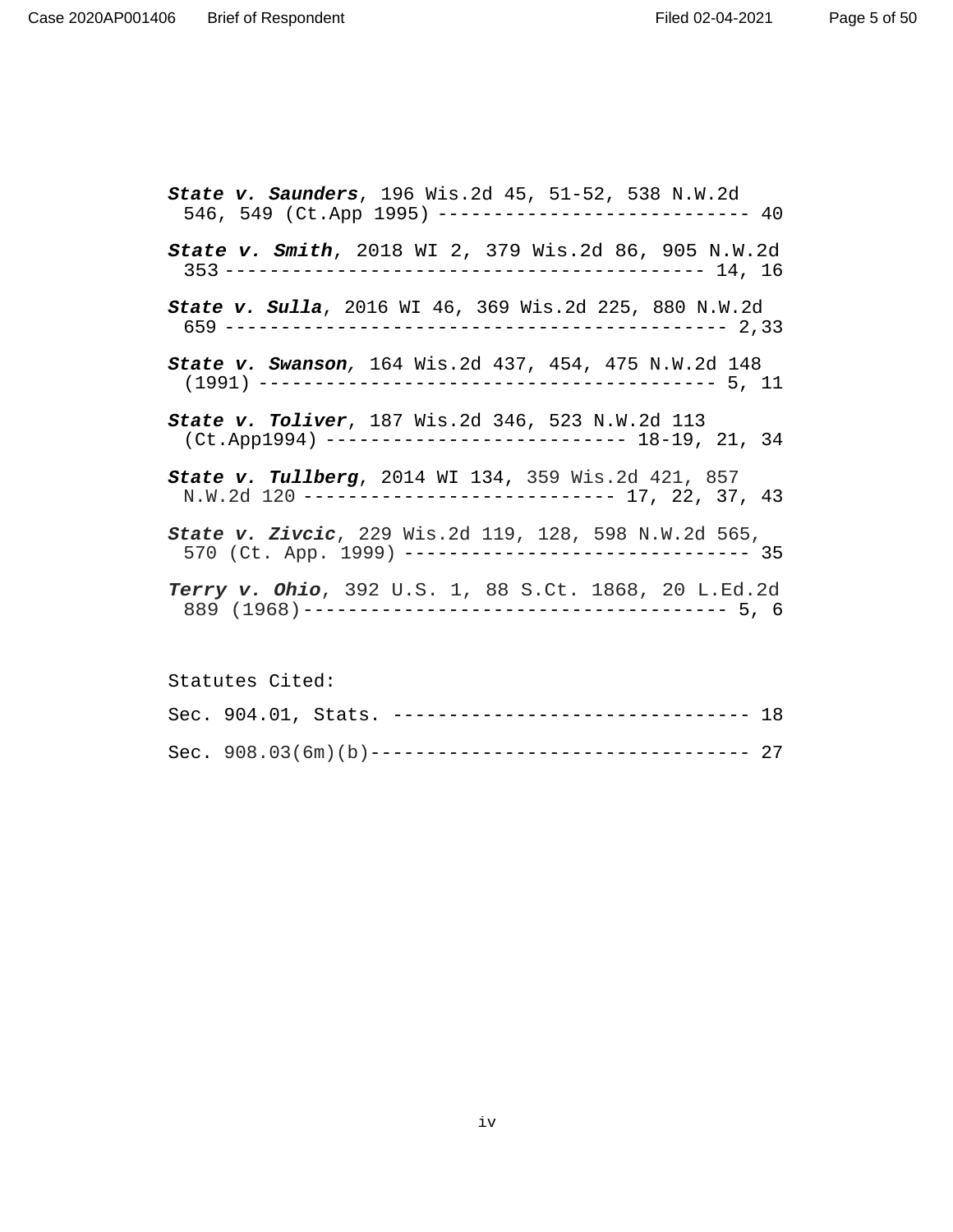STATE OF WISCONSIN

COURT OF APPEALS

DISTRICT III \_\_\_\_\_\_\_\_\_\_\_\_\_\_\_\_\_\_\_\_\_\_\_\_\_\_\_\_\_\_\_\_\_\_\_\_\_\_\_\_\_\_\_\_\_\_\_\_\_\_\_\_\_\_\_

**STATE OF WISCONSIN**,

Plaintiff-Respondent,

v. Case No. 2005AP001904-CR

ERIC TRYGVE KOTHBAUER,

Defendant-Appellant.

APPEAL FROM JUDGMENT OF CONVICTION ENTERED 13 MAY 2019, AND AN ORDER DENYING THE DEFENDANT'S MOTION FOR POSTCONVICTION RELIEF ENTERED 27 JULY 2020 IN CHIPPEWA COUNTY CIRCUIT COURT, BRANCH III, THE HONOURABLE STEVEN R. CRAY, CIRCUIT COURT JUDGE, PRESIDING.

\_\_\_\_\_\_\_\_\_\_\_\_\_\_\_\_\_\_\_\_\_\_\_\_\_\_\_\_\_\_\_\_\_\_\_\_\_\_\_\_\_\_\_\_\_\_\_\_\_\_\_\_\_\_\_

BRIEF OF PLAINTIFF-RESPONDENT \_\_\_\_\_\_\_\_\_\_\_\_\_\_\_\_\_\_\_\_\_\_\_\_\_\_\_\_\_\_\_\_\_\_\_\_\_\_\_\_\_\_\_\_\_\_\_\_\_\_\_\_\_\_\_

\_\_\_\_\_\_\_\_\_\_\_\_\_\_\_\_\_\_\_\_\_\_\_\_\_\_\_\_\_\_\_\_\_\_\_\_\_\_\_\_\_\_\_\_\_\_\_\_\_\_\_\_\_\_\_

# **POSITION ON ORAL ARGUMENT AND PUBLICATION**

 The state takes no position as to oral arguments, or publication.

#### **STANDARD OF REVIEW**

Mr. Kothbauer's first issue claims that Attorney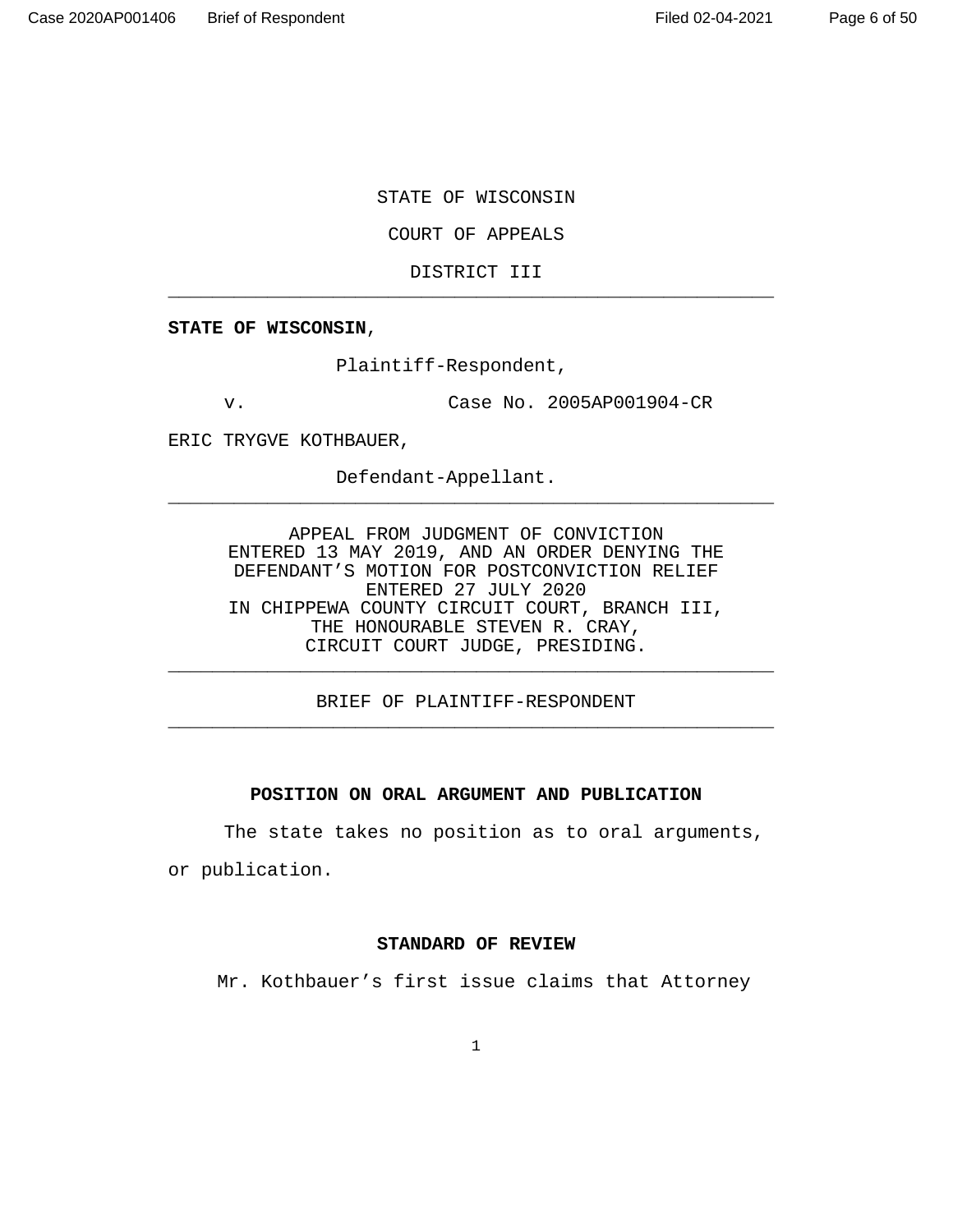Page 7 of 50

Thorson provided ineffective assistance of counsel during his trial. A claim of ineffective assistance of counsel is reviewed under a mixed question of fact and law standard. **State v. Johnson**, 153 Wis.2d 121, 127, 449 N.W.2d 845, 848 (1990). The trial court's findings of fact will not be set aside unless they are clearly erroneous. Id. Whether the attorney's performance is deficient is a question of law which the appellate court reviews de novo. Id. at 128, 449 N.W.2d at 848.

 Mr. Kothbauer's second issue is reviewed in two separate ways. The issue of whether the motion, on its face, alleges adequate facts that would entitled the movant to the relief requested and whether the record shows conclusively that the person is not entitled to the relief he or she is requesting are reviewed de novo. **State v. Sulla**, 2016 WI 46, ¶23, 369 Wis.2d 225, 245, 880 N.W.2d 659, 669. If the motion fails to state an adequate factual basis or if the record conclusively shows that the movant is not entitled to the relief requested, then the trial court can decide whether to grant or deny a hearing, which the appellate court reviews the decision under the erroneous exercise of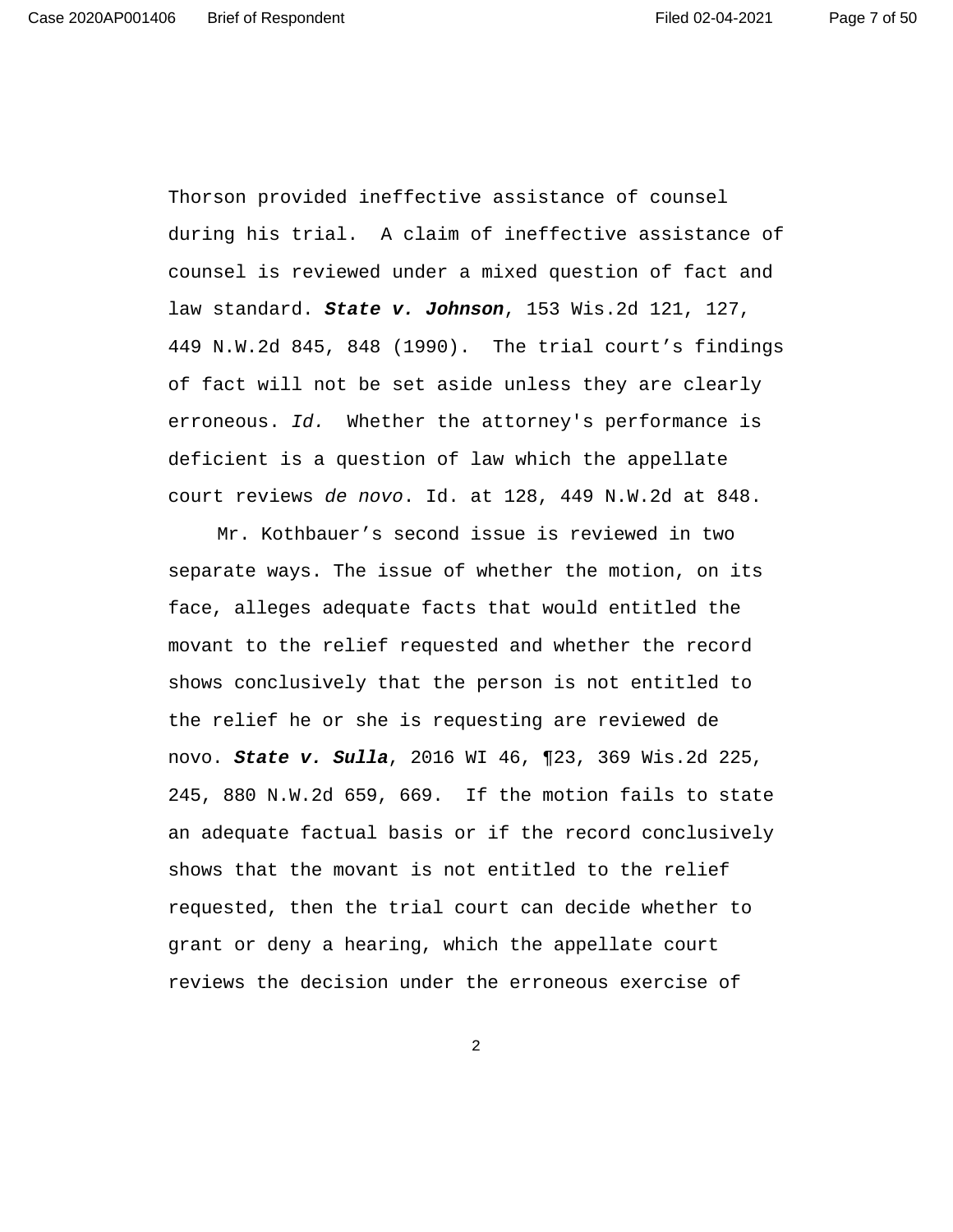discretion standard. Id. at ¶23, 369 Wis.2d at 346, 880 N.W.2d at 669.

#### **ARGUMENT**

**I. THE BURDEN OF PROOF IS UPON THE DEFENDANT TO PROVE THAT HIS TRIAL ATTORNEY PROVIDED INEFFECTIVE ASSISTANCE OF COUNSEL AND THAT BECAUSE OF THIS DEFICIENT PERFORMANCE, HE WAS PREJUDICED. NONE OF THE ALLEGED ACTS OF INEFFECTIVE ASSISTANCE OF COUNSEL, INDIVISIBLY OR IN COMBINATION, WERE DEFICIENT. NOR WAS MR. KOTHBAUER PREJUDICED BY ANY OF THESE CLAIMED DEFICIENCIES, INDIVISIBLY OR IN COMBINATION. MR. KOTHBAUER CANNOT MEET HIS BURDEN TO SHOW EITHER DEFICIENT PERFORMANCE OR PREJUDICE.** 

The test for ineffective assistance of counsel has two prongs. **State v. Byrge**, 225 Wis.2d 702, 719, 594 N.W.2d 388, 395 (Ct. App. 1999), aff'd, 2000 WI 101, 237 Wis.2d 197, 614 N.W.2d 477. The two prongs are explained below:

The test for deficient performance is whether counsel's representation fell below objective standards of reasonableness. See Strickland v. Washington, 466 U.S. 668, 688 (1984). In applying this test, we inquire whether, under the circumstances, counsel's acts or omissions were outside the wide range of professionally competent assistance. See id. at 690. Trial counsel is strongly presumed to have rendered adequate assistance and to have made all significant decisions in the exercise of reasonable professional judgment. See id. at 689. We also must be careful to eliminate the distorting effects of hindsight, to reconstruct the circumstances of counsel's challenged conduct, and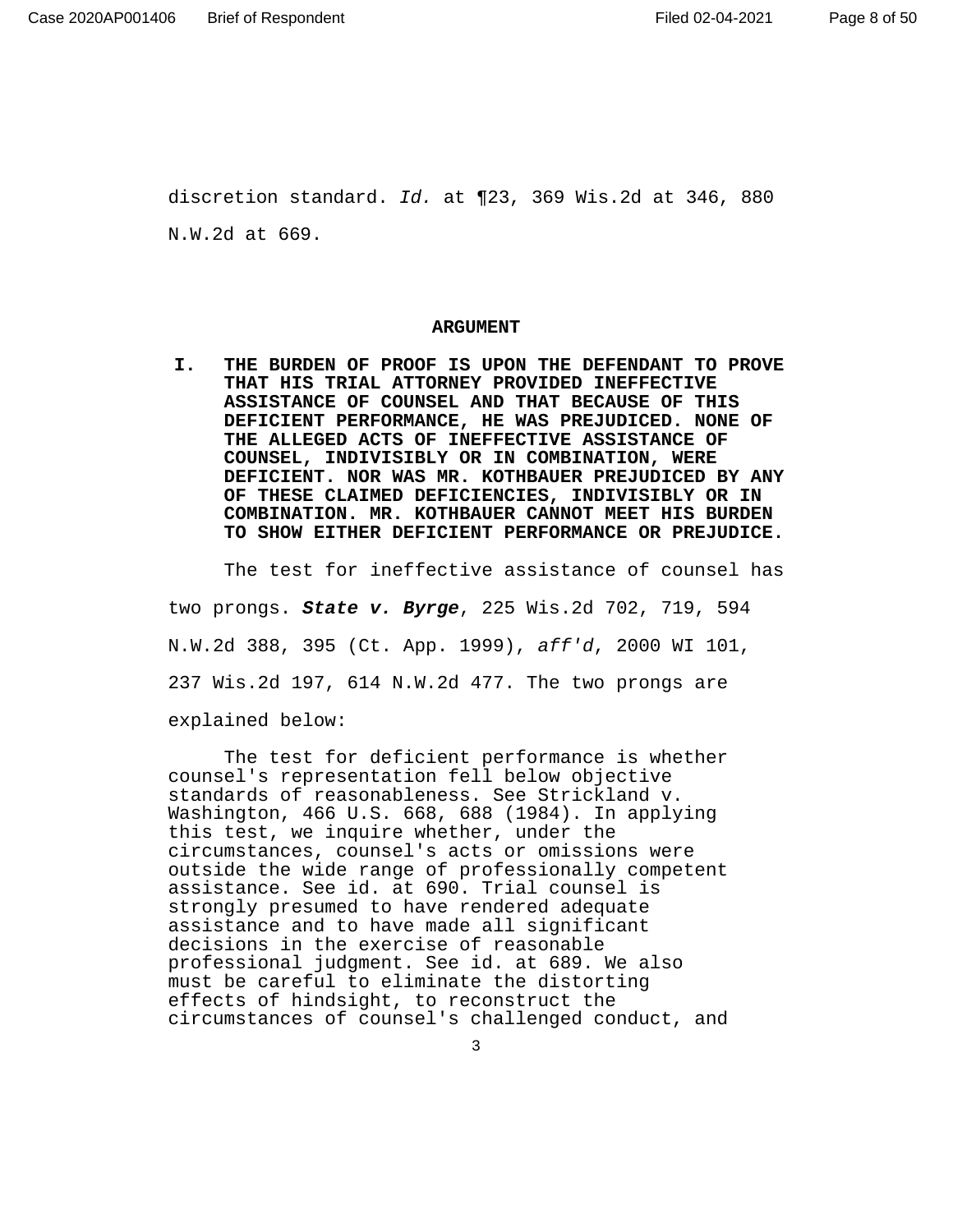to evaluate the conduct from counsel's perspective at the time. See id. at 689.

As to prejudice, the defendant must show that there is a reasonable probability that, but for counsel's unprofessional errors, the result of the proceeding would have been different. A reasonable probability is a probability sufficient to undermine confidence in the outcome. See Griffin, 220 Wis.2d at 391, 584 N.W.2d at 135.

Id. at 719, 594 N.W.2d at 394-395.

 The court may consider the second prong of this test without deciding the first prong. This second prong requires the defendant to prove that the attorney's deficient performance caused actual prejudice. **State v. Johnson**,153 Wis.2d 121, 128, 449 N.W.2d 845, 848 (1990).

The trial court ruled that there was no illegal search. (R87: 2). The trial court correctly pointed out that Mr. Kothbauer ignored the fact that the search was consensual, and that a consent search is an exception to the rule requiring probable cause to arrest or to the requirement for a search warrant.

A. Attorney Thorson Did Not Provide Ineffective Assistance Of Counsel By Failing To Argue An Illegal Search Requires Suppression. This Argument Lacks Merit. Failure To Raise An Argument Without Merit Is Not A Basis for A Finding Of Ineffective Assistance Of Counsel.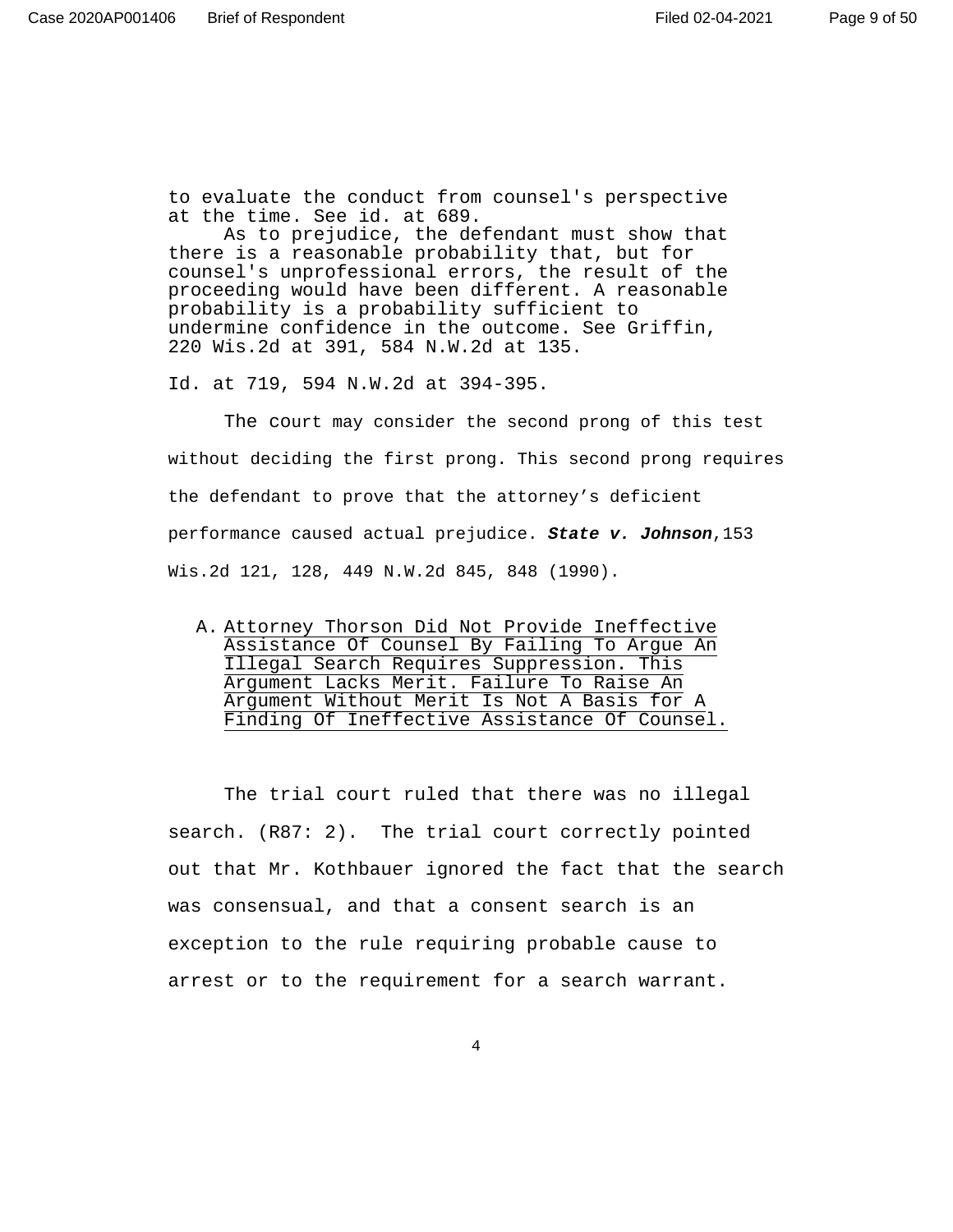Page 10 of 50

Mr. Kothbauer argues that the officer exceeded the scope of the consent he was given to do a pat down search. He argues that this action converted the Terry stop into a formal arrest, for which the officer lacked probable cause. He argues that because this constituted an unlawful arrest, all the evidence seized after that must be suppressed.

Mr. Kothbauer argues that he was in custody for Fourth Amendment purposes because the officer searched his pockets. He argues that reaching into his pockets exceeded what action is permissible under **Terry v. Ohio** since the officer had no reason to believe he had any weapons. He cites to **State v. Swanson**, 164 Wis.2d 437, 454, 475 N.W.2d 148 (1991), to support this argument. While **Swanson** does say this, it is not applicable to a consent search. As the trial court pointed out, neither is **Terry v. Ohio**, 392 U.S. 1, 88 S.Ct. 1868, 20 L.Ed.2d 889 (1968). (R87: 2).

Consent searches are deemed reasonable under the Fourth Amendment. **State v. Douglas**, 123 Wis.2d 13, 22, 365 N.W.2d 580, 584 (Ct.App.1985) and **State v. Floyd**  2017 WI 78, ¶29, 377 Wis.2d 394, 415-416, 898 N.W.2d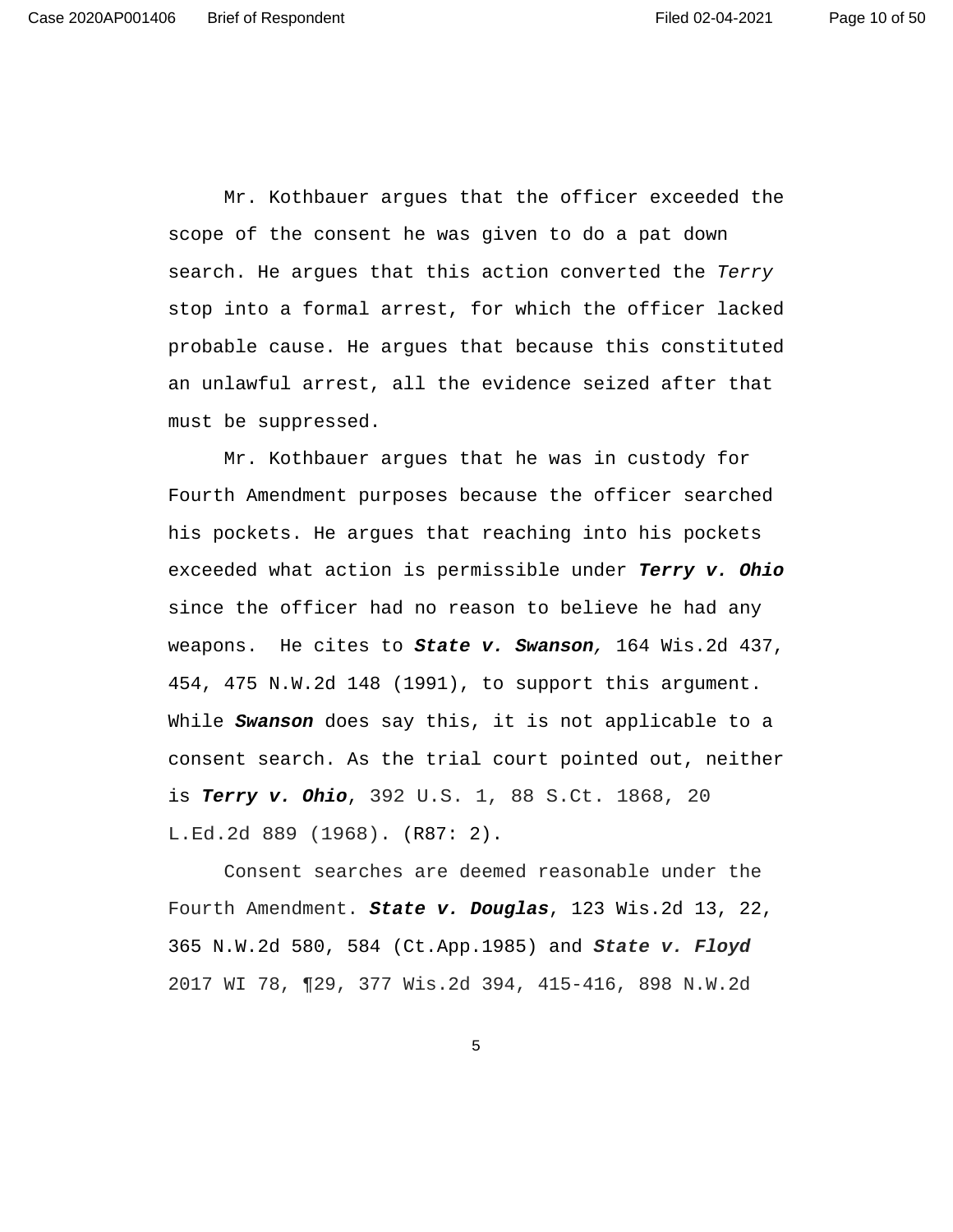560, 570. "Requesting permission to search a person who has been lawfully seized does not invalidate the person's consent." Id. at ¶32, 377 Wis.2d at 418, 898 N.W.2d at 571-572.

At page 23 of his brief, Mr. Kothbauer concedes that the officer had consent to do the pat down search. But Mr. Kothbauer's then states that "such consent should only be "elicited when an officer reasonably believes an individual to be armed and dangerous." He cites **Terry v. Ohio**, 392 U.S. 1 at page 27, [88 S.Ct. 1868, 20 L.Ed.2d 889] (1968). The trial court pointed out that Terry was not on point as it addressed a nonconsensual search.

In reviewing the page of the Terry opinion to which Mr. Kothbauer cites, nowhere on that page or in the entire opinion does the United States Supreme Court state that an officer CANNOT or SHOULD NOT ask for consent to search a person being detained for an investigative stop unless the officer already had a reasonable and articulable basis to believe the person may be armed and dangerous.

Mr. Kothbauer cites to no other authority that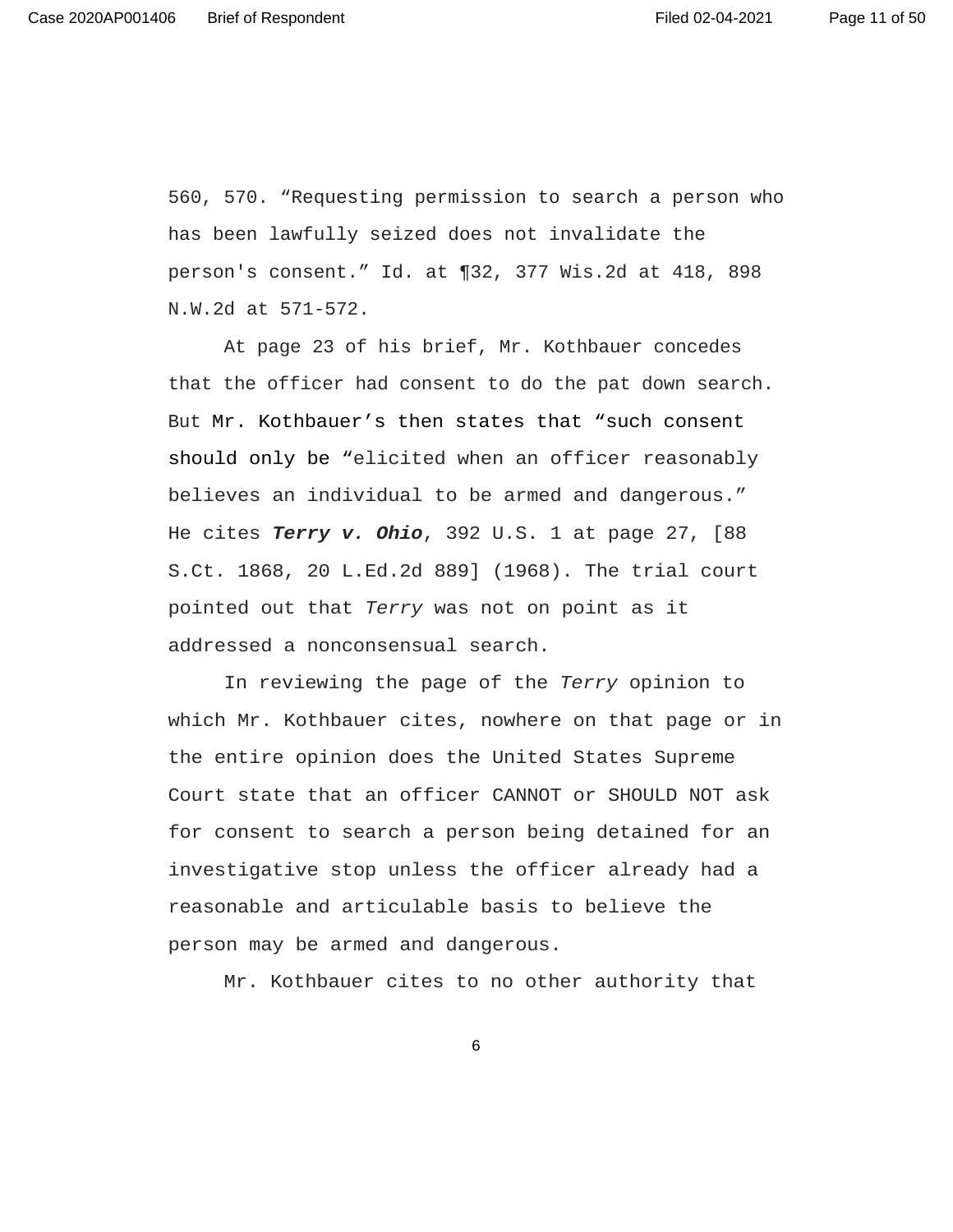an officer can only ask for consent to do a search only if he or she already has a reasonable suspicion that the person is armed. The fallacy of this argument is self-evident. If an officer already has this reasonable belief, he or she would have no reason to ask for consent. He or she could just do the search for weapons.

 The Wisconsin Supreme Court has held that during a traffic stop an officer may ask for consent to do a search for weapons absent such a belief. 2017 WI 78, at ¶28, 377 Wis.2d at 414, 898 N.W.2d at 569-570. Officer safety is an important aspect of a traffic stop's mission. Questions related to officer safety are within the mission of the stop. Id. at ¶26, 377 Wis.2d at 413, 898 N.W.2d at 569. Asking to perform a pat down search is permissible and does not impermissibly prolong the stop. Id. at ¶28, 377 Wis.2d at 414-415, 898 N.W.2d at 569-570.

It is undisputed that the officer asked Mr. Kothbauer's consent to pat down his pockets. It is undisputed that Mr. Kothbauer gave the officer consent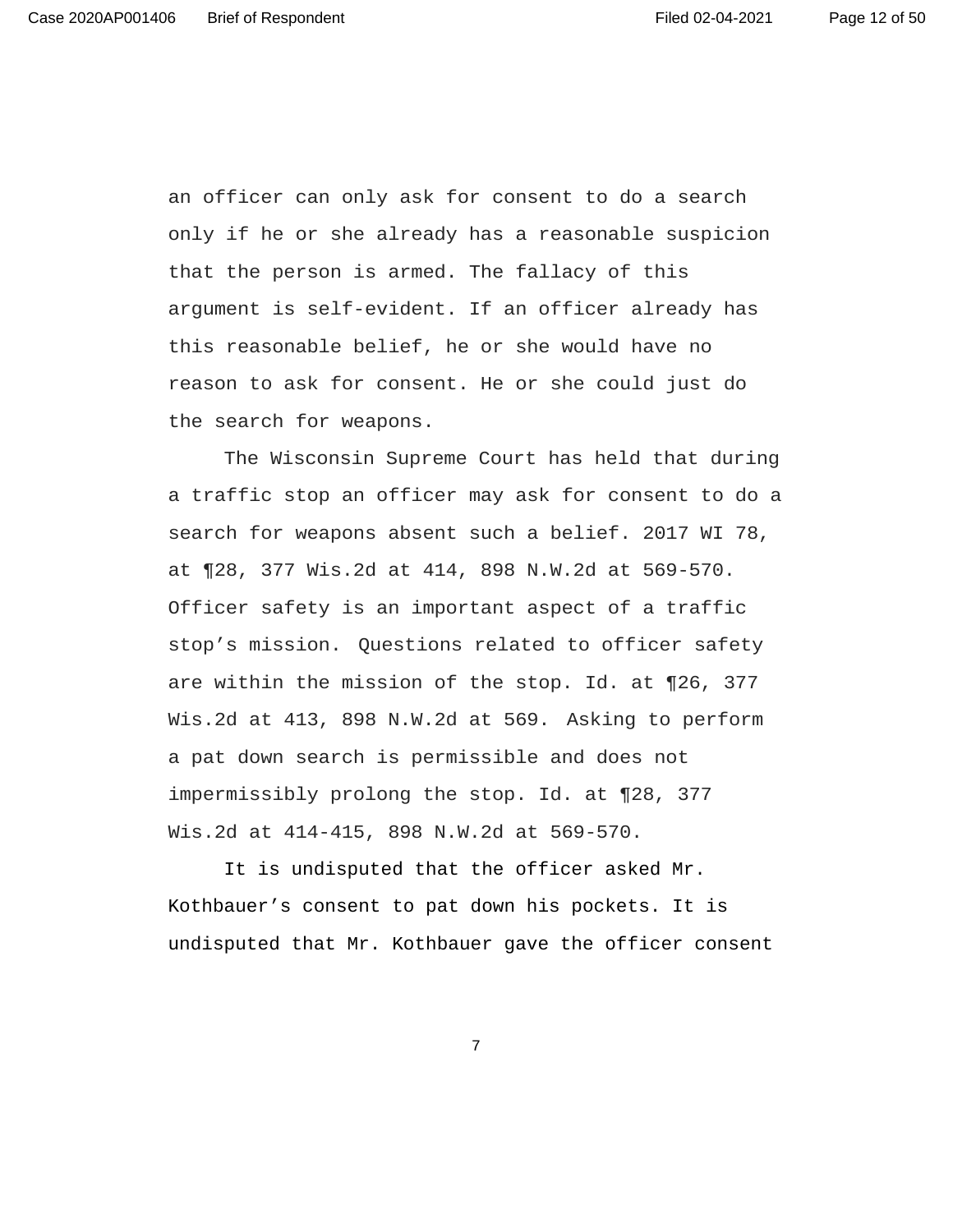Page 13 of 50

to do the pat down search. At no time has he claimed that this consent was not given voluntarily.

Mr. Kothbauer states that, "[a]s the State did not present any evidence of the officer's subjective or objective belief that Mr. Kothbauer was armed and dangerous, any pat down was unreasonable under the Fourth Amendment's protections against unlawful searches." But this requirement on the officer's part is not relevant in this case. The officer had consent to perform the search.

Mr. Kothbauer's argument stems from a false premise: that there was no consent for a search because the officer could not ask for consent since he did not already have the necessary knowledge needed to perform a non-consensual search.

A pat-down for weapons conducted by police is a search. **State v. Morgan**, 197 Wis.2d 200, 208, 539 N.W.2d 887, 891 (1995). Consequently, a pat-down search must satisfy the reasonableness requirement of the Fourth Amendment to the United States Constitution and article I, section 11, of the Wisconsin Constitution. "A consent search is constitutionally reasonable to the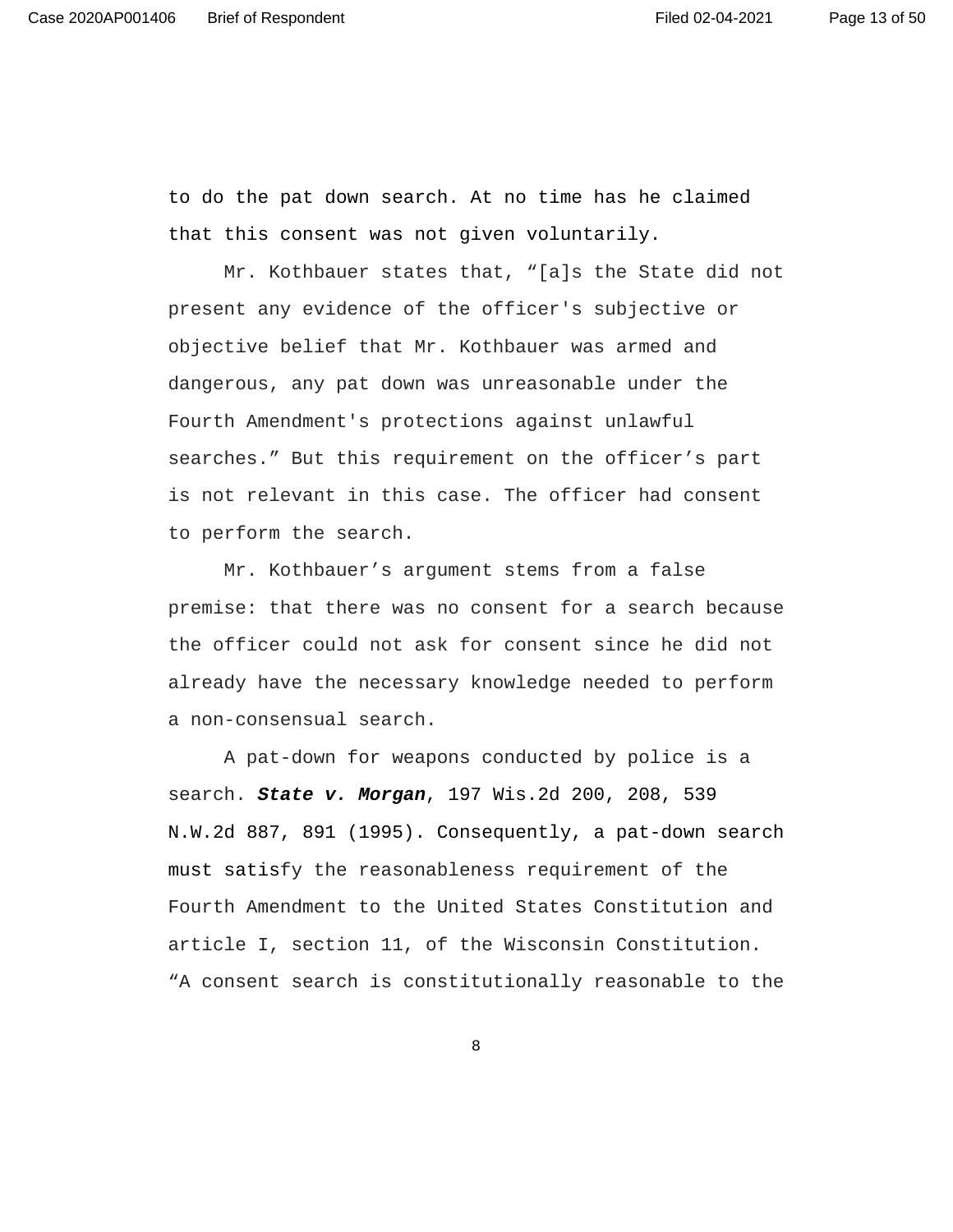Page 14 of 50

extent that the search remains within the bounds of the actual consent." **State v. Douglas**, 123 Wis.2d 13, 22, 365 N.W.2d 580, 584 (Ct.App.1985). As part of the weapons frisk, the officer would have been authorized, after feeling a bulge in Mr. Kothbauer's pocket, to determine whether the item was a weapon. See **State v. McGill**, 2000 WI 38, ¶34-36, 234 Wis.2d 560, 574-575, 609 N.W.2d 795, 803-804. An officer cannot determine whether certain objects are in fact weapons without removing and examining them. Reaching into a suspects pocket is not a separate search, but a continuation of the pat-down search.

 Prior to the search, Mr. Kothbauer twice told the officer that he had some "chew" in his pants pocket.  $(R:37$  at  $10:24 \& 10:27$  of the recording). The officer found a metal object in Mr. Kothbauer's pocket(s). A tin of chew. The officer was justified in checking to see if Mr. Kothbauer was truthful as to what was in his pockets.

 Had he done the pat down first, the results would have been the same. The intrusion into Mr. Kothbauer's pockets was still consensual. Additionally a tin of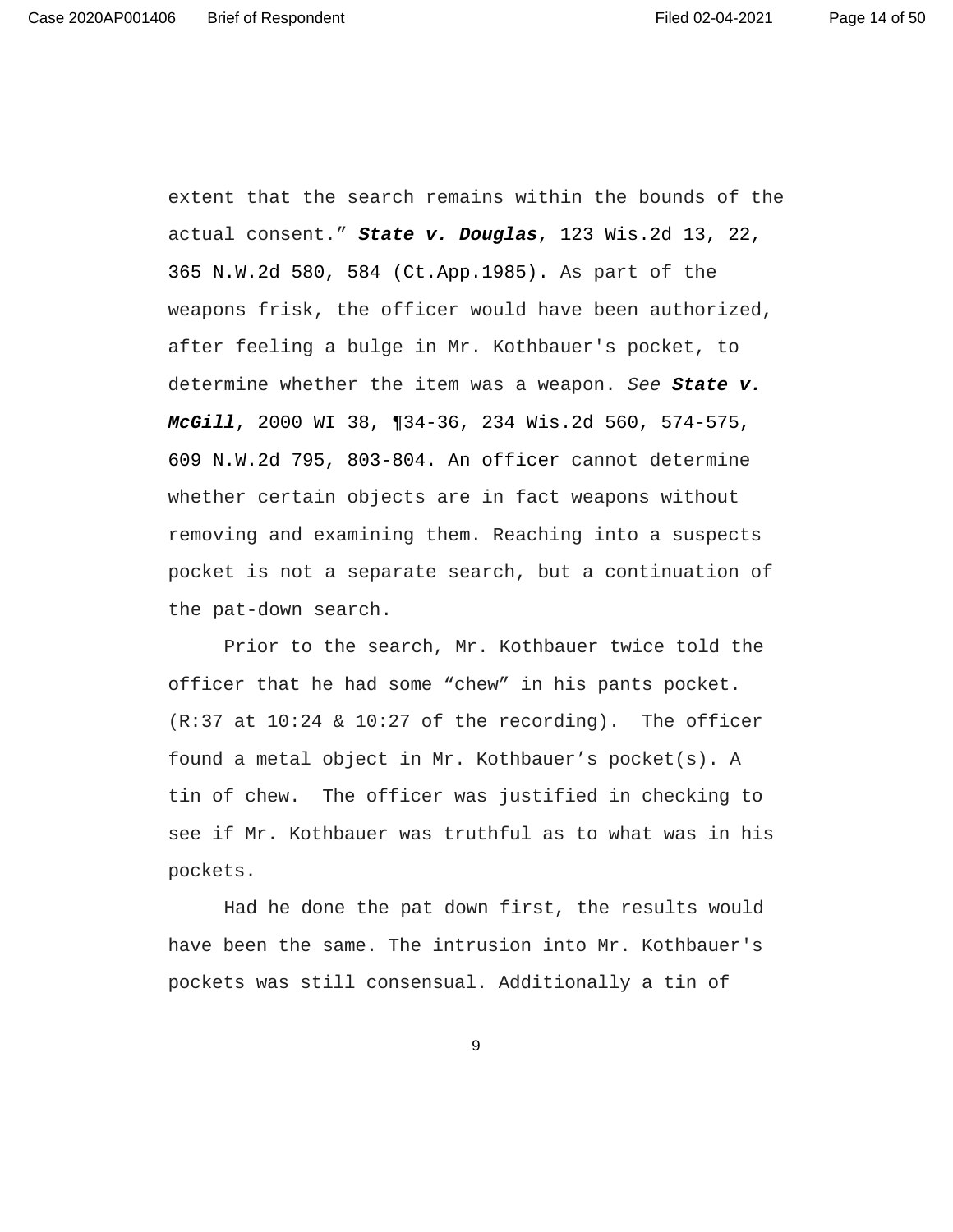chew can be used as a weapon or may conceal a weapon such as a razor blade. The officer acted reasonably.

 When Mr. Kothbauer gave consent to the officer to perform the pat-down search, he did not limit his consent. When the officer reached into his pockets, he did not object to the officer's action. The officer's action of placing his hands into Mr. Kothbauer's pockets was not a separate investigative intrusion. It was part of the pat-down search to which Mr. Kothbauer consented. By consenting to the pat-down search, Mr. Kothbauer consented to the search of his pockets. The officer did not exceed the scope of the consent.

 In its decision, the trial court further noted that Mr. Kothbauer "leaps to the conclusion this search caused an illegal seizure." As the court noted this claim was unsupported by facts or legal authority.

Contrary to Mr. Kothbauer's argument, the officer's action did not transform a non-custodial consent search into custody for Fourth Amendment purposes.

 Mr. Kothbauer states that because the officer exceeded the scope of the consent he gave, it led him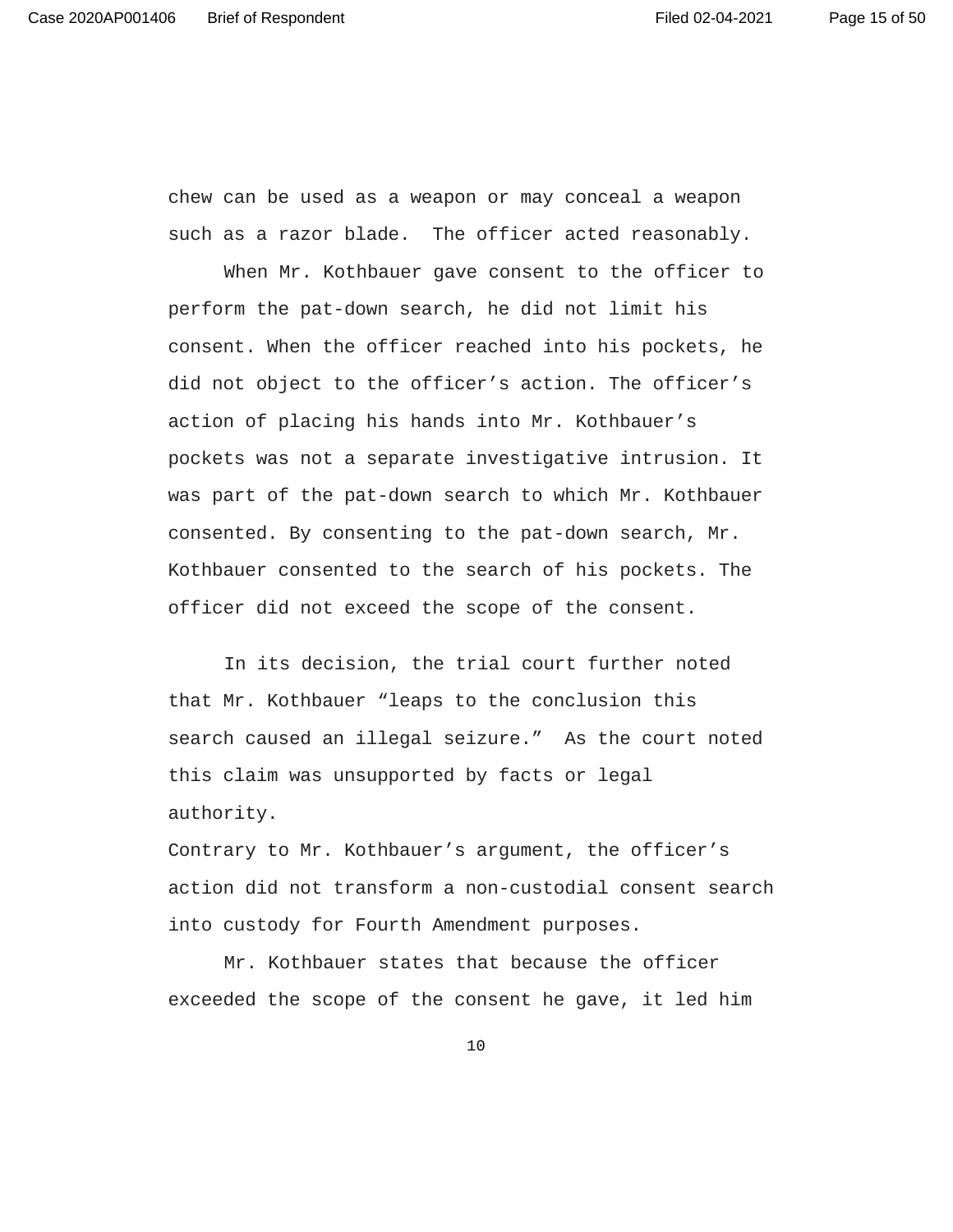to believe, "as any reasonable person would", that he was under arrest. (Appellant's Brief at p. 25). What he believed is irrelevant in determining when he was in custody for Fourth Amendment purposes.

 The test for determining whether someone is in custody is an objective test. "The standard used to determine the moment of arrest is whether a reasonable person in the defendant's position would have considered himself or herself to be 'in custody,' given the degree of restraint under the circumstances." **State v. Kiekhefer**, 212 Wis.2d 460, 485, 569 N.W.2d 316, 329 (Ct.App.1997). This case cites State v. Swanson, 164 Wis.2d 437, 446–47, 475 N.W.2d 148, 152 (1991). In **Swanson**, the Wisconsin Supreme Court adopted the objective test, stating:

**For consistency and practical reasons, we now abrogate this subjective test and adopt an objective test which assesses the totality of the circumstances to determine the moment of arrest for fourth amendment purposes.** An objective test will provide uniformity and consistency with cases decided by the United States Supreme Court, this court and other federal and state courts.<sup>5</sup> Furthermore, an objective test will alleviate the need to assess the subjective understandings of the parties and is not wholly dependent on the selfserving declarations of the police officers or suspects. Berkemer v. McCarty, 468 U.S. 420, 442 n. 35, 104 S.Ct. 3138, 3151 n. 35, 82 L.Ed.2d 317 (1984). [Emphasis added].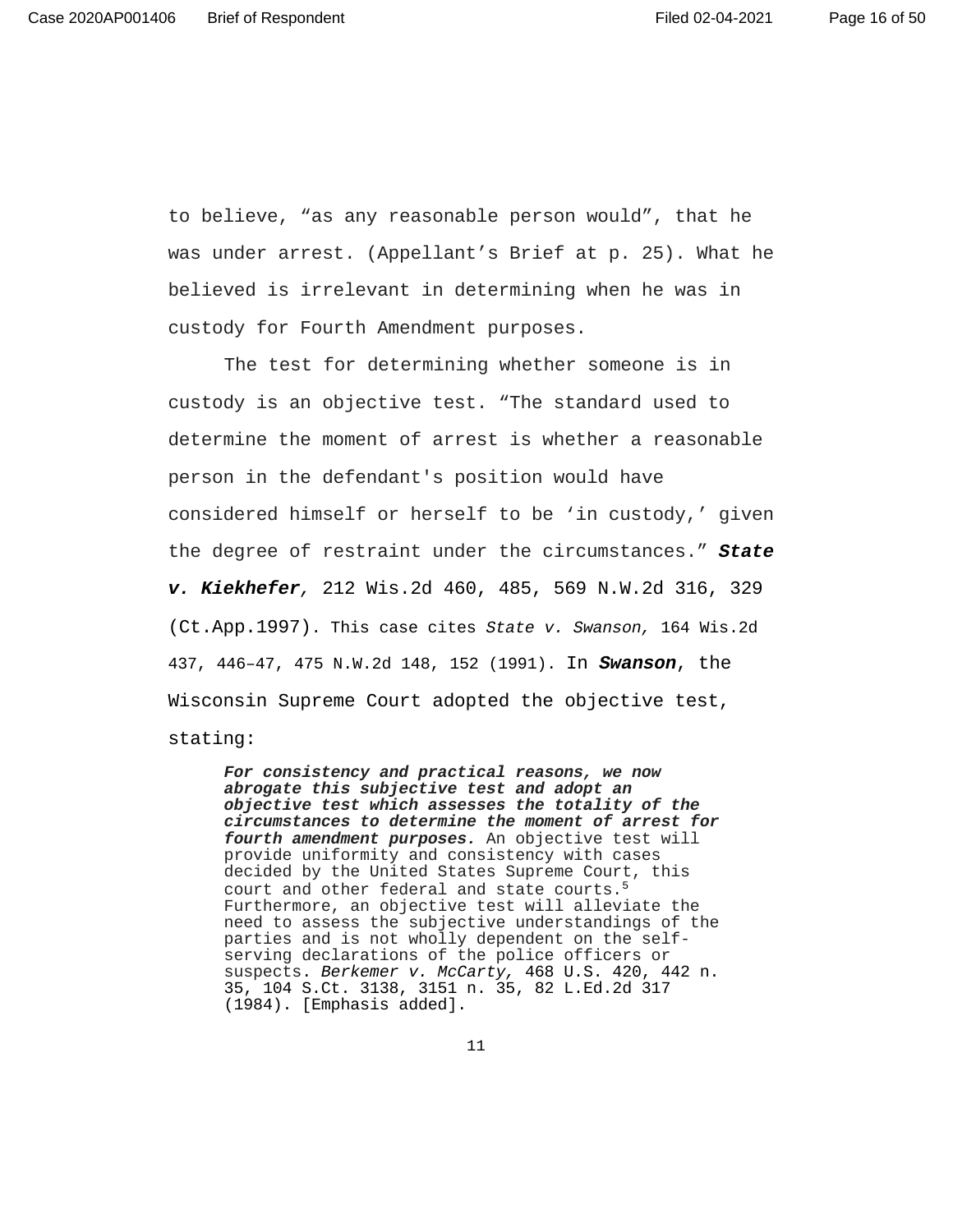164 Wis.2d at 446, 475 N.W.2d at 152.

 Mr. Kothbauer's subjective opinion is irrelevant. While his freedom was curtailed, it was not curtailed to the extent one would associate with a formal arrest. **State v. Kilgore**, 2016 WI App. 47, ¶33, 370 Wis.2d 198, 219, 882 N.W.2d 493, 503. "[T]he inability to leave is 'not the determinative consideration.' [cite omitted]". Id. It is only a factor to be considered in determining the "'ultimate' question, whether there was a 'restraint on freedom of movement of the degree associated with a formal arrest.' [cites omitted]." Id. Under the totality of the circumstances, the facts as cited above, show he was not in custody before or after this consent search. The consent search itself did not change the a Terry seizure into an arrest.

 The record, including the L3 Cam recording, (R37), shows that Mr. Kothbauer was not handcuffed until he was formally arrested. At no time was a gun drawn and/or pointed at him. A Terry frisk was performed after he was asked by the officer if he could do so and he voluntarily gave consent. It is significant that the officer asked for permission to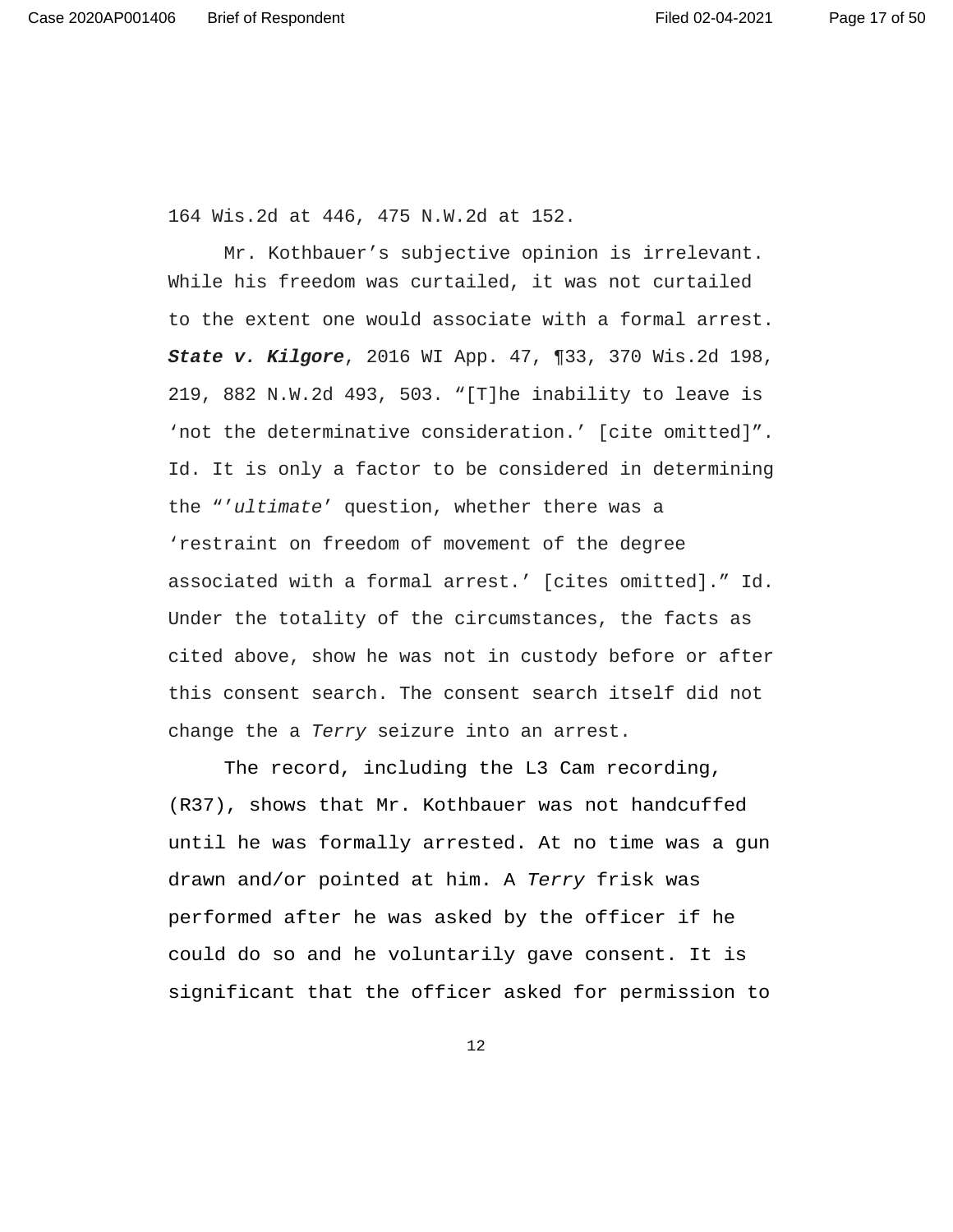perform this pat down search of Mr. Kothbauer's pockets rather than simple did so. Asking for consent itself is evidence he was not in custody. See **State v. Gruen**, 218 Wis.2d 581, 596, 582 N.W.2d 728, 733- 734 (1998).

 During the entire contact between Mr. Kothbauer and the officers, he was never physically restrained or handcuffed. Mr. Kothbauer was not moved to another location and was not placed into a police vehicle until he was formally arrested. All questioning was performed while Mr. Kothbauer was in his own personal vehicle or on the shoulder of the road behind his vehicle. The officer expressly told Mr. Kothbauer the goal was to determine if he could safely operate his car, and if he could, he would be on his way.

 Initially there were two officers. After Mr. Kothbauer began displaying aggressive and belligerent behavior, two additional officers showed up. At no time did any of these officer display a weapon or point a weapon at Mr. Kothbauer. Only Officer Checkalski did any questioning of Mr. Kothbauer and the other three officers maintained a discreet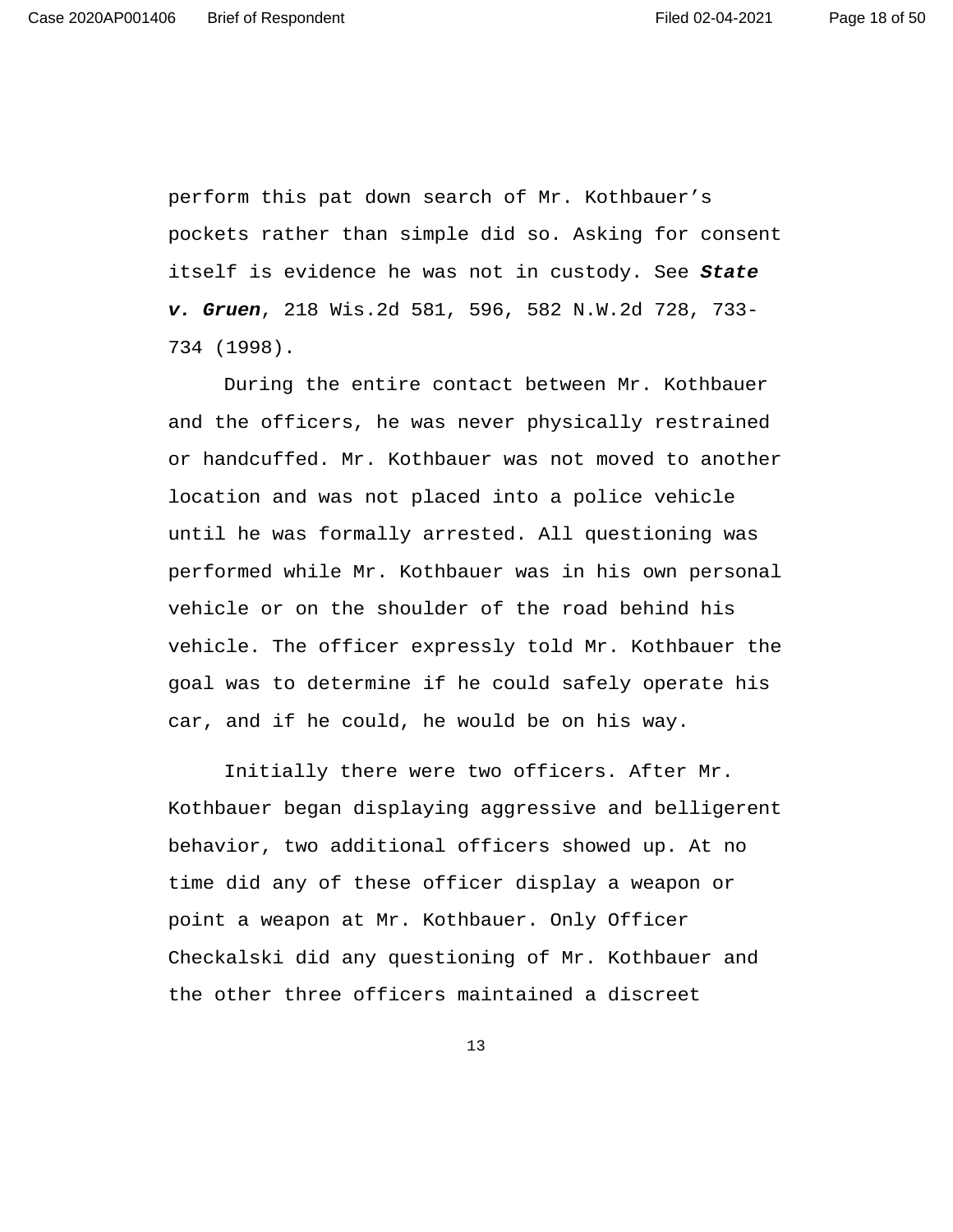distance from Mr. Kothbauer until he was placed under arrest.

 The period of detention was no more than was necessary to complete the mission of the stop. That mission was to determine if Mr. Kothbauer could safely operate a motor vehicle, and if not, whether he was under the influence of an intoxicant. **State v. Smith**, 2018 WI 2,¶21-22, 379 Wis.2d 86, 104-105, 905 N.W.2d 353, 362. The L3 dash cam recording shows that much, if not all, of the delay in completing this mission was occasioned by Mr. Kothbauer's abusive, aggressive and uncooperative behavior. Mr. Kothbauer continually refused to answer legitimate questions designed to answer this enquiry and continued to demand to be told the same information, such as why he was stopped, repeatedly. Officer Checkalski made every effort to complete the mission of the stop within a reasonable period of time. This stop was not unreasonably prolonged by law enforcement. At no point was his freedom of movement restricted to the degree associated with a formal arrest. 2016 WI App. 47, ¶33, 370 Wis.2d at 219, 882 N.W.2d at 503.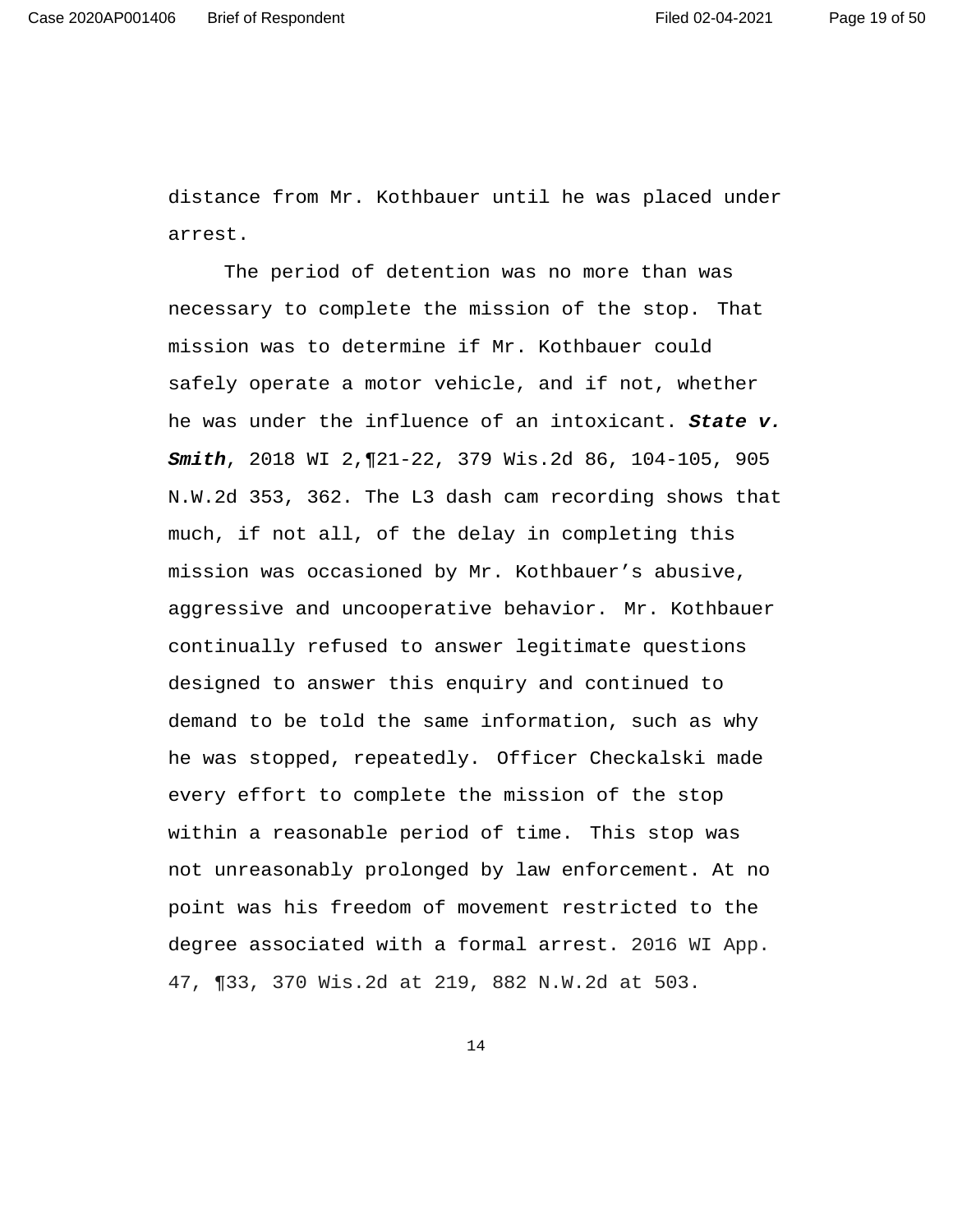Throughout his brief, Mr. Kothbauer continues to refer to his arrest as being illegal. He maintains that the officer did not have sufficient probable cause to arrest him. Although he was not in custody at the time of this consent search or immediately thereafter, when he was actually arrested and told he was under arrest, the officer possessed adequate information to establish probable cause to make a lawful arrest.

 At the evidentiary hearing on 20 November 2017 the testimony showed that the officer had more than the odor of an intoxicant upon which to act. (See judge's comment at Status hearing on 30 May 2017, ((R96:3-4). Prior to the stop the officer observed poor driving, which is an indicator that the driver's ability to safely operate a motor vehicle was impaired. Prior to the stop, the officer observed Mr. Kothbauer's speed fluctuating, and two traffic offenses: failure to stop at a stop sign and an illegal left turn from a nonturning lane. (R94:6-7). Mr. Kothbauer has not challenged the legality of the stop.

 Upon contact with the vehicle the officer observed the odor of an intoxicant, and that Mr. Kothbauer had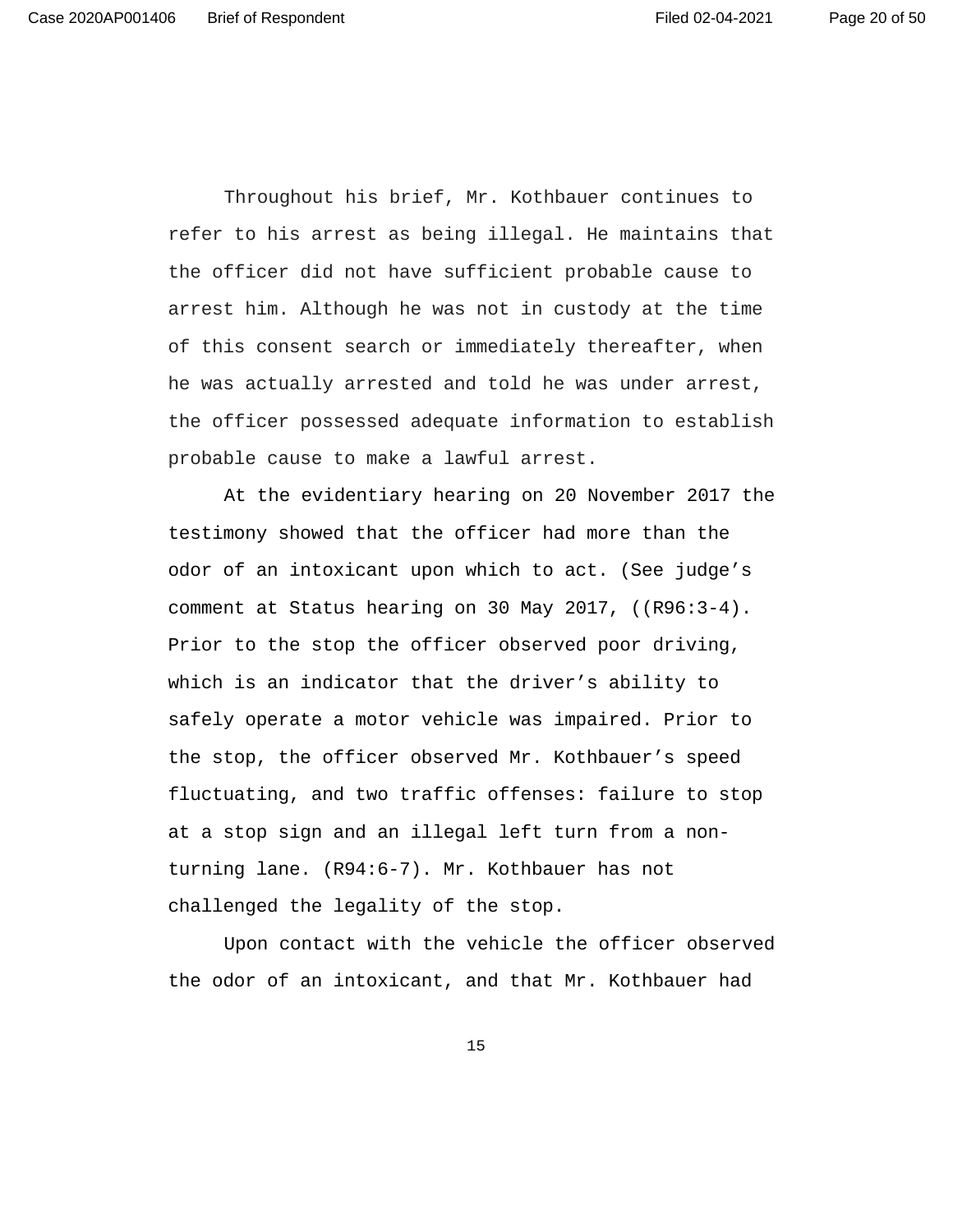Page 21 of 50

glassy eyes, and that his speech was slow and delayed. Then the officer asked a number of question the officer was entitled to ask as part of the mission of the traffic stop. 2018 WI 2, ¶12, 376 Wis.2d 86, 97-98, 905 N.W.2d 353, 359. The answers to these questions confirmed that the odor of intoxicant was coming from Mr. Kothbauer because he had been drinking and had had his last drink about an hour before the stop. Nor were these questions coercive under the totality of the circumstances.

 Contrary to Mr. Kothbauer's assertion, given the information known to Officer Checkalski, he had sufficient probable cause to requests a PBT, if not to arrest Mr. Kothbauer for Operating a Motor Vehicle While Impaired. **County of Jefferson v. Renz**, 231 Wis.2d 293, ¶33, 308-309, 603 N.W.2d 541, 548 (1999). After Mr. Kothbauer refused to submit to the PBT test, the officer had sufficient probable cause to arrest Mr. Kothbauer. His refusal to do the PBT can be used for purposes of establishing probable cause to arrest. **State v. Babbitt**, 188 Wis.2d 349, 359, 525 N.W.2d 102, 105 (Ct. App.1994).

Later in his brief, Mr. Kothbauer discusses how if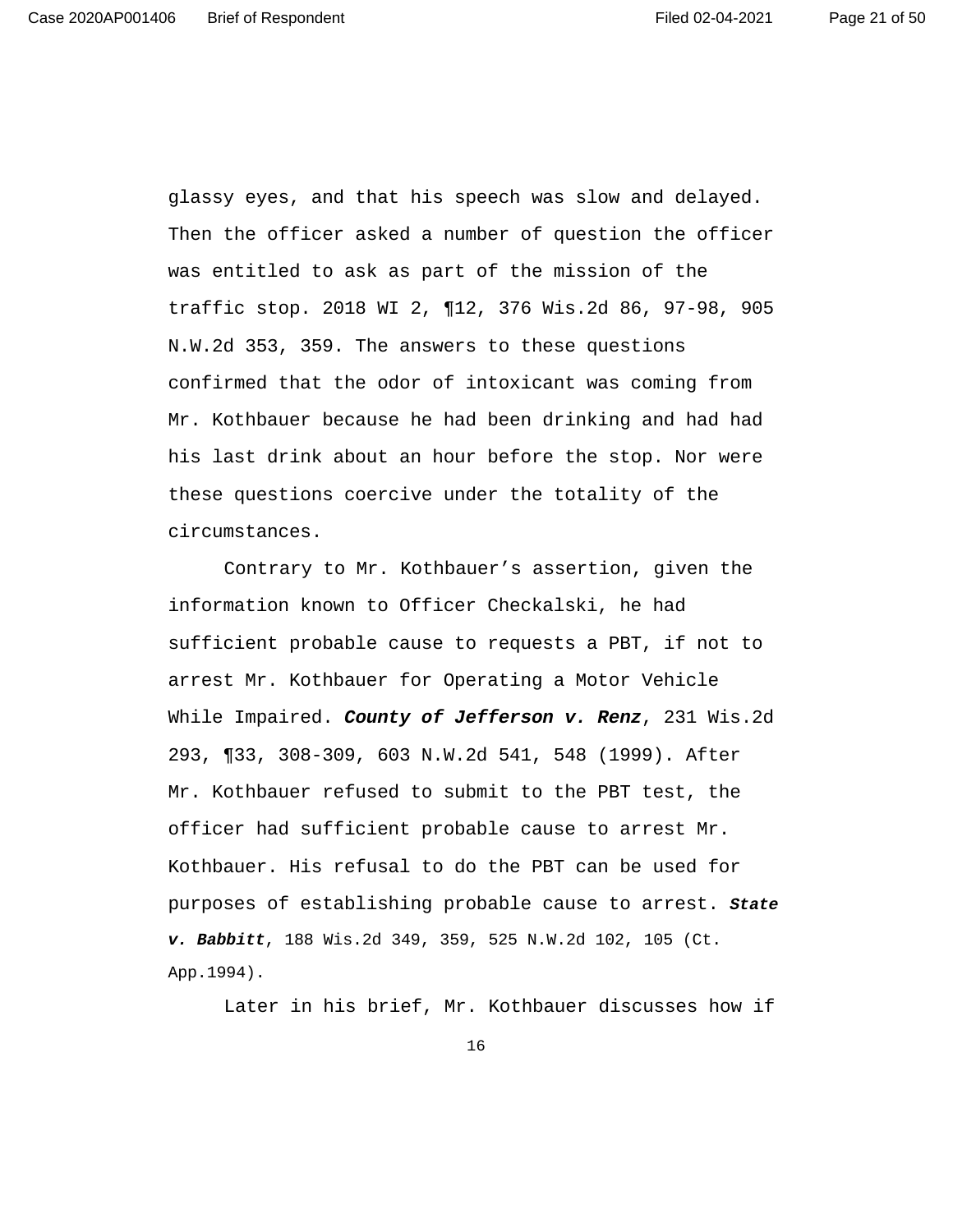expert testimony had been presented, the jury would have seen his behavior was due to his injuries and not due to intoxication. In determining whether there is a sufficient basis for probable cause, an officer is not required to consider if there may be an innocent explanation for the behavior. **State v. Tullberg**, 2014 WI 134, ¶35, 359 Wis.2d 421, 441, 857 N.W.2d 120, 130. As long as an inculpatory inference can be drawn from the observed facts, probable cause to make the arrest can be found. **State v. Nieves**, 2007 WI App 189, ¶14, 304 Wis.2d 182, 189-190, 738 N.W.2d 125, 128.

 Mr. Kothbauer says that even if the motion was still denied, Attorney Thorson should have used this information at trial to discredit the officer and his testimony. Attorney Thorson cross examined the officer on this issue with no objection by the state. Mr. Kothbauer testified as to how shocked he was by the officer's action. (R98: 145). Mr. Kothbauer states Attorney Thorson should have done more to call this illegal search to the jury's attention.

 While the state did not object to the questions asked at trial, none of this testimony was relevant as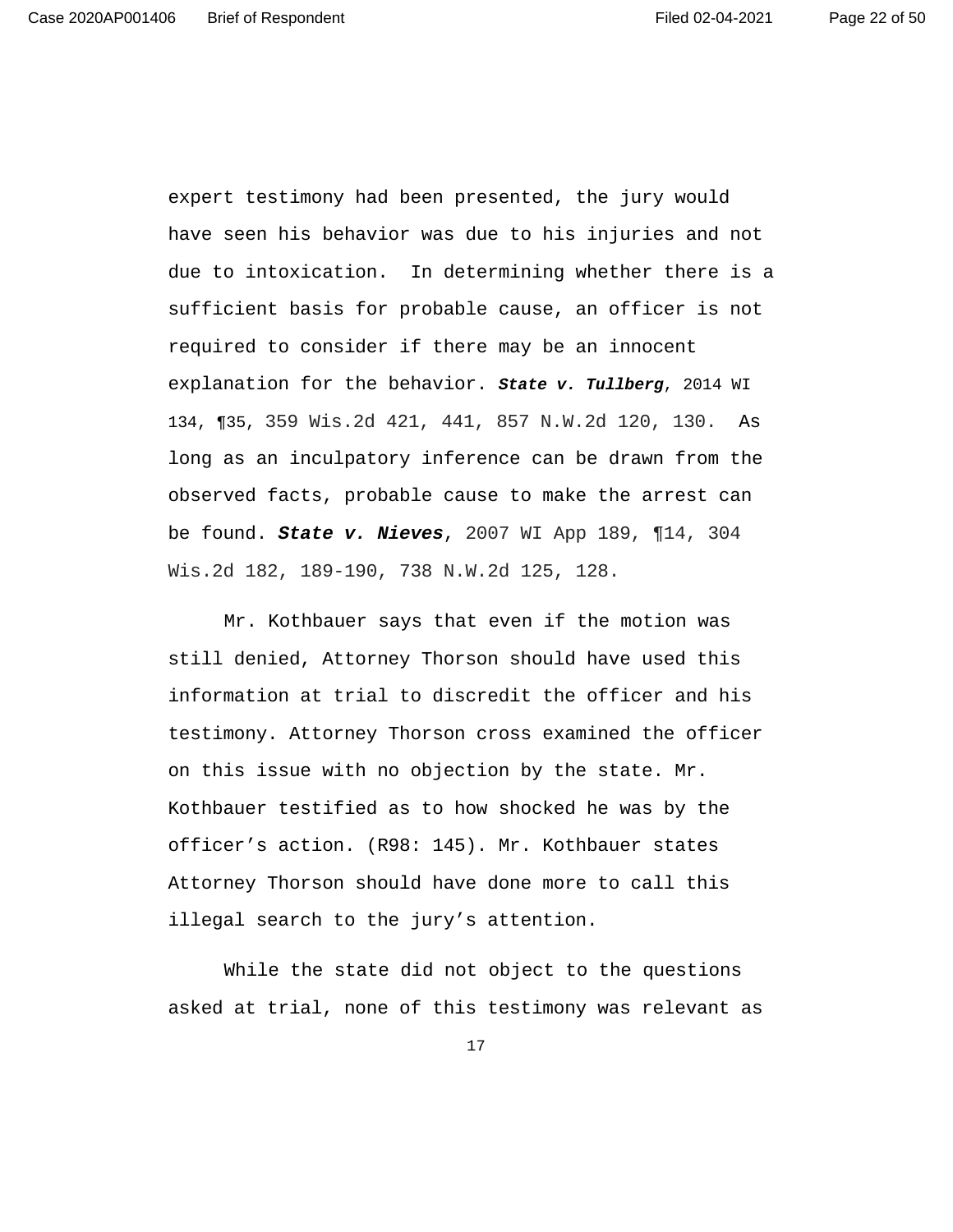to whether Mr. Kothbauer's ability to safely operate a motor vehicle while impaired was due to his consumption of alcohol. Evidence is probative and relevant if it tends to prove the existence of a fact of consequence to the determination of guilt or innocence. Sec. 904.01, Stats. Whether the officer performed an unconstitutional search of Mr. Kothbauer's pockets is not probative of whether Mr. Kothbauer was guilty of the offense with which he was charged. This evidence was totally irrelevant to prove or disprove any of the elements of the offense of Operating a Motor Vehicle while Impaired or of Operating a Motor Vehicle with a BAC in excess of the legal limit.

 Mr. Kothbauer asserts that evidence of this unconstitutional search could have been used to impeach the officer's credibility. He cites no authority to support this argument.

 Attorney Thorson's failure to argue this basis for suppression was not deficient performance. This basis for suppression lacks merit. Trial counsel is not ineffective for not pursuing a legal argument and/or a motion that lacks merit. **State v. Toliver**,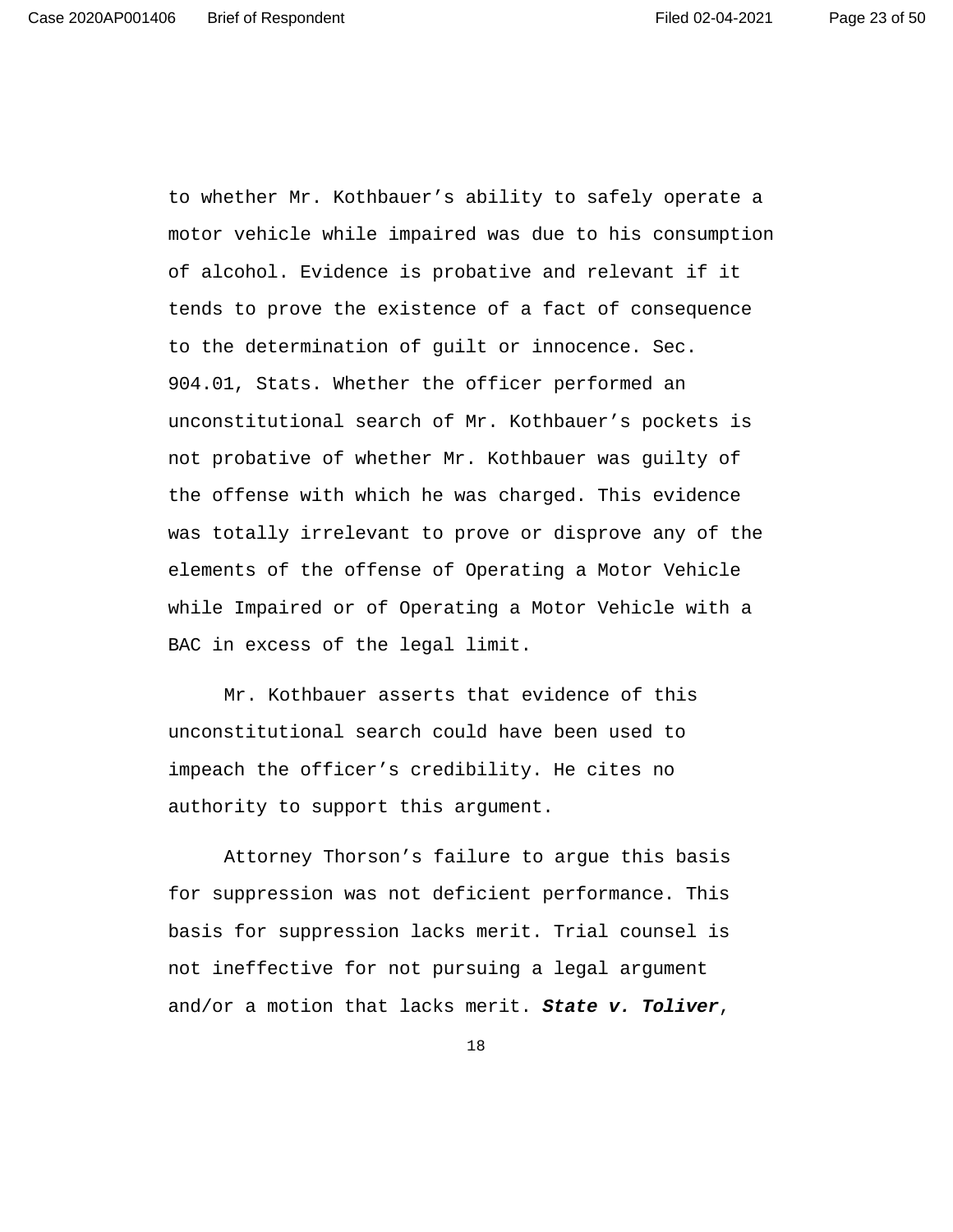187 Wis.2d 346, 360, 523 N.W.2d 113, 118 (Ct.App1994). Attorney Thorson's failure to raise this argument did not prejudice Mr. Kothbauer's defense.

B. Attorney Thorson Did Not Provide Ineffective Assistance Of Counsel By Not Moving To Suppress The Results Of The Field Sobriety Test.

 The trial court denied this portion of Mr. Kothbauer's motion finding that the record showed he was not entitled to this relief. This conclusion was based in part on the absence of any authority that requires strict compliance with the requirements of the National Highway Traffic Safety Administration (NHTSA) manual.

 To support this argument Mr. Kothbauer cites **County of Jefferson v. Renz**, 231 Wis.2d 293, 603 N.W.2d 541 (1999). He argues that the officer did not have probable cause to requests him to submit to a Preliminary Breath Test, PBT. As he did at the trial level, he fails to recognize that the level of probable cause to request a PBT is less that needed to make an arrest. See Appellant's Brief at 28, note 148. **Renz** establishes that the probable cause needed to requests a PBT test is less than the probable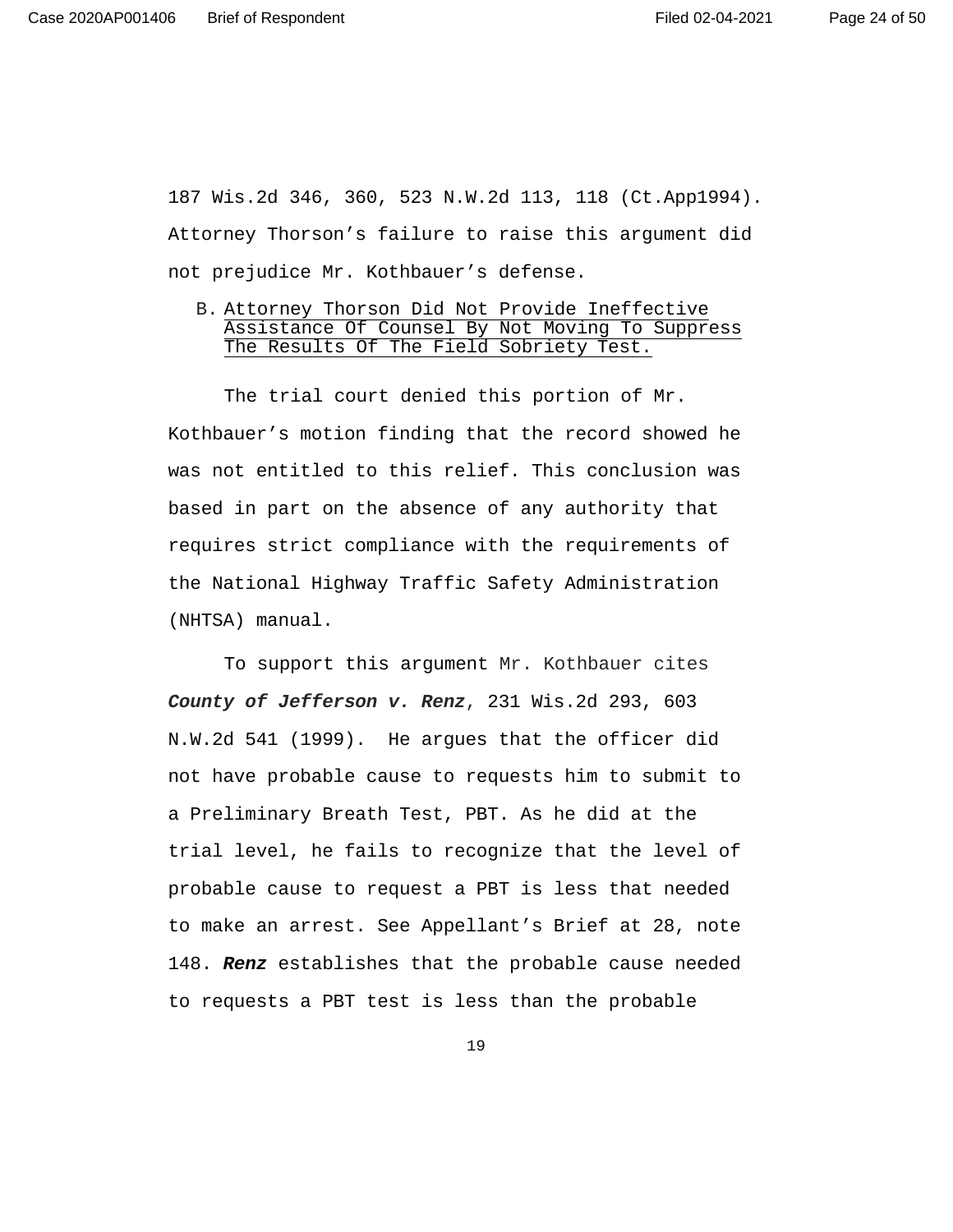cause needed to arrest a person. Id. at 315-316 (¶47), 603 N.W.2d at 551-552. Mr. Kothbauer is at least in part based upon a misunderstanding of the holding of **Renz**.

When the officer requested Mr. Kothbauer to submit to a PBT, Mr. Kothbauer refused to do so. His refusal to do so is evidence of consciousness of guilt and admissible to determine the existence of probable cause to arrest. 188 Wis.2d at 359, 525 N.W.2d at 105. **Renz** is not applicable to the issue of suppressing the results of the field sobriety tests.

Mr. Kothbauer's brief abruptly shifts to a discussion of the NHTSA manual and the officer's training. As the trial court noted, Mr. Kothbauer has cited to no legal authority in Wisconsin that requires Wisconsin law enforcement to strictly comply with the manual in administering Field Sobriety Test (FST).

While this court is welcome to take judicial notice of this governmental publication, its doing so will not provide support to Mr. Kothbauer's argument.

Contrary to Mr. Kothbauer's assertion, compliance with standards set forth by the National Highway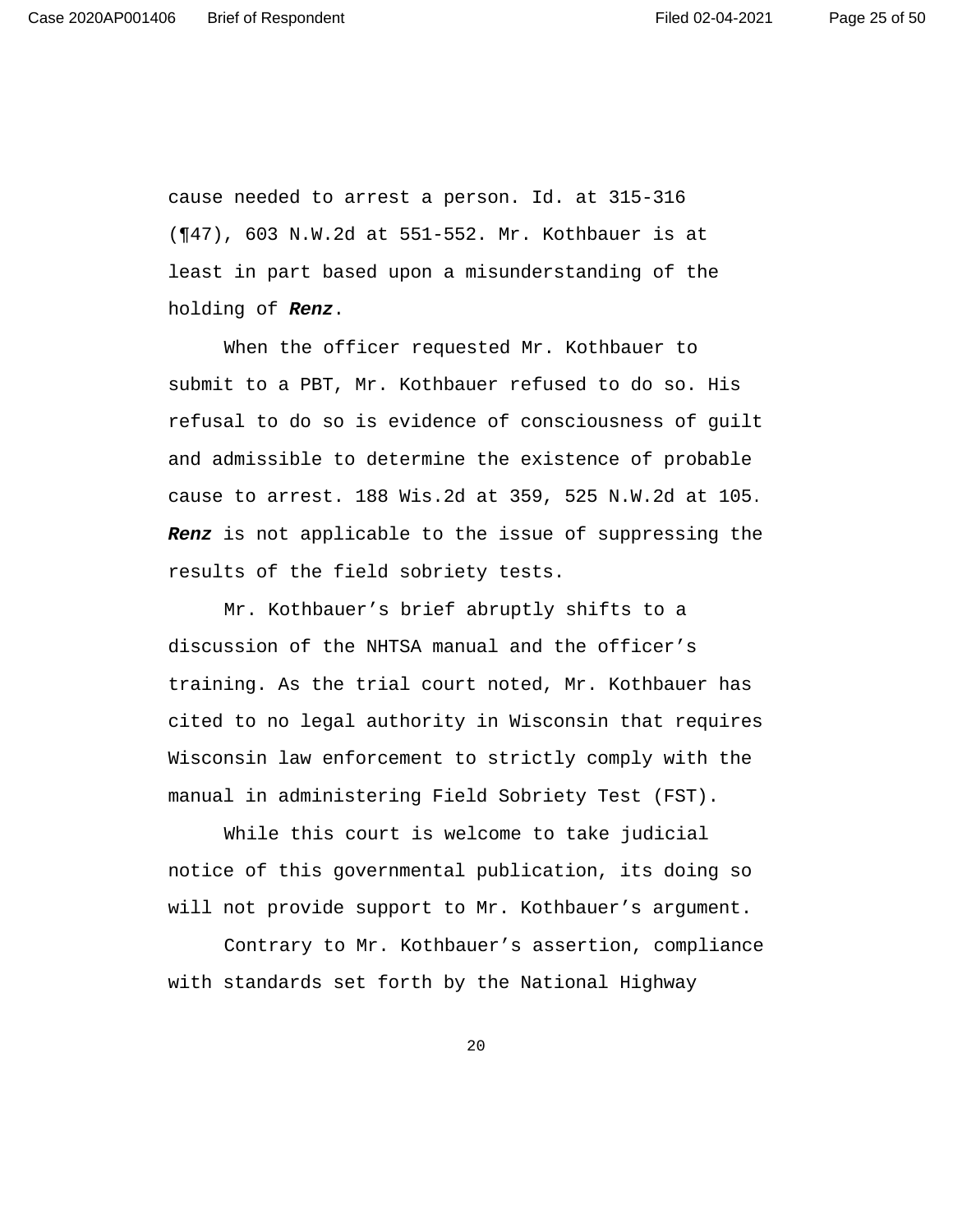Traffic Safety Administration in its manual is not mandatory in Wisconsin and non-compliant FSTs cannot be excluded in determining the existence of probable cause to requests a PBT or to arrest. If there is a legal basis for this motion, Mr. Kothbauer should have included it in his brief. A trial attorney cannot be found to be ineffective for failing to file a motion that has no factual or legal basis. Having failed to cite any such authority, this portion of the motion is without merit 187 Wis.2d at 360, 523 N.W.2d at 118. The trial court's decision should be affirmed.

Mr. Kothbauer cannot prove his defense was prejudiced by this omission. As noted above, the officer had more than enough indications of impairment to requests a PBT.

The officer was not required to believe Mr. Kothbauer's claim as to his injuries. If there are any indications of conduct that supports probable cause for impairment, the officer can act on that indication, despite the possibility of other innocent explanation. "[A]n officer is not required to draw a reasonable inference that favors innocence when there also is a reasonable inference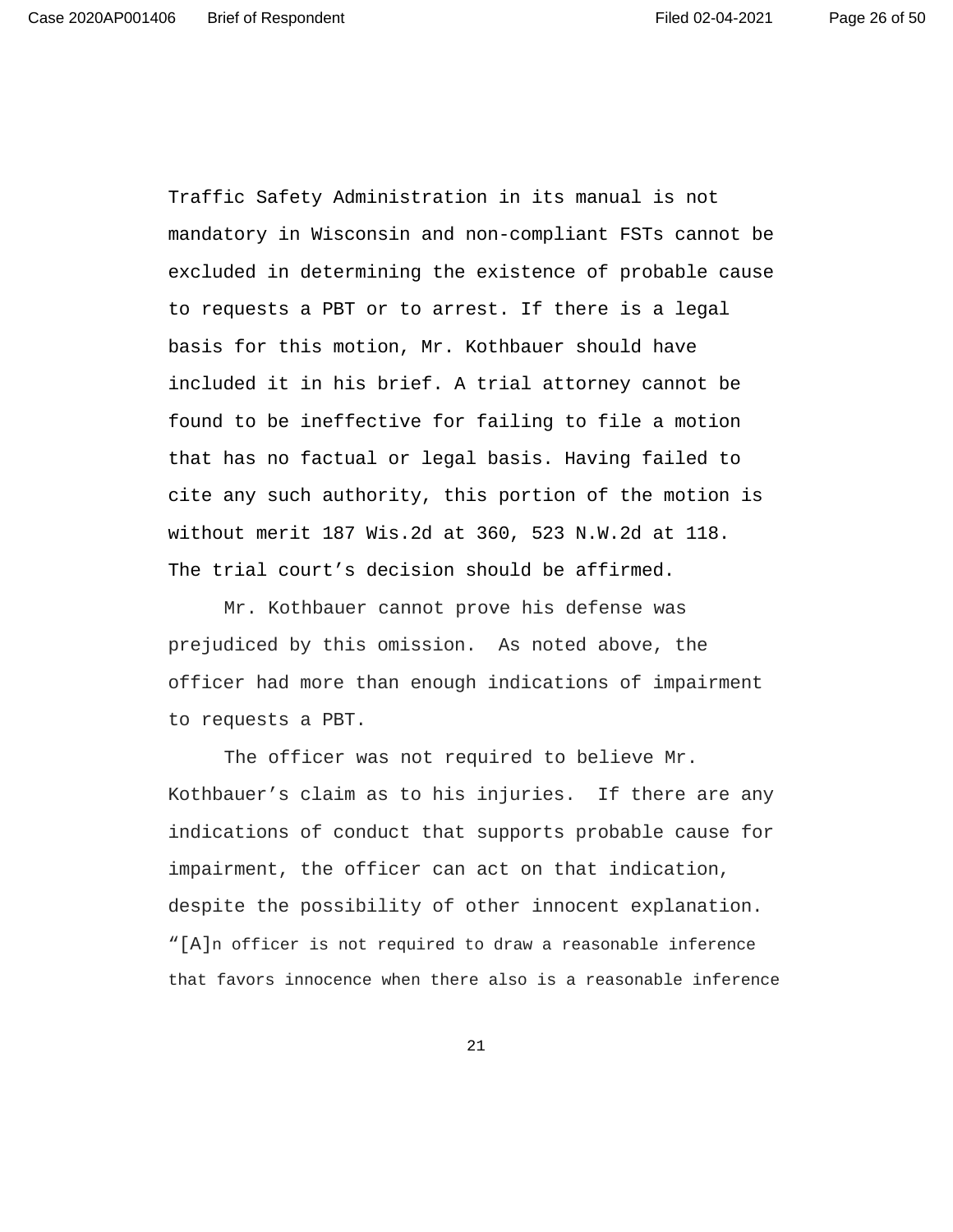that favors probable cause." 2007 WI App 189, ¶14, 304 Wis.2d at 189-190, 738 N.W.2d at 128. An arresting officer has no duty to seek out an innocent explanation of a person's conduct. Nor is an officer required to ignore an inculpatory inference in the presence of other exculpatory inferences. Id.

 Officer Checkalski observed indications of intoxication during his contact with Mr. Kothbauer. While these observation could be symptoms of Mr. Kothbauer's brain injuries, they are also indications of being under the influence of an intoxicant. The officer was not required to determine if these observations were symptoms of a brain injury. While Mr. Kothbauer told him of the brain injuries, the officer was not required to take his word that these conditions were symptoms of his brain injuries. They are indications of intoxication and impairment. The officer had no duty to ignore these indicators of intoxication because they could also be an indication of a brain injury or have an innocent explanation. **State v. Tullberg**, 2014 WI 134, ¶35, 359 Wis.2d 421, 441, 857 N.W.2d 120, 130.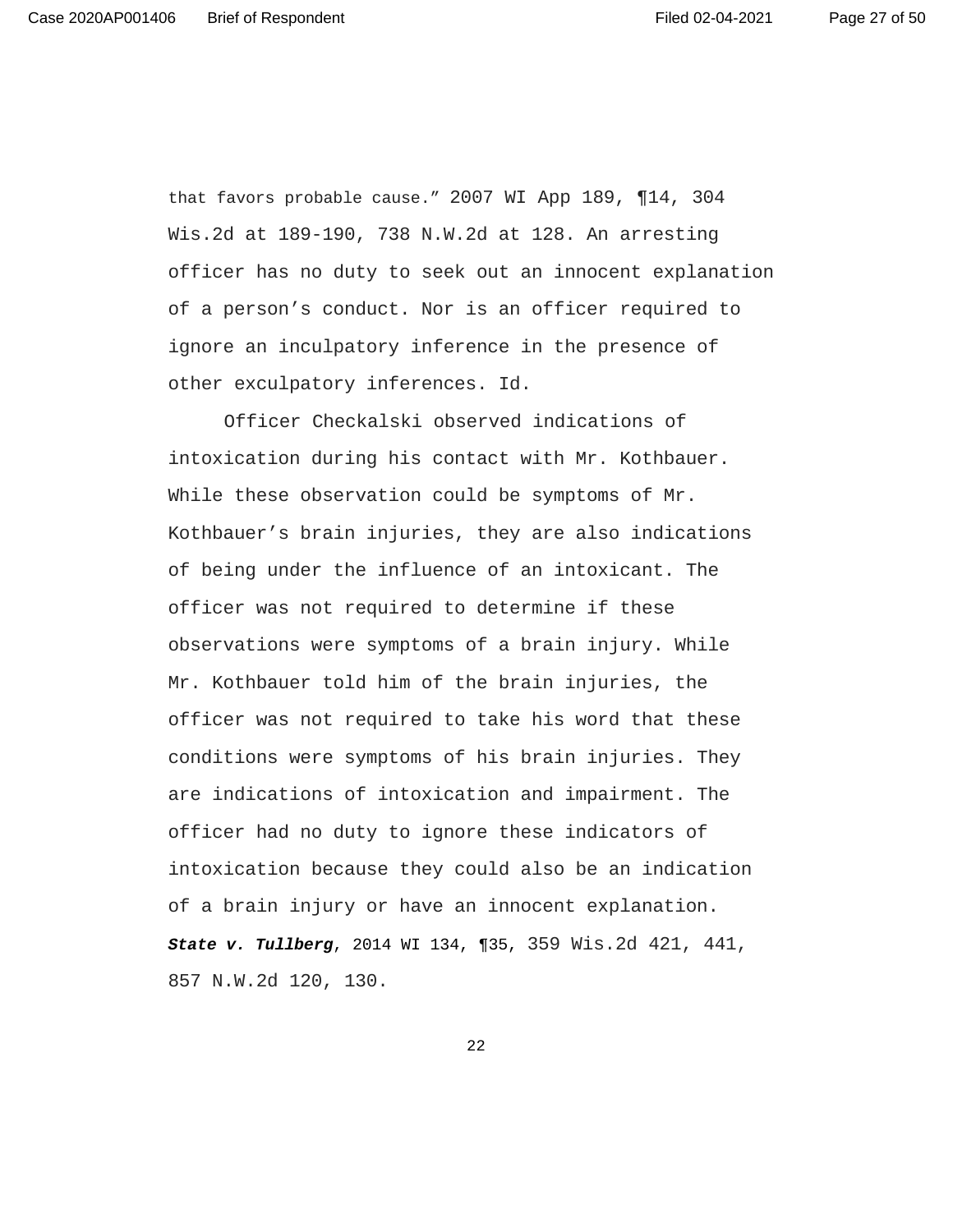The record shows conclusively that this omission by Attorney Thorson, even if deemed ineffective assistance of counsel, was not prejudicial to Mr. Kothbauer.

C. Attorney Thorson Was Not Ineffective For Failing To Show The Dash Cam Recording To The Jury, And If He Was, Mr. Kothbauer's Defense Was Not Prejudiced.

The trial court noted that the video cuts both ways. The trial Court inferred that both sides had a strategic reason for not playing the video. There was no factual basis for this finding. However, the record conclusively shows that Mr. Kothbauer is not entitled to the relief he is requesting.

Mr. Kothbauer speculates that if the jury had seen the video, the jury would have seen the officer conduct an illegal search and that the officer did not conduct the field sobriety tests correctly and would have concluded he was wrongfully arrested. He argues the jury would have acquitted him on both counts. These are issues for the judge, not for the jury.

 Contrary to Mr. Kothbauer's assertion, the state believes the jury would have found him guilty of both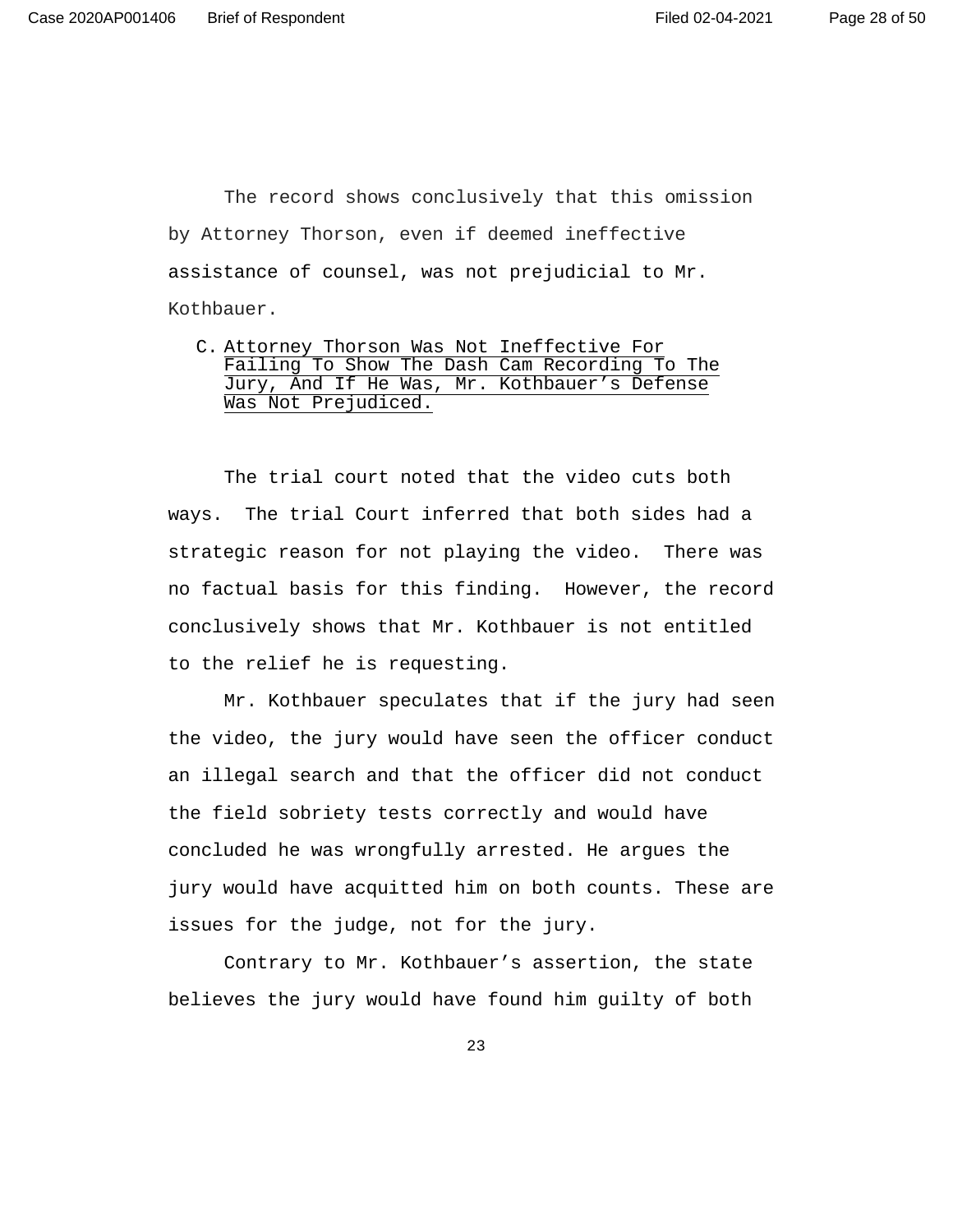counts. The jury would have seen a person who could not safely operate a motor vehicle on a highway. The jury would have seen a person who was intoxicated. The recording shows a person who had had more to drink than the three drinks, even pint size drinks, to which he testified he imbibed. (R98: 136). They would have seen a person whose behavior was consistent with having a BAC over .08, and a person who was argumentative and belligerent: a person who judgment was impaired.

 Watching this video would have given the jury reason to disbelieve Mr. Kothbauer's testimony wherein he painted a picture of himself as a man who is not impaired. It would have shown his lack of veracity as to his testimony that the officer had followed him from the bar and had tailgated him along the way. The jury would have seen his tirade about how the police followed him from the bar because they knew his father lived above the bar and how they were harassing him.

 The jury would have seen when the officer began to video the events and how far away from his vehicle the officer was. It would have shown that the search of his pockets was not what made him frustrated and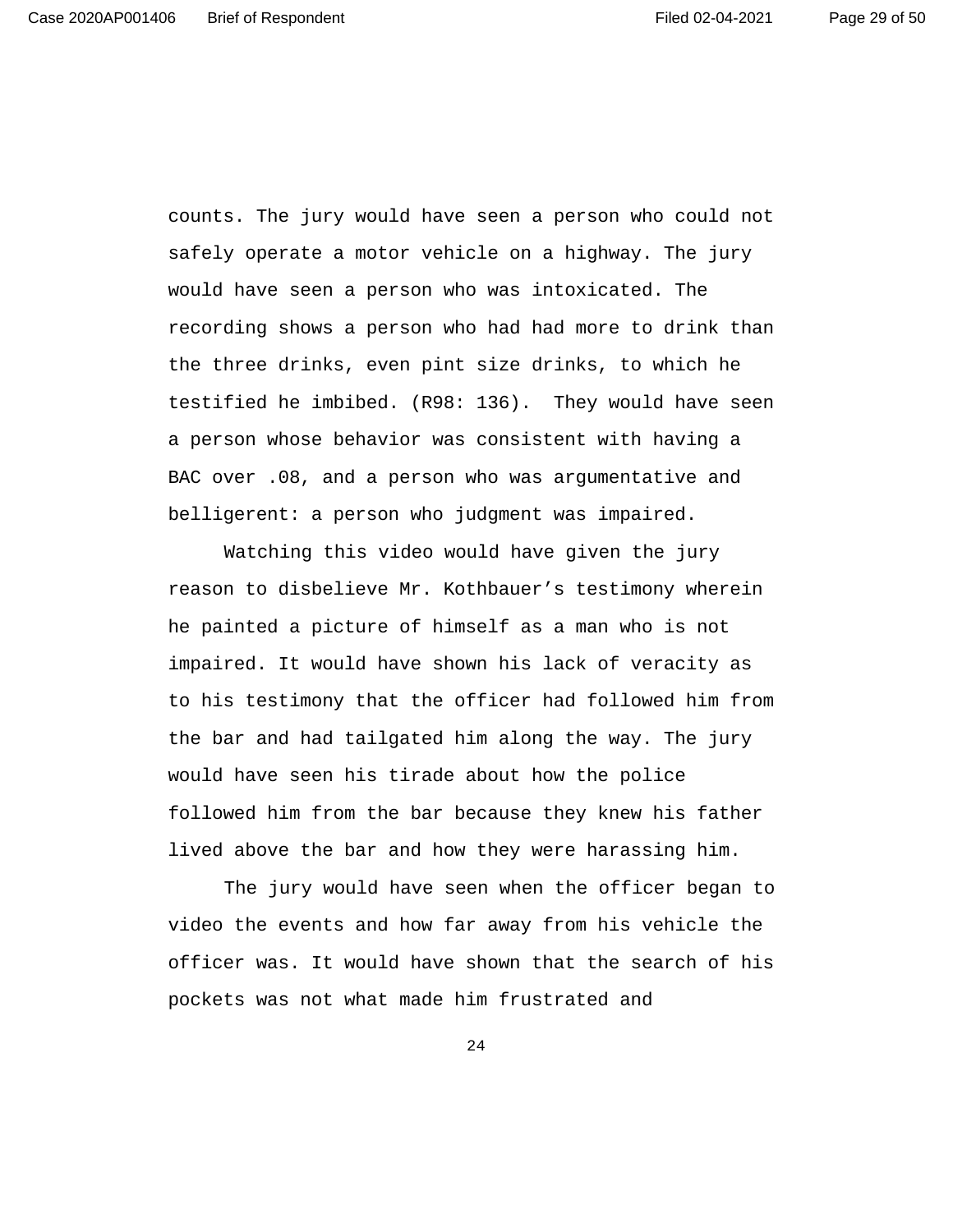contradicted his testimony that it did. It would have shown the jury that he was belligerent and hostile, using profanity. The jury would have heard him say, "Fuck you guys", which he denied saying during his testimony. (R98: 146). The recording was more beneficial to the state than to Mr. Kothbauer.

 Assuming arguendo, that Attorney Thorson was ineffective for not playing the video for the jury, Mr. Kothbauer's defense was not prejudiced. The phrase that the proof is in the pudding seems apropos in this context. Attorney Thorson's not having played the video, whether a strategic decision or not, resulted in the jury finding Mr. Kothbauer not guilty of operating while impaired.

 The jury was faced with a test result showing a blood alcohol content of .127, and expert testimony to support it. The jury had little choice but to find that the state had proven beyond a reasonable doubt that Mr. Kothbauer had operated a motor vehicle on a public highway with a BAC above .08. Playing the video would not have had any impact on the jury's verdict as to this count.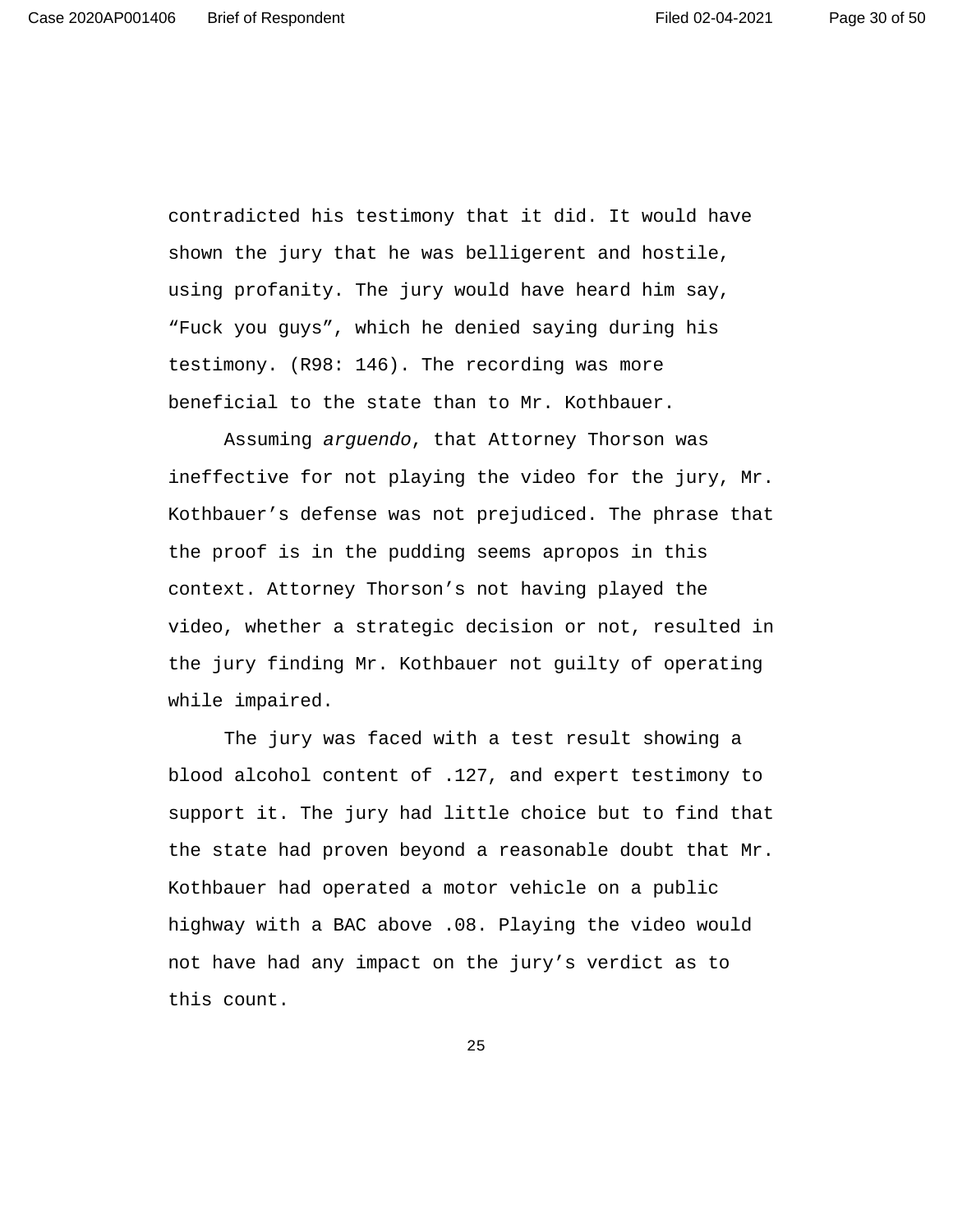Page 31 of 50

 As to the PAC count of which he was convicted, Mr. Kothbauer cannot meet his burden to prove that he was prejudiced by this claimed deficient performance by Attorney Thorson. He cannot prove that there is a reasonable probability of a different result had this recording been played. **State v. Hunt**, 2014 WI 102, ¶ 40, 360 Wis.2d 576, 602-603, 851 N.W.2d 434, 447.

D. Attorney Thorson Performance Was Not Deficient Because He Failed To Obtain and Present Medical Records Or Expert Testimony As To Mr. Kothbauer's Brain Injuries. If It Was, Mr. Kothbauer Cannot Prove His Defense Was Prejudiced.

 Judge Cray denied this portion of the motion. He noted that no facts or other information was presented as to whether an expert was available and to what this expert would testify. (R 87: 4). He implicitly found that the medical reports were as detrimental to the defense position as to the state.

Mr. Kothbauer argues that Attorney Thorson should have obtained medical records and expert testimony to explain Mr. Kothbauer's brain injuries. He argues that Attorney Thorson had months to obtain these medical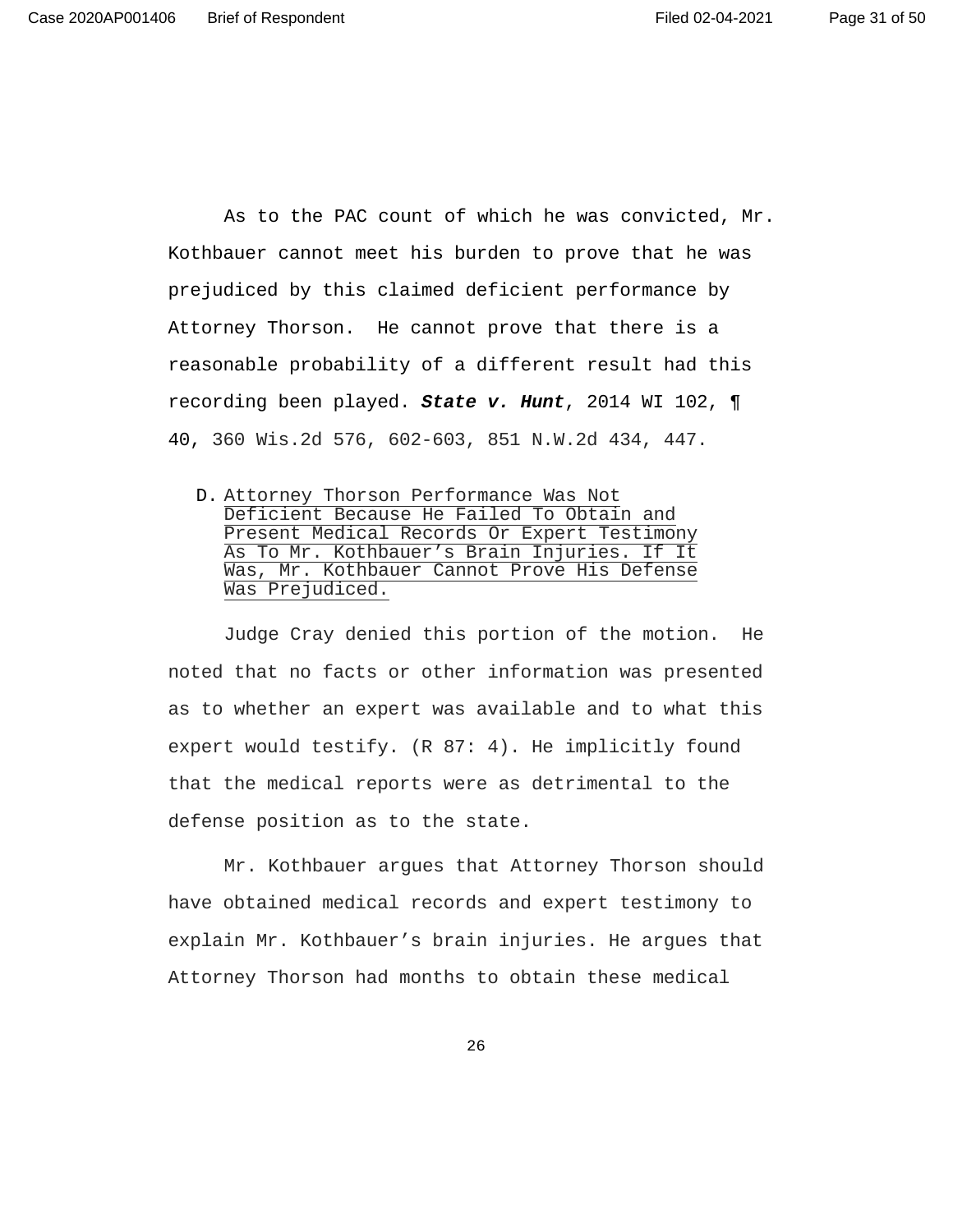records and failed to do so. Attorney Thorson could have had these admitted without testimony pursuant to sec. 908.03(6m)(b), Stats. He claims that the jury would have been able to tell that his behavior on the night of his arrest was due to his brain injuries, and not due to him being intoxicated. He attached medical records from 2011 to his motion.

One of the records Mr. Kothbauer attached to his motion, was a six page report of an examination. (R79: 51-56). This document shows the results of some medical tests performed on 1 June 2011. Information contained in this document showed that Mr. Kothbauer should have been able to perform the field sobriety tests he was asked to perform on 23 March 2016. This report would have allowed the jury to conclude that his failure to perform the FTS was due to his consumption of an intoxicant.

The court quoted a portion of this report to support its decision. In its trial brief, the state directed the court's attention to page 4 of 6. The court quoted this language and more in its decision:

He [Mr. Kothbauer] has full active range of motion in all four extremities. Strength is 5/5. No focal sensory deficits. Reflexes 2+.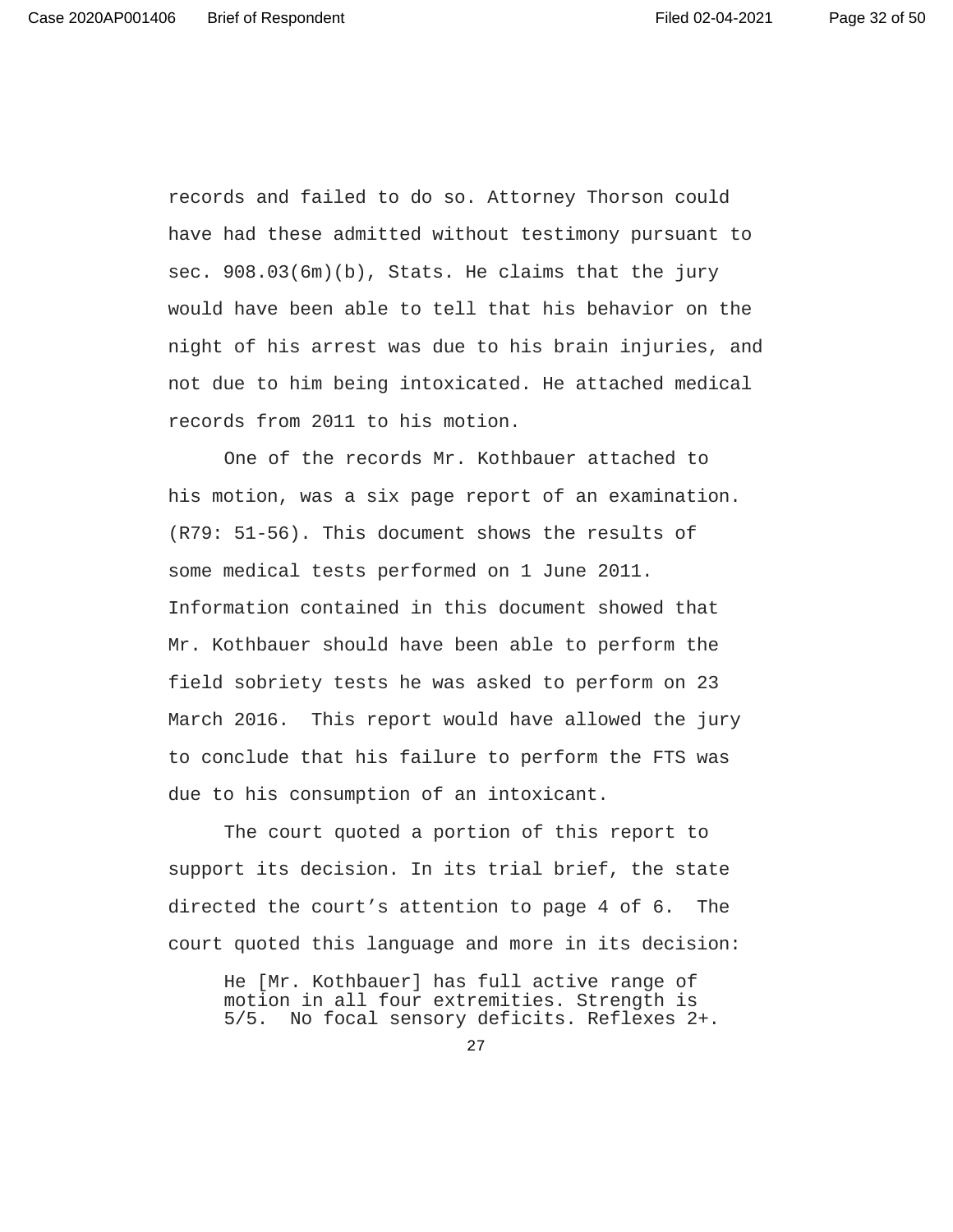Page 33 of 50

Finger to nose and heel to shin are within normal limits. He is able to walk on toes and heels and **perform single leg stance**. [Emphasis added].

(R79: 44 & R87: 4).

This report shows he could perform the one leg stance test despite his injuries. The jury would have been able to draw this same conclusion had it seen this report. This report would not have shown the jury his inability to do the field tests was due to his brain injuries. The jury could have found that the reason for his inability to perform these field sobriety tests that night was his consumption of an intoxicant; specifically alcohol.

The court also quoted language from a second report attached to Mr. Kothbauer's brief. (R79: 48- 50). "MCT: Pt is able to react in a timely manner to maintain balance amidst varying amplitude perturbation." (R87: 4).

This report addressed testing done on 8 August 2011. This record states that Mr. Kothbauer's "'Specific Balance Confidence Scale' was 95". (R79: 48). This report shows that much of his balance related results are within normal limits (wnl). The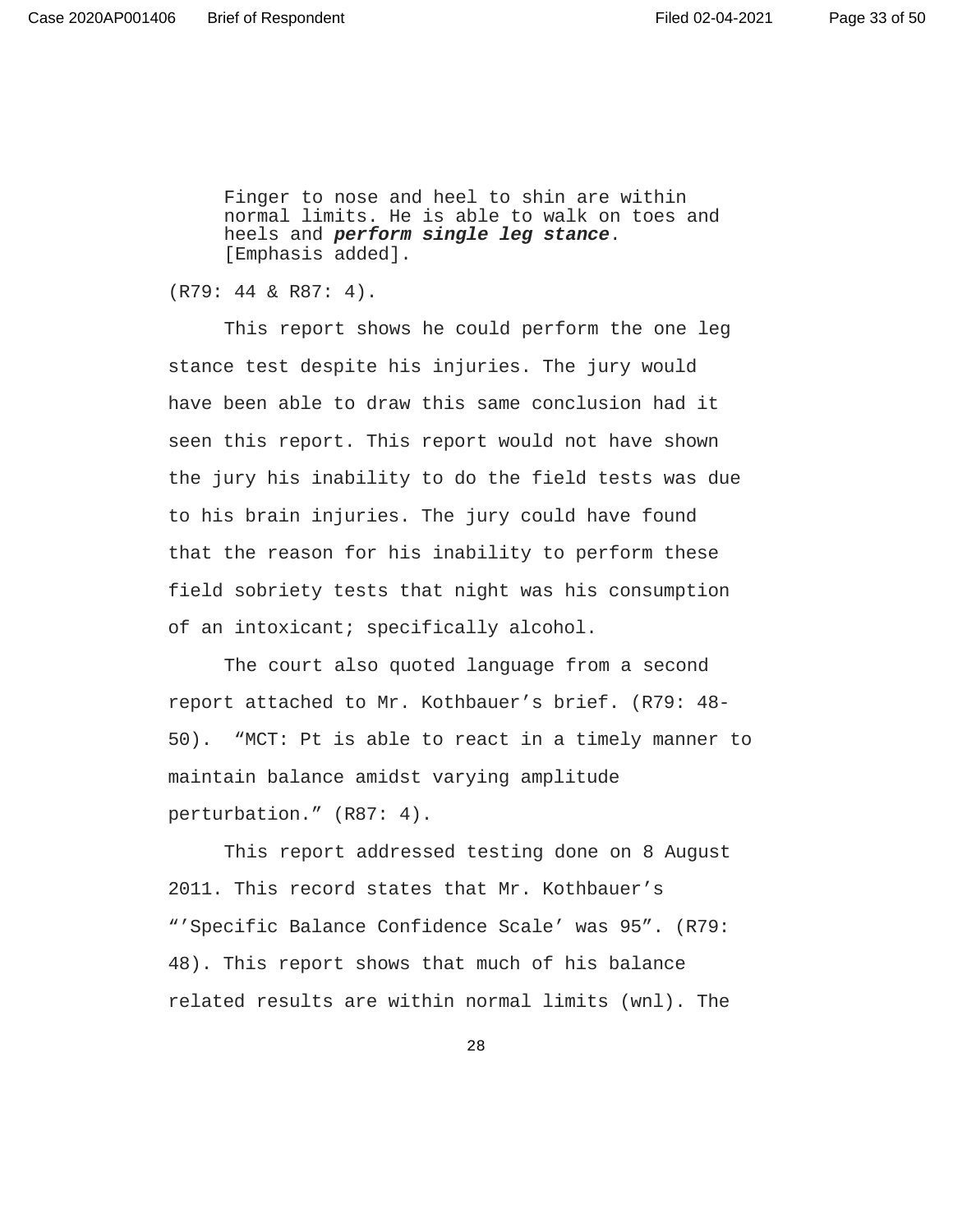report does note some difficulty as to maintaining an upright position on an incline and/or a decline. However the report also showed: "[Patient] is able to utilize his vision, somatosensory and vestibular input to effectively maintain postural control despite challenges to these systems." It also states: "[Patient] is able to react in a timely manner to maintain balance amidst varying amplitude perturbations." (R79: 50). From this information the jury would have been able to conclude his failure to successfully do the FSTs on 23 March 2016 was due to intoxication.

In a letter from the Department of Veterans Affairs, (VA), dated 4 May 2013, The VA explained its decision as to his disability rating. (R79: 52-57). The VA determined Mr. Kothbauer's disability as it related to his "motor activity facet" was zero and as to his "visual spatial orientation facet", which in part addresses balance, was also zero. (R79: 54).

 Essentially they found nothing wrong with his motor activity or his ability to maintain his balance. The VA also noted that the decision was not permanent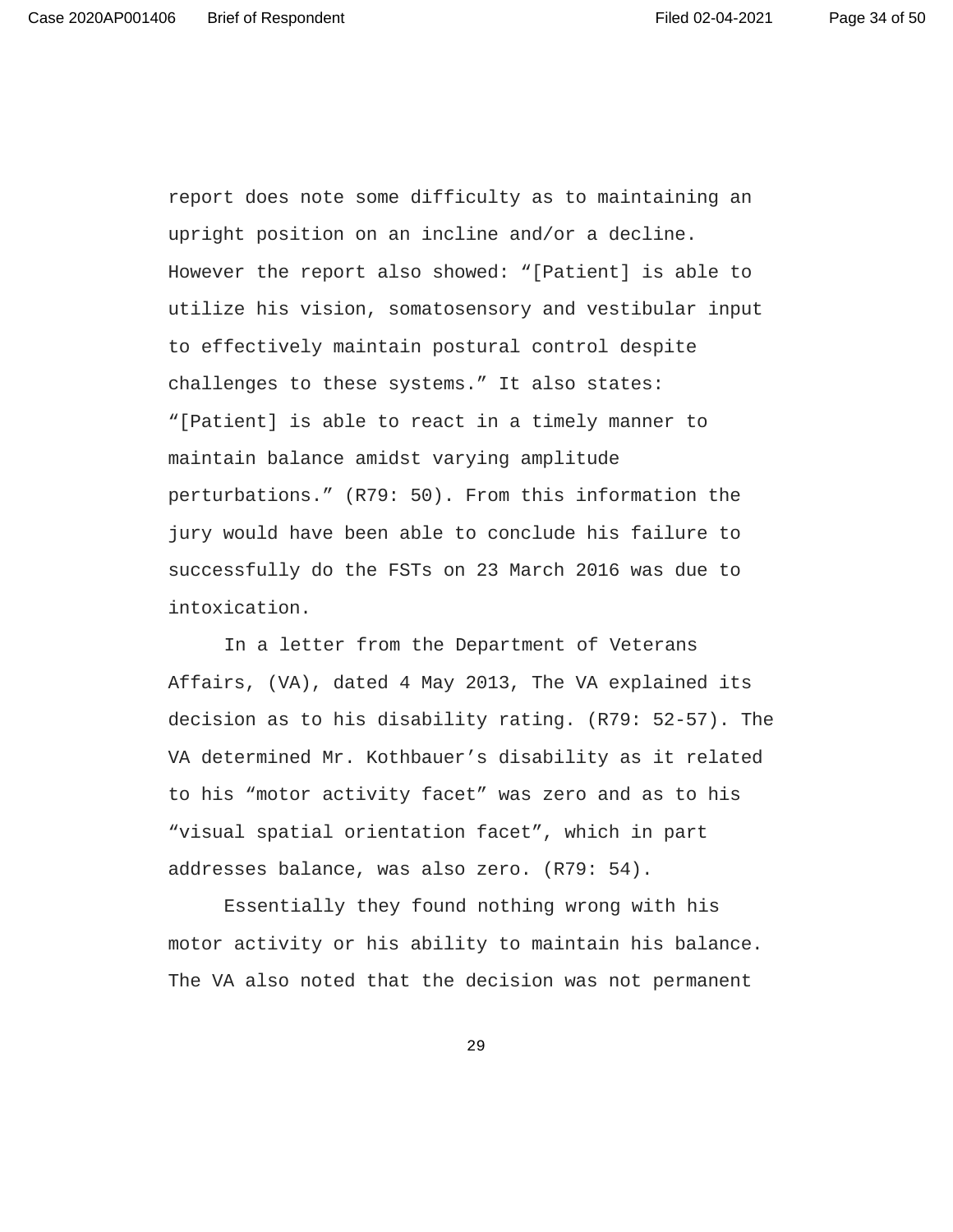since there was a likelihood of improvement.(R79: 56).

According to these documents, Mr. Kothbauer's balance was within normal limits except on inclined or declined surfaces. The FSTs in this case were conducted on a flat level surface. (R37). According to these reports, he should have been able to perform the FSTs. A jury, given this information, could reasonably conclude his inability to do the FSTs was not due to his brain injuries, but was due to his intoxication.

On cross-examination, an expert witness would have had to explain to the jury the findings of these tests and reports. As the trial court recognized, the state would have made much of this information on cross examination. (R87: 4). The State would have argued to the jury that this information showed that Mr. Kothbauer's balance was largely unaffected by his brain injuries. This testimony would not have benefitted Mr. Kothbauer or his defense.

 These medical records and expert testimony, if any, would have been beneficial to the state. If it was beneficial to the defense, it was only as to the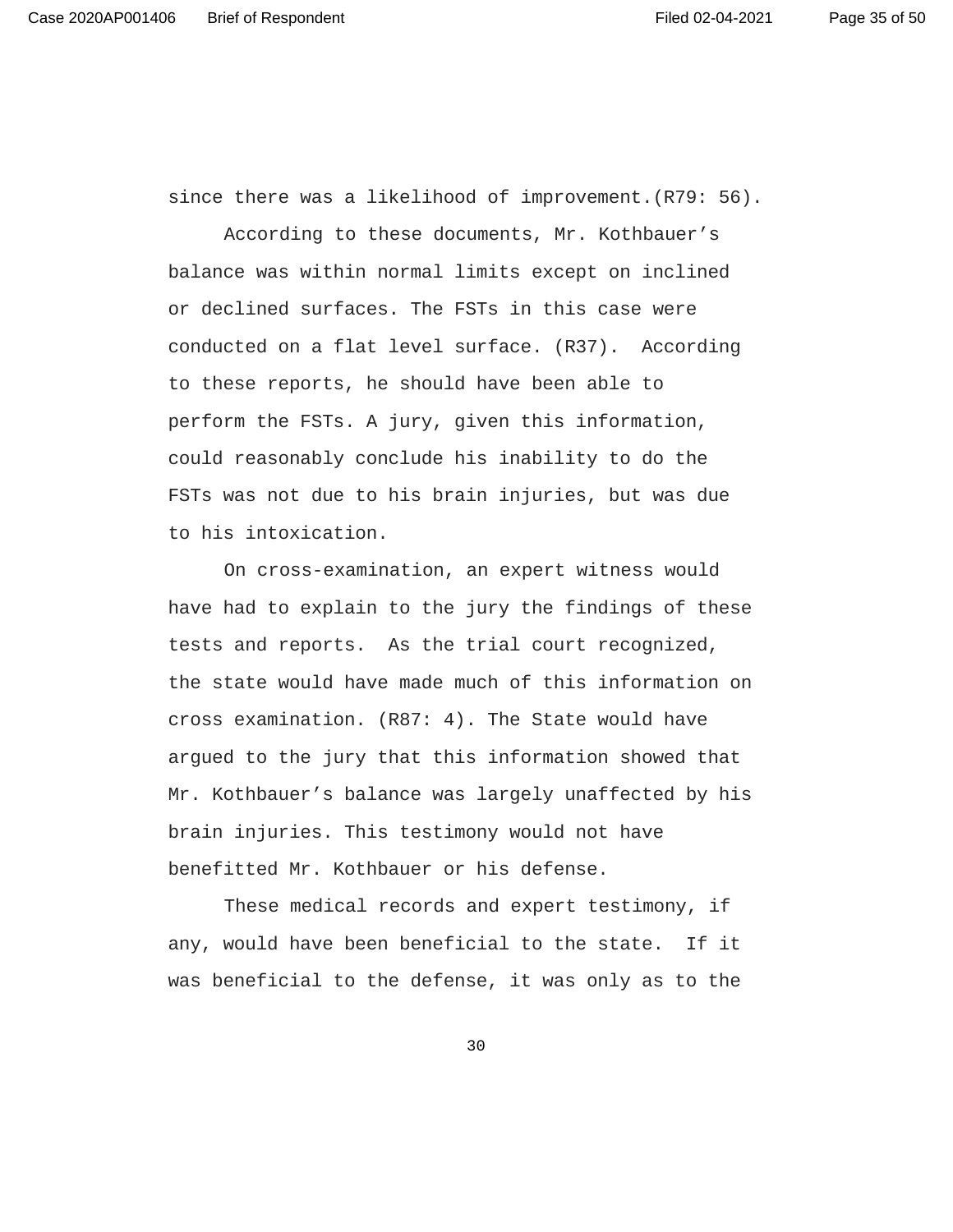Guilty. This information would not have had any impact on the evidence as it related to the PAC charge. Since the jury found him not guilty of the OWI count, its inclusion would not have changed the outcome of the trial. These reports would not have had any impact on the BAC test results. The jury, following the jury instructions, had little choice but to accept the BAC test results and to find Mr. Kothbauer guilty of count two: Operating on a Public Highway with a BAC in excess of .08. Mr. Kothbauer cannot prove his defense was prejudiced by his attorney's failure to obtain or submit this evidence to the jury or to have an expert witness testify as to these findings.

impaired driving charge, of which he was found Not

The judge found the trial attorney's decision not to seek to introduce this evidence was a strategic decision based upon a rational basis. There is no factual basis for this finding.

The state would argue that the correct basis for the court's decision is that the record proves conclusively that Mr. Kothbauer is not entitled to the relief he is requesting. He does not have the ability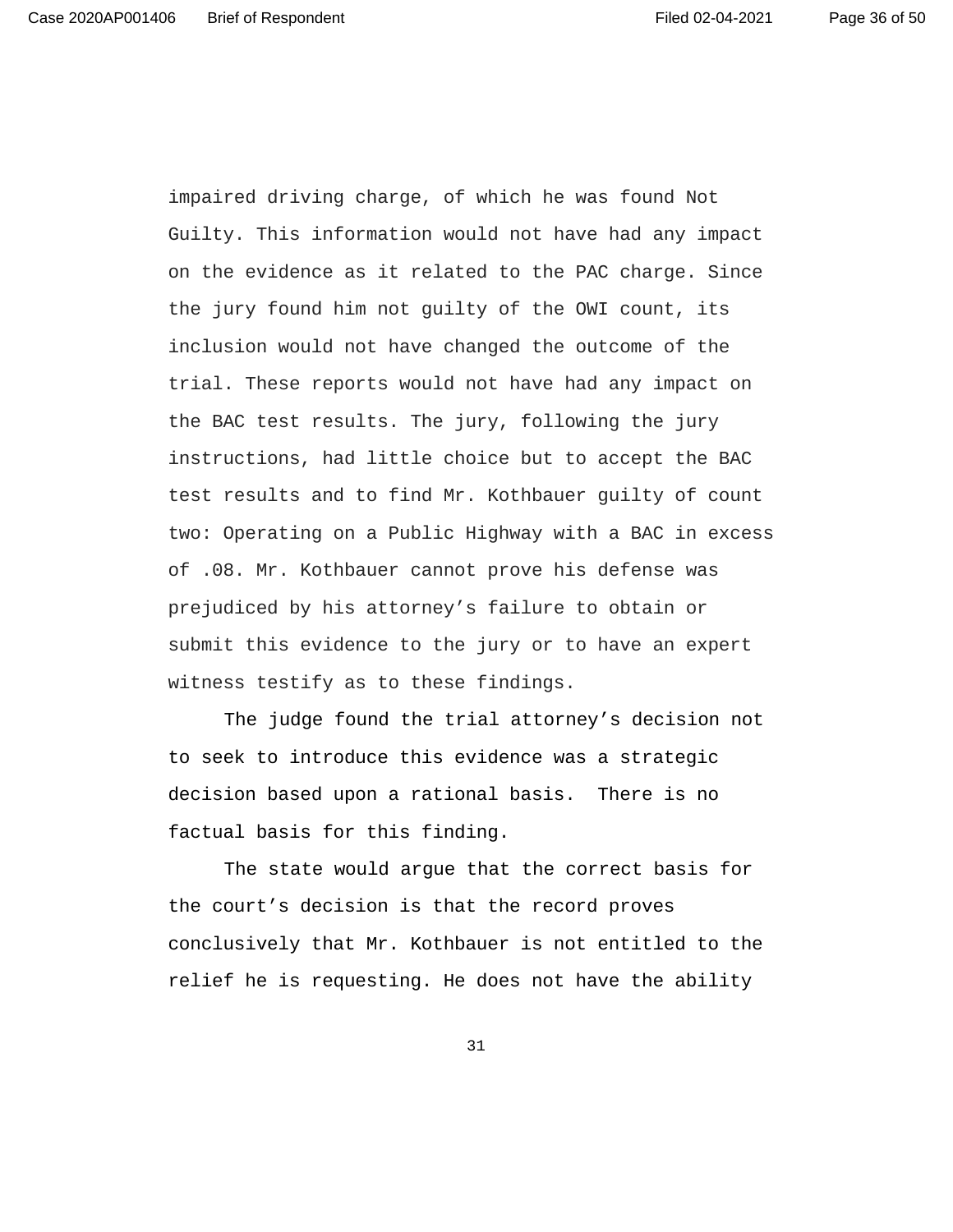to meet his burden to prove prejudice as to this omission by Attorney Thorson. The record proves conclusively Mr. Kothbauer is not entitled to the relief requested as to this issue. The trial court made the right decision, but for the wrong reason. This court should affirm the trial court's decision despite its erroneous factual finding. **State v. Rognrud**, 156 Wis.2d 783, 789, 457 N.W.2d 573, 576.

# E. The Cumulative Effects Of Attorney Thorson's Alleged Deficient Performance Did Not Prejudiced Mr. Kothbauer And Deny Him His Right To A Fair Trial.

 The trial judge concluded that the cumulative effect of all the acts and omissions of Attorney Thorson claimed to be deficient performance was the same as each one individually.(R87: 5). The court concluded that the record showed conclusively that Mr. Kothbauer was not entitled to the relief requested.

 While this court's review is de novo, the state believes that the trial court's conclusions are correct. There was no deficient performance by Attorney Thorson. Assuming, there was, there was no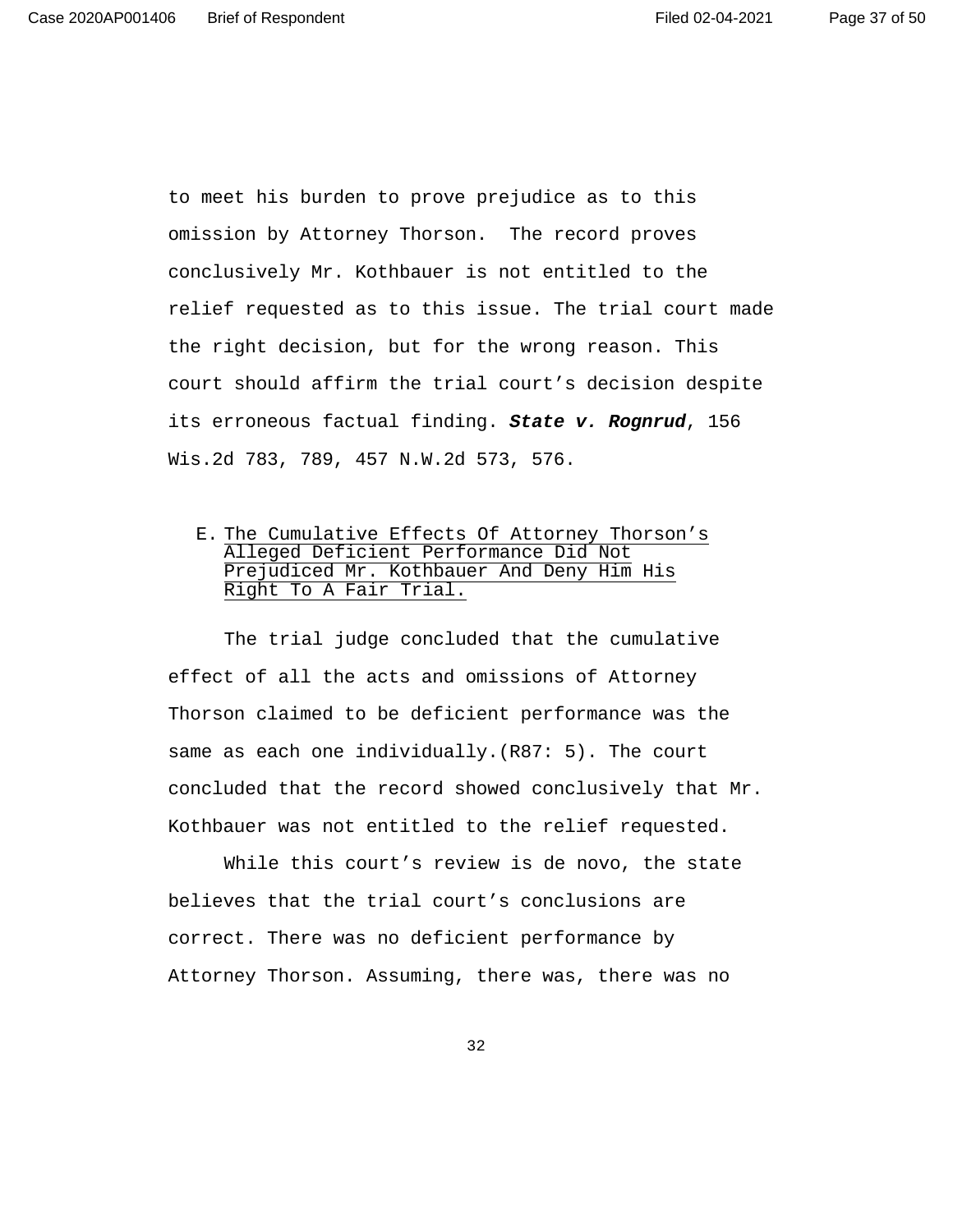prejudice. Mr. Kothbauer has not alleged adequate facts, which if true, would entitle him to the relief requested. Nor is there a legal basis to support many of his claims for relief. There is no probability of a different result. This court can have confidence that Mr. Kothbauer had a fair trial and that the jury reached a correct verdict.

**II. BASED UPON THE INSUFFICIENCY OF HIS MOTION, MR. KOTHBAUER IS NOT ENTITLED TO THE RELIEF HE IS REQUESTING. AN EVIDENTIARY HEARING WAS NOT NEEDED. THE TRIAL COURT DID NOT ERRONEOUSLY EXERCISE ITS DISCRETION BY NOT HOLDING A HEARING ON MR. KOTHBAUER'S MOTION.**

The trial court concluded that Mr. Kothbauer's Motion for Postconviction Relief was insufficient as to necessary facts. The court further found that the record showed conclusively that Mr. Kothbauer was not entitled to the relief requested. Having made these findings, it was within the court's discretion whether to hold an evidentiary hearing. 2016 WI 46 at ¶23, 369 Wis.2d at 246, 880 N.W.2d at 669.

 Mr. Kothbauer takes exception to the trial court's conclusion that no evidentiary hearing is necessary.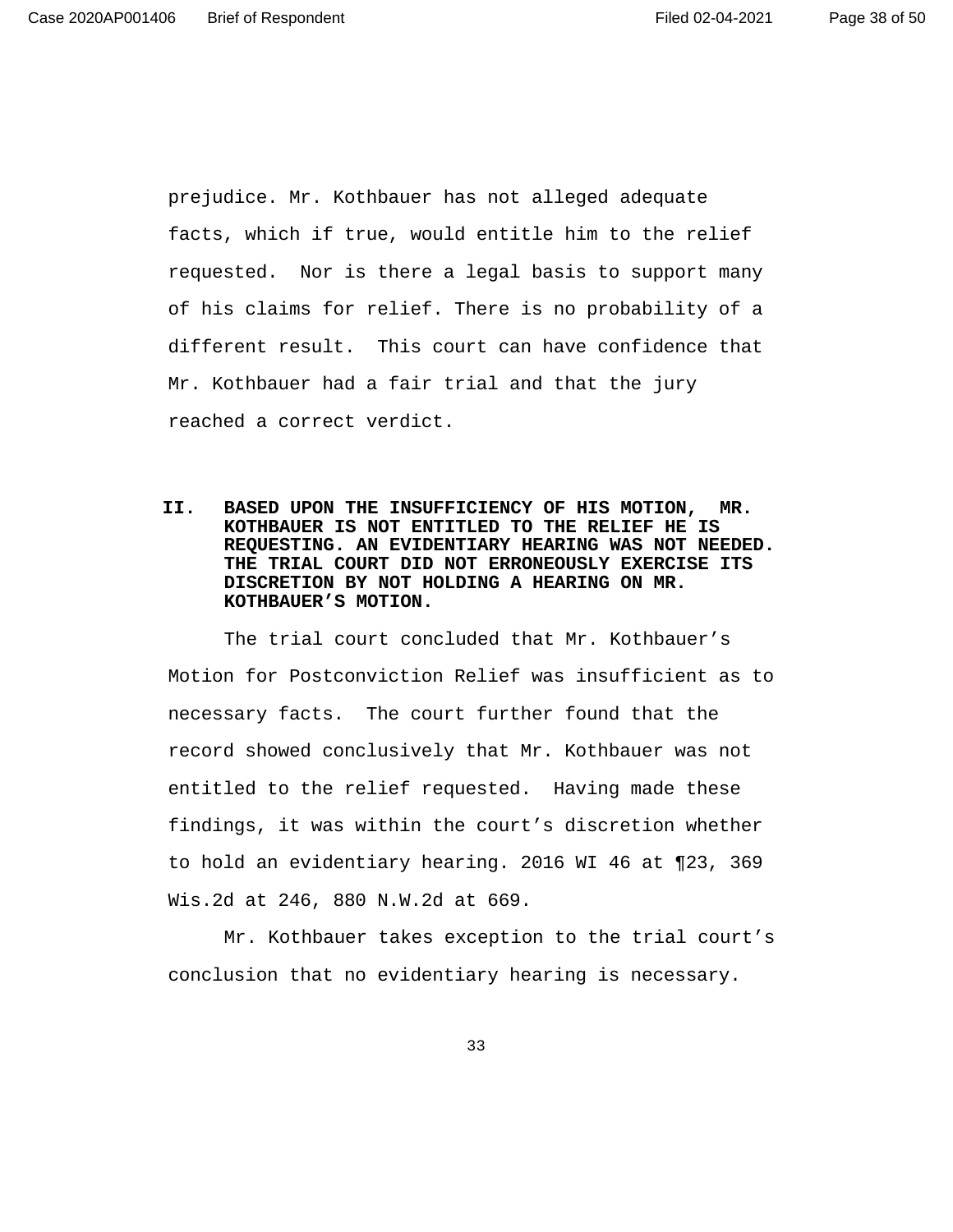He argues that the motion states adequate facts to require an evidentiary hearing and the court must schedule one.

 Mr. Kothbauer's conclusion is incorrect. If the court finds that the record shows conclusively that the movant is NOT entitled to the relief requested, the court may then decide not to hold an evidentiary hearing. Id. The trial court's final conclusion was that the record showed conclusively he was not entitled to the relief he has requested. (R87: 5).

 As to the suppression issue, Mr. Kothbauer argues that the search transformed the noncustodial stop into a custodial stop. There is no legal authority to support this argument. As the state has noted, an attorney cannot be found to have provided ineffective assistance of counsel by failing to argue a motion that lacks merit. 187 Wis.2d at 360, 523 N.W.2d at 118. An evidentiary hearing would not have been helpful on this issue. The trial court did not erroneous exercise its discretion as to this issue.

 Mr. Kothbauer next moves to his claim of deficient performance as to moving to suppress the FSTs. He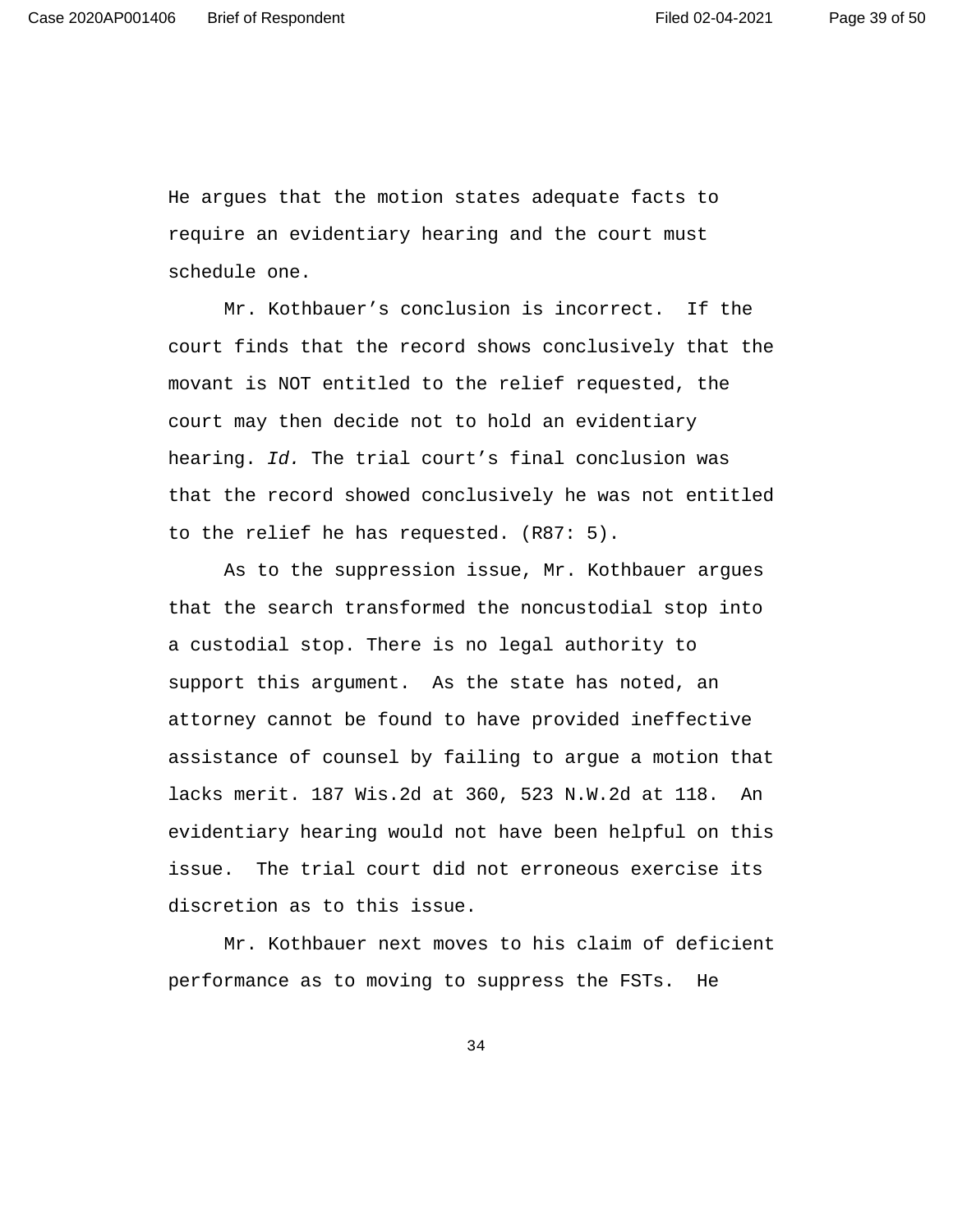Page 40 of 50

refers to **State v. Zivcic**, 229 Wis.2d 119, 128, 598 N.W.2d 565, 570 (Ct. App. 1999). He argues that this case shows that the officer's training must comply with the requirements of the NHTSA manual and training. In **Zivcic** the court states:

The record reflects that Deputy Pauley testified that he was trained in administering and evaluating the test. Thus, there was a reasonable basis for the trial court to conclude that he was qualified, pursuant to § 907.02, stats., to offer the expert opinion regarding the HGN sobriety test.

Id. at 128, 598 N.W.2d at 570.

 Nowhere in this opinion does the term NHTSA or the words for which it stands, appear. Mr. Kothbauer equates "properly trained" with being trained according to the NHTSA manual. There is no Wisconsin statute or caselaw holding that training according to this manual is necessary to be properly trained to administer the HGN test in Wisconsin. Thus the court was correct to implicitly hold this issue lacked merit.

 Mr. Kothbauer argues that the court based its decision on incorrect facts as to an alternate test being offered and that the officer did not take into account Mr. Kothbauer's performance in the "walk and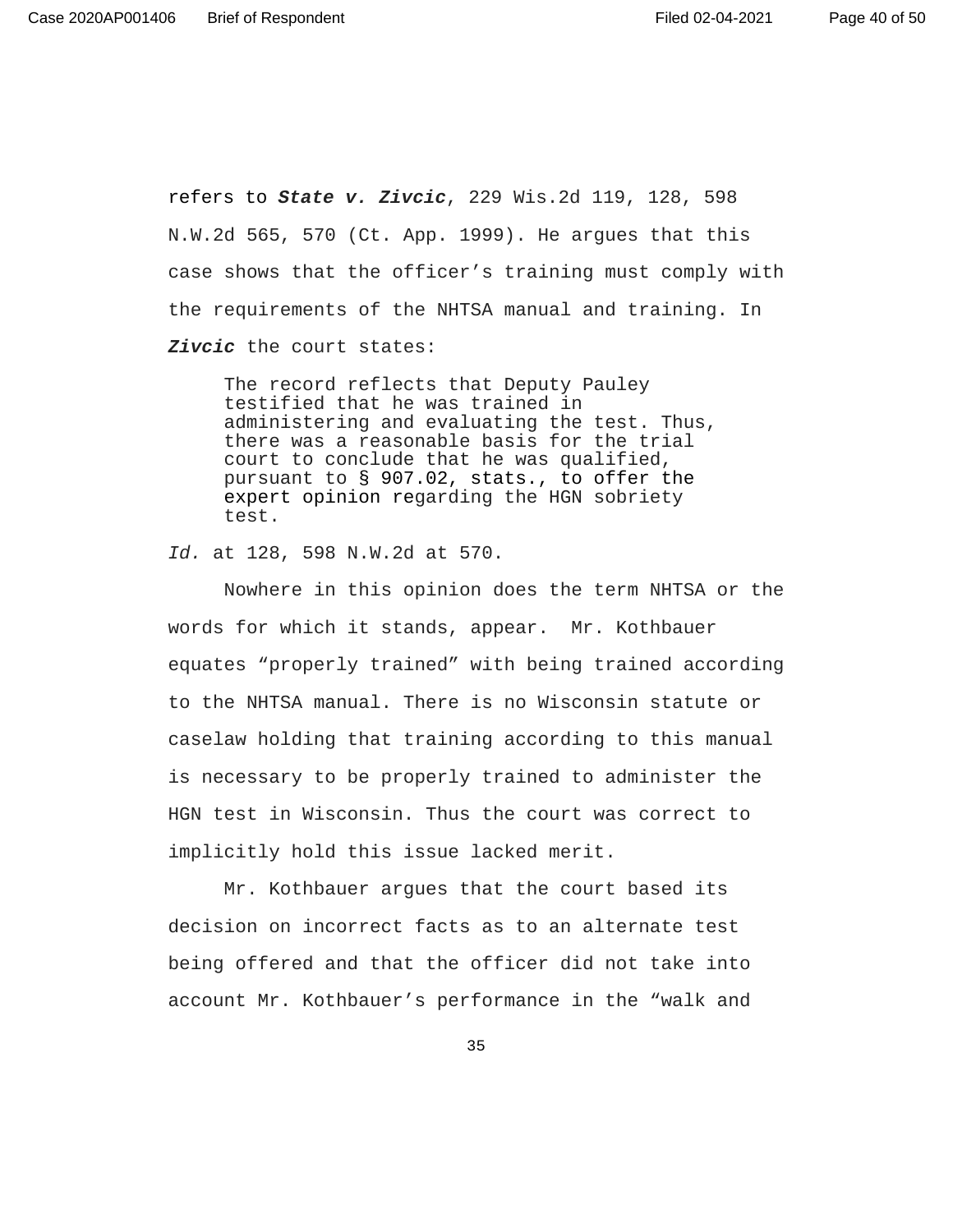turn" and "one leg stance" test. He says the evidence shows the officer took these test results into account in making his decision as to probable cause to arrest.

 Whether Mr. Kothbauer was offered an alternate test that he refused is irrelevant. In his motion, He argued that the officer had him do the test and did not tell him that if he could not do them, he would not take the results into account. He argues the clues from these tests should not have been used by the officer.

 The burden of proof is on Mr. Kothbauer, not on the state. In his motion he presented no facts or caselaw that the officer's actions were inappropriate or that the officer could not use his performance on the balance tests in determining the existence of probable cause. His argument is apparently based upon the NHTSA manual requirements, which are not mandatory in Wisconsin.

 This argument is also based upon an assumption that all of Mr. Kothbauer's balance problems were due to his medical condition. The medical reports discussed earlier show that this assumption is not correct. A review of the dash cam further shows that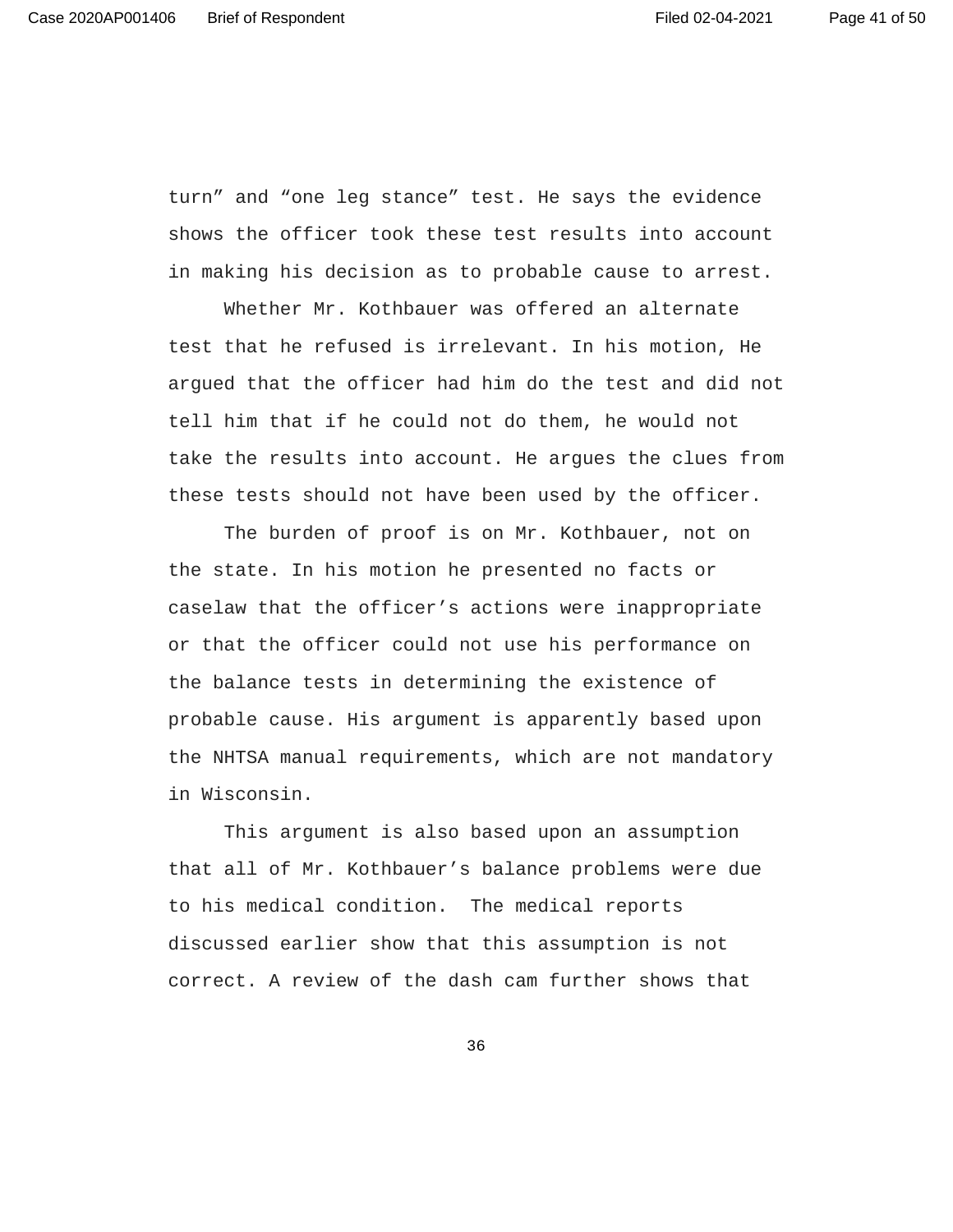Page 42 of 50

Mr. Kothbauer was drunk and his balance problems were due to his intoxication. (R37).

The court in **State v. Tullberg**, 2014 WI 134, ¶ 35, 359 Wis.2d 421, 441, 857 N.W.2d 120, 130, rejected Tullberg's assertion that bloodshot and glassy eyes should not be used as signs of intoxication and could not be used by the officer to determine probable cause. The court noted specifically that the study by the NHTSA, which was cited by Tullberg, did not excluded intoxication as a cause of bloodshot and glassy eyes. The court "reaffirmed" that an officer is permitted to use these observations as an indication of intoxication. Id. The court did not require the officer to first determine if another explanation for bloodshot and glassy eyes existed before making a probable cause determination. Id. The court did not impose upon the officer any duty of due diligence to make any such determination of an innocent explanation.

 The trial court correctly concluded that no caselaw required compliance with the NHTSA manual. The trial court correctly concluded that no facts had been alleged to support his claim his attorney was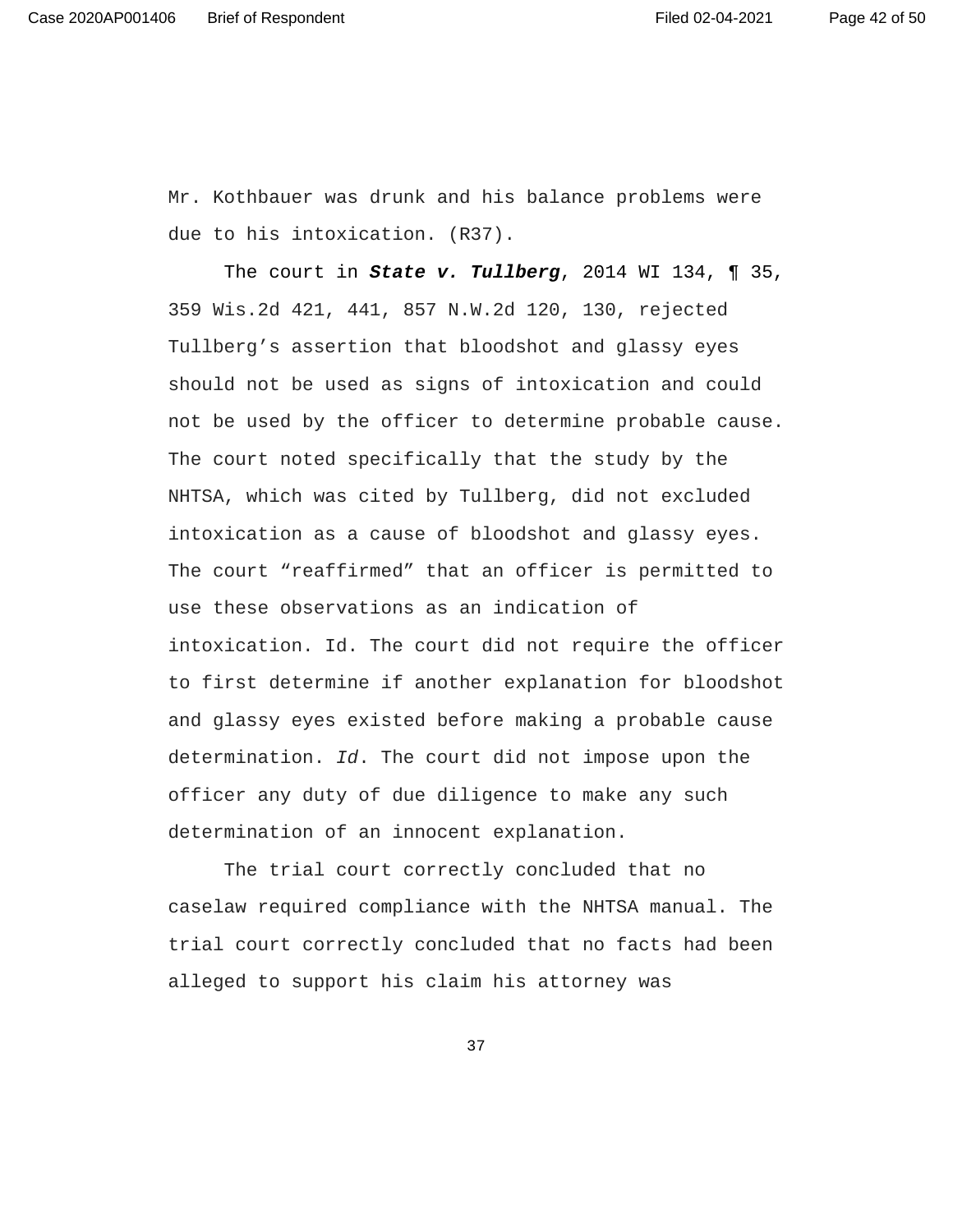ineffective. The trial court was correct when it concluded the record conclusively showed Mr. Kothbauer was not entitled to the relief he requested. This court should affirm this portion of the court's decision.

 Mr. Kothbauer raises a valid point that without an evidentiary hearing, the trial court cannot state that the attorney made a strategic decision not to play the dash cam for the jury. The court's decision is not supported with any evidence.

 However the trial court reached the correct decision, but for the wrong reason. Had the jury seen the recording, it would have seen a person who could not safely operate a motor vehicle on a highway, disabilities or not. Its shows a person who had had more to drink than the three drinks, even pint size drinks, to which he testified he imbibed. It shows a person whose behavior was consistent with having a BAC over .08. It shows a person who was argumentative and belligerent. It shows a person who was "drunk".

 Implicit in the trial court's decision is that this recording is a double edge sword. It hurts the defense as much or more than it helps. An effective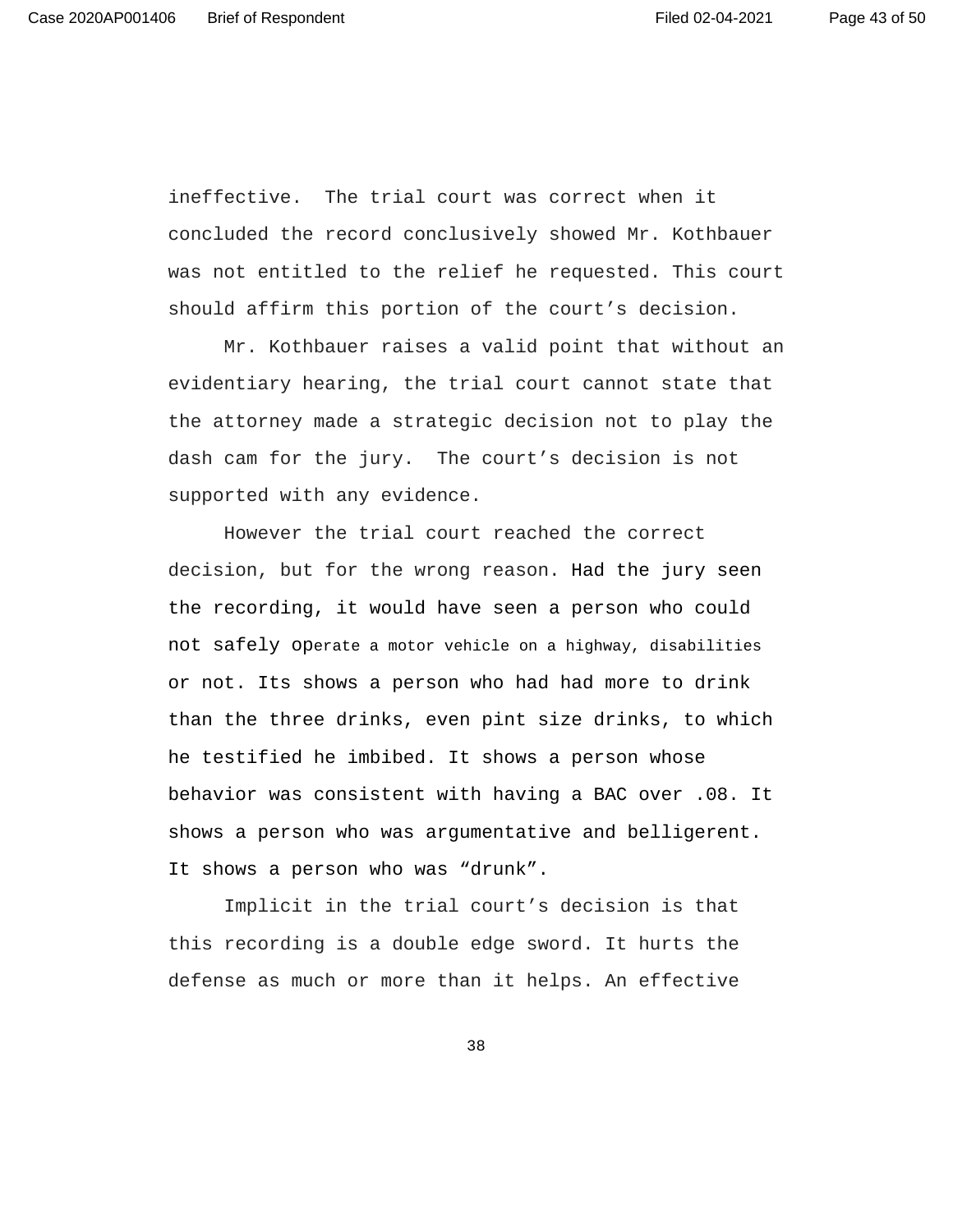attorney would have made a rational decision not to play the recording. That is not the correct standard.

 However, the fact that the recording cuts both ways and that Mr. Kothbauer was found Not Guilty of the impaired driving offense shows that Mr. Kothbauer defense was not prejudiced by Attorney Thorson's not having played the recording.

 Mr. Kothbauer speculates that had the jury seen the recording, it would have found him not guilty of both counts. The state can speculate that had the recording been played, he would have been found guilty of both counts. This recording was only probative of one count, and he was found not guilty of that count.

 The trial court reached the correct decision. This court should still affirm the trial court's decision. "Where the trial court makes the right decision for the wrong reason, this court will affirm. State v. Alles, 106 Wis.2d 368, 391, 316 N.W.2d 378, 388 (1982)." 156 Wis.2d at 789, 457 N.W.2d at 576.

Mr. Kothbauer correctly points out the same error by the trial judge as to whether Attorney Thorson's performance was deficient for not introducing the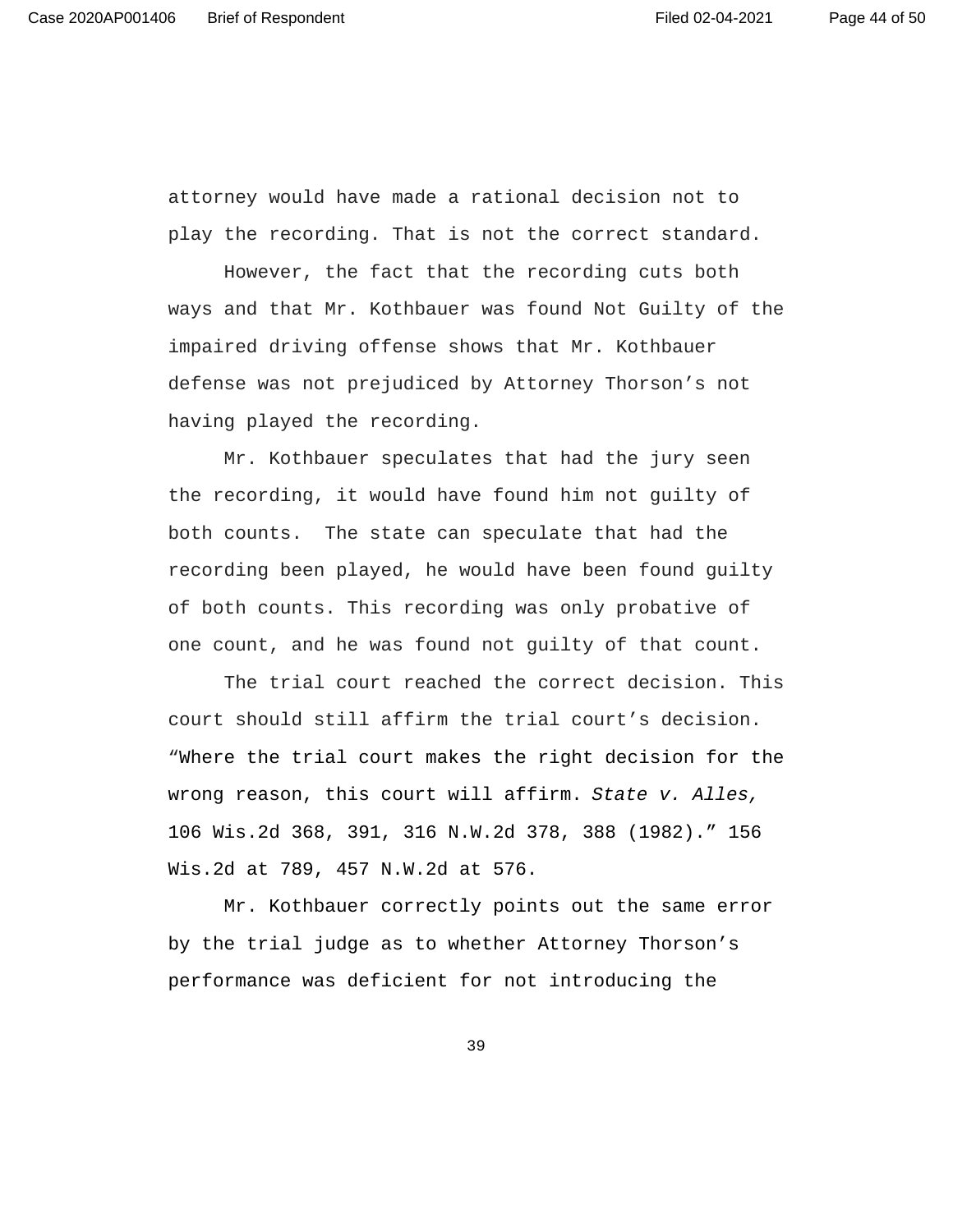medical records. The state's response is basically the same as it was in reference to the dash cam.

As the trial judge pointed out, these reports showed that Mr. Kothbauer's balance was within normal limits. The judge also pointed out the deficiencies of the motion in that it failed to specify what expert would be called, to what the expert would testify and to what opinion the expert would give. These deficiencies warrant the denial of this portion of the motion without an evidentiary hearing. See **State v. Saunders**, 196 Wis.2d 45, 51-52, 538 N.W.2d 546, 549 (Ct. App 1995).

The trial court, in pointing out how these medical records were detrimental to the defense, implicitly held that the defense had failed to prove prejudice. It essentially found that had Attorney Thorson's performance been deficient, it was not prejudicial to the defense.

Mr. Kothbauer, then argues that an expert could have testified that Mr. Kothbauer was not a "suitable candidate for the field sobriety tests." He adds that the expert could have "explain to the jury the true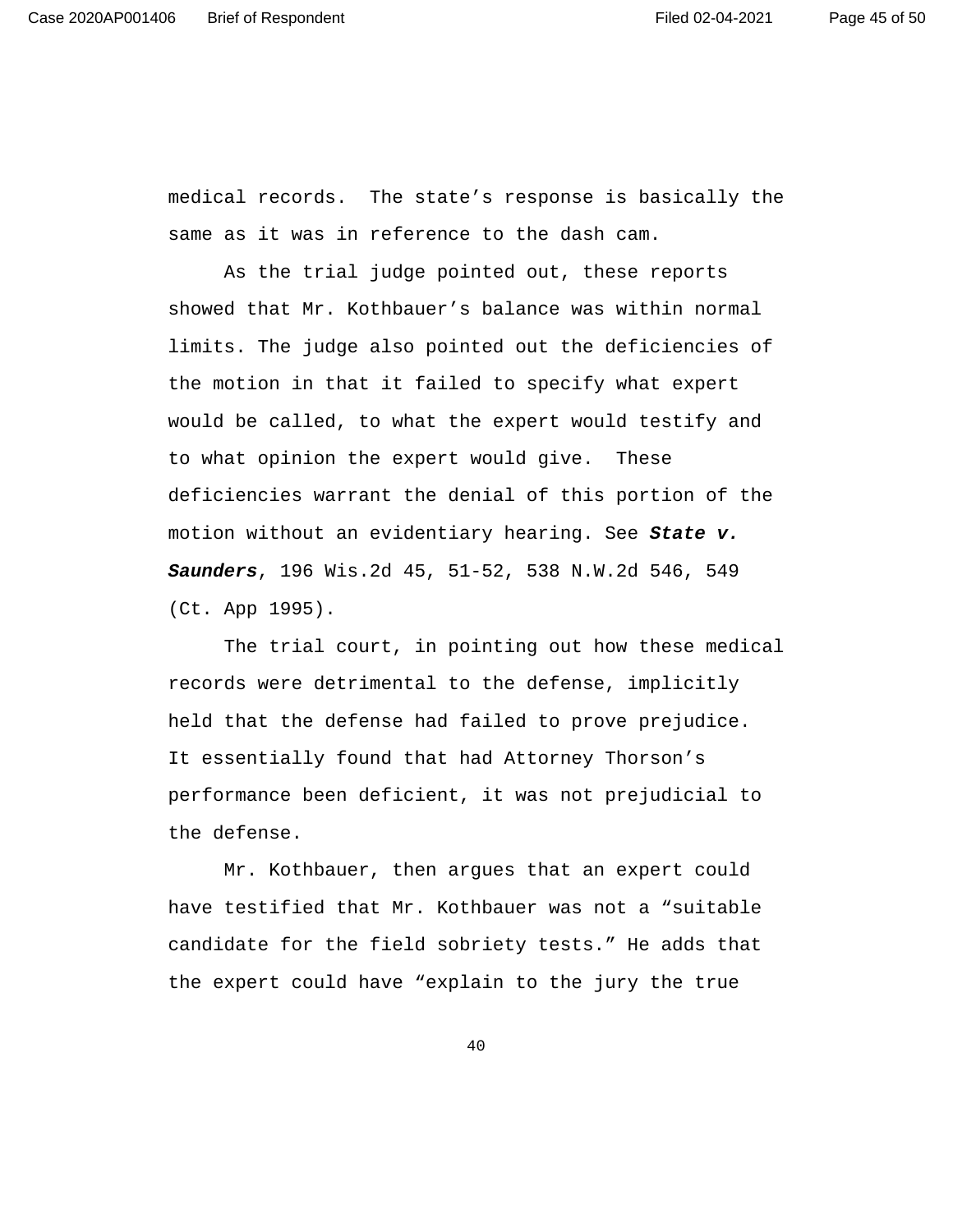likelihood of improvement and how the condition can worsen and what those effect would look like." (Appellant's Brief at pp. 45-46).

These assertions are not facts to which a known expert would testify. At best these assertions are speculative or generalities that may or may not apply to Mr. Kothbauer. This argument ignores the fact that the VA indicated that it expected that Mr. Kothbauer's condition would improve, not worsen, with time. (R79: 56). Mr. Kothbauer apparently does not understand that the burden of production and the burden of proof is on him to establish a factual basis for both deficient performance and prejudice.

Mr. Kothbauer then argues that the trial court did not address such issues as dizziness or headaches. There was no testimony by Mr. Kothbauer at the trial as to having dizziness or headaches at the time of the stop. Nor was there any factual allegation in the motion suggesting that he was dizzy or had any headache during the stop. Mr. Kothbauer has not indicated in the motion any facts as to his condition being worse than it was in 2013. An expert could NOT testify to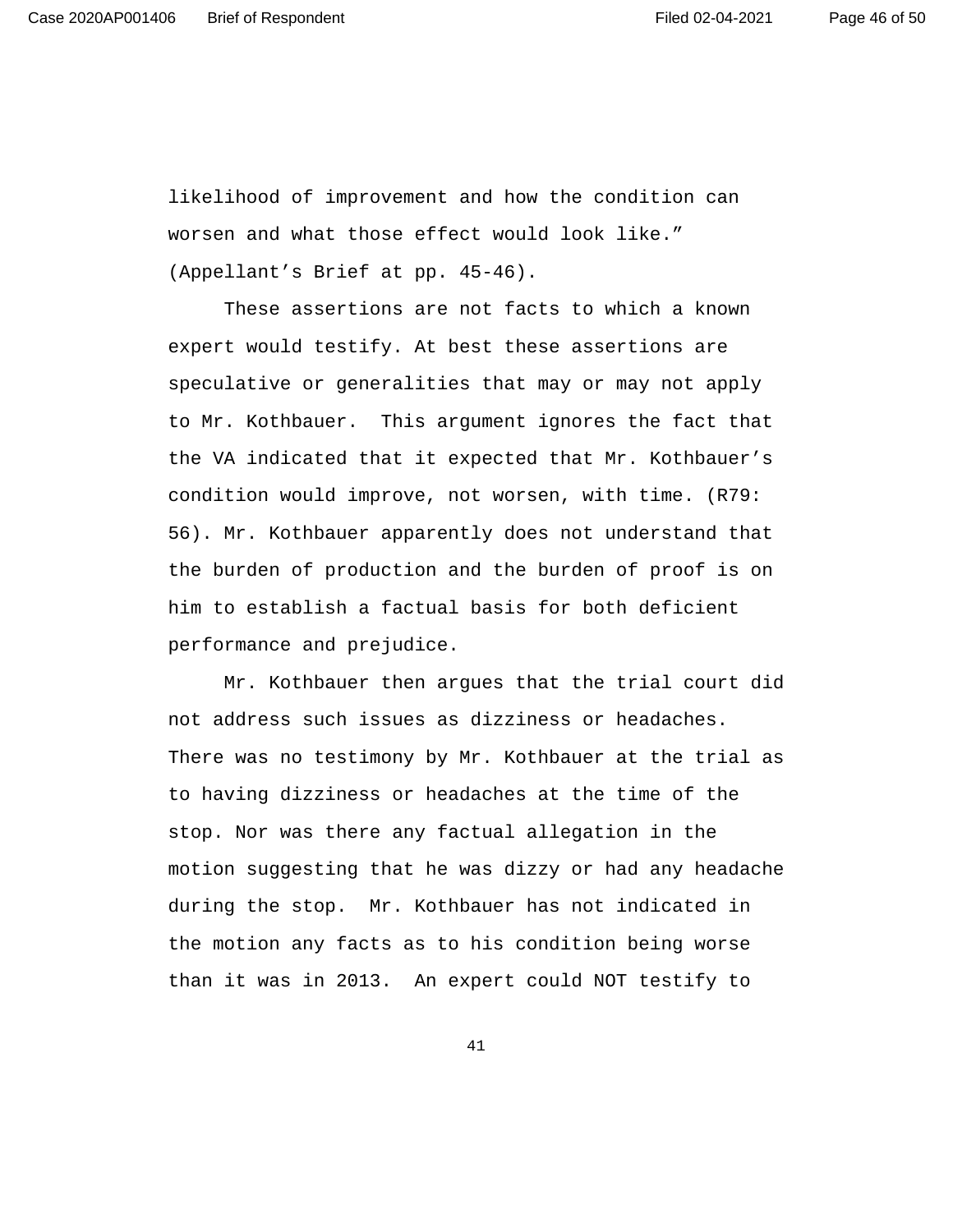him being worse five years after the 2011 examinations without a new examination. He has not alleged he was reexamined and that the examiner would testify he is worse now or that he has regressed to a later stage. No facts are alleged from which the court could find that information on his brain injuries would have made a different in his defense.

These medical reports were only relevant to the impaired driving count. The jury found Mr. Kothbauer not guilty of the impaired driving count. This "not guilty" verdict is factual proof that Mr. Kothbauer's defense was not prejudiced by Attorney Thorson's alleged deficient performance.

Mr. Kothbauer argues that these medical reports were not only relevant to the impaired driving offense, but also to the probable cause to arrest determination. He argues the expert could have explained how he should not have had to do the FSTs, including the HGN test, due to his brain trauma.

The probable cause determination is one made by the officer and by the court and not the jury. The officer was able to use the results of the HGN test to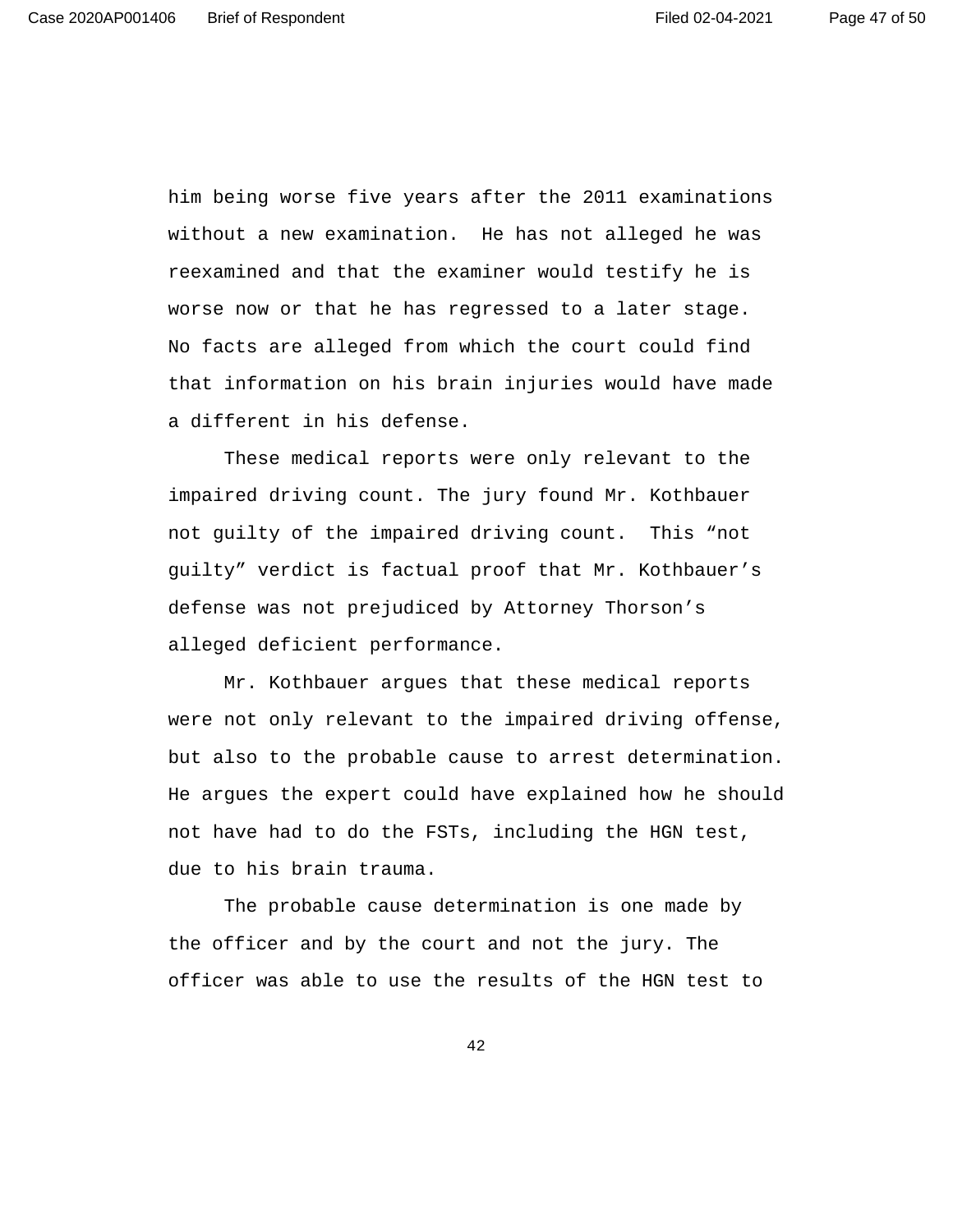determine probable cause. 2014 WI 134 at ¶35, 359 Wis.2d at 441, 857 N.W.2d at 130. As long as an inculpatory inference can be drawn from the observed facts, there is probable cause to make an arrest. 2007 WI App 189 at ¶14, 304 Wis.2d at 189-190, 738 N.W.2d at 128.

Mr. Kothbauer cites to no authority that because of his traumatic brain injury, clues obtain from an HGN test cannot be indicative of intoxication. See **Tullberg** for an analogous argument rejected by the Wisconsin Supreme Court.

### **CONCLUSION**

Mr. Kothbauer cannot meet his burden to prove that Attorney Thorson's performance was deficient. Even if he could overcome this hurdle, he would be unable to prove his defense was prejudiced thereby. The jury's decision to find him not guilty of the OWI count shows that Attorney Thorson's performance was not deficient. Attorney Thorson's performance was sufficient to create in the minds of the jurors a reasonable doubt as to whether Mr. Kothbauer's ability to safely operate a motor vehicle was impaired.

The jury was faced with irrefutable evidence that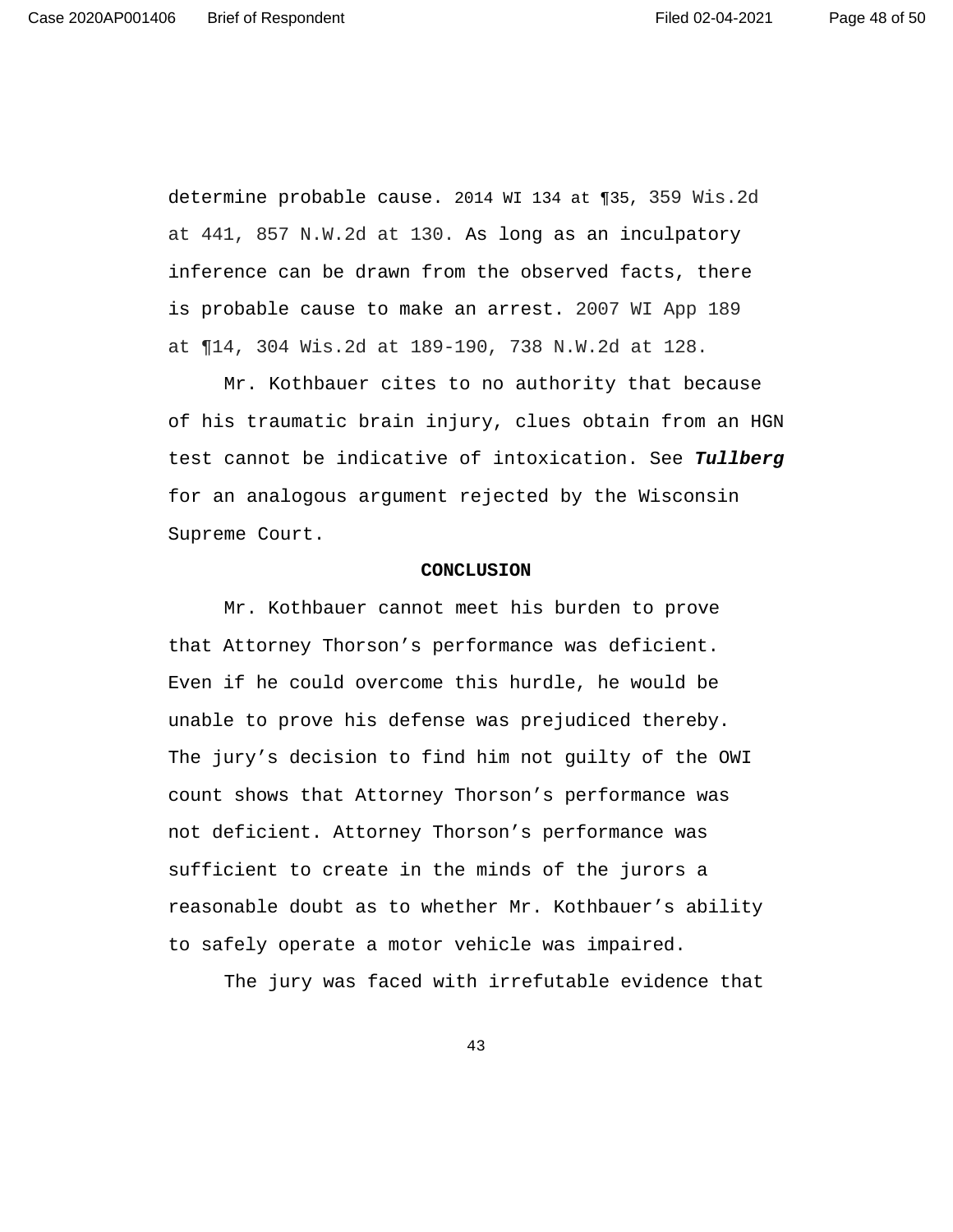Mr. Kothbauer was operating with an excessive blood alcohol content. Even had Attorney Thorson's performance at trial been deficient, as alleged, none of the deficiencies related to the evidence as to the PAC count. Since none of the alleged deficient performance can be said to have involved the PAC count, Mr. Kothbauer cannot prove he was prejudiced even if the alleged deficient performance was true.

Mr. Kothbauer failed to allege adequate facts, which, if true, would not have entitled him to the relief he is requesting. He cannot meet his burden of proof as to his defense being prejudiced. Therefore, an evidentiary hearing was unnecessary and the trial court decision should be affirmed.

Submitted this 2nd day of February 2021.

RESPECTFULLY SUBMITTED:

 ROY LA BARTON GAY Asst. District Attorney 711 N. Bridge St. Chippewa Falls, WI 54729 715-726-7740 Respondent's Attorney

#### ATTORNEY FOR RESPONDENT